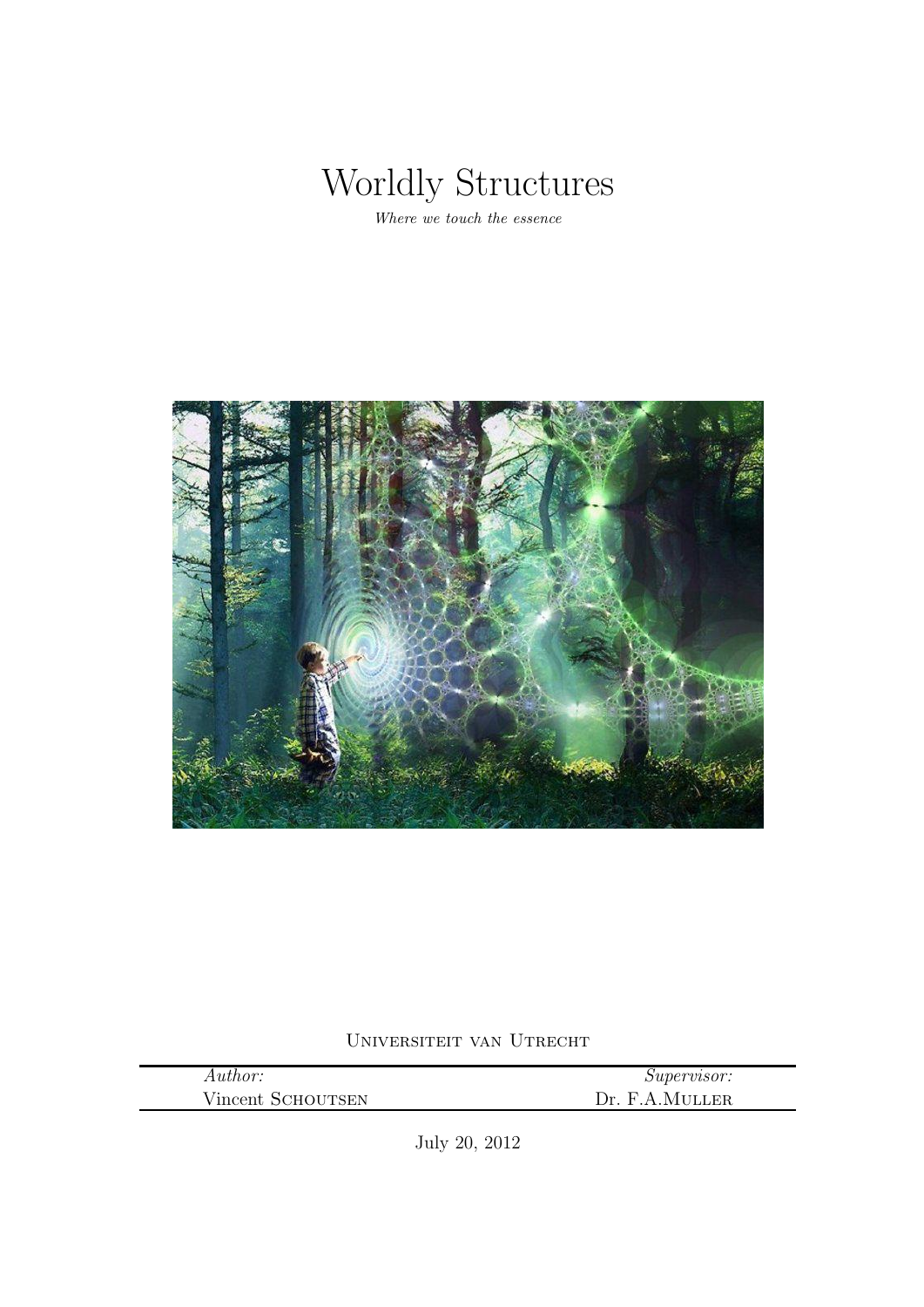# **Contents**

#### Preface the contract of the contract of the contract of the contract of  $2$

| $\mathbf{1}$ |     | <b>Structural Realism</b> |                |                                                                              | $\boldsymbol{6}$ |
|--------------|-----|---------------------------|----------------|------------------------------------------------------------------------------|------------------|
| 1.1          |     |                           | $\overline{7}$ |                                                                              |                  |
|              |     | 1.1.1                     |                |                                                                              | 8                |
|              |     |                           | 1.1.1.1        |                                                                              | $\boldsymbol{9}$ |
|              |     |                           | 1.1.1.2        | The "No Miracles"-argument $\dots \dots \dots \dots \dots \dots \dots \dots$ | 9                |
|              |     | 1.1.2                     |                |                                                                              | 11               |
|              |     |                           | 1.1.2.1        | The Observable-Theoretical Dichotomy                                         | 12               |
|              |     |                           | 1.1.2.2        | Underdetermination and Conventionalism                                       | 13               |
|              |     |                           | 1.1.2.3        | Incommensurability and Pessimistic Meta-Induction                            | 15               |
|              |     | 1.1.3                     |                | Realism vs. Anti-realism, a Mexican standoff?                                | 17               |
|              | 1.2 |                           |                |                                                                              | 18               |
|              |     | 1.2.1                     |                |                                                                              | 18               |
|              |     | 1.2.2                     |                |                                                                              | 21               |
|              |     |                           | 1.2.2.1        |                                                                              | 21               |
|              |     |                           | 1.2.2.2        | The Transmissibility Argument and Underdetermination $\ldots \ldots$         | 22               |
|              |     |                           | 1.2.2.3        |                                                                              | 23               |
|              |     | 1.2.3                     |                |                                                                              | 23               |
|              |     | 1.2.4                     |                |                                                                              | 23               |
|              |     | 1.2.5                     |                |                                                                              | 25               |
|              |     |                           | 1.2.5.1        | Ladyman and French' Eliminativst OnSR                                        | 26               |
|              |     |                           | 1.2.5.2        |                                                                              | 26               |
|              |     |                           | 1.2.5.3        |                                                                              | 27               |
|              |     |                           | 1.2.5.4        |                                                                              | 27               |
|              | 1.3 |                           |                |                                                                              | 27               |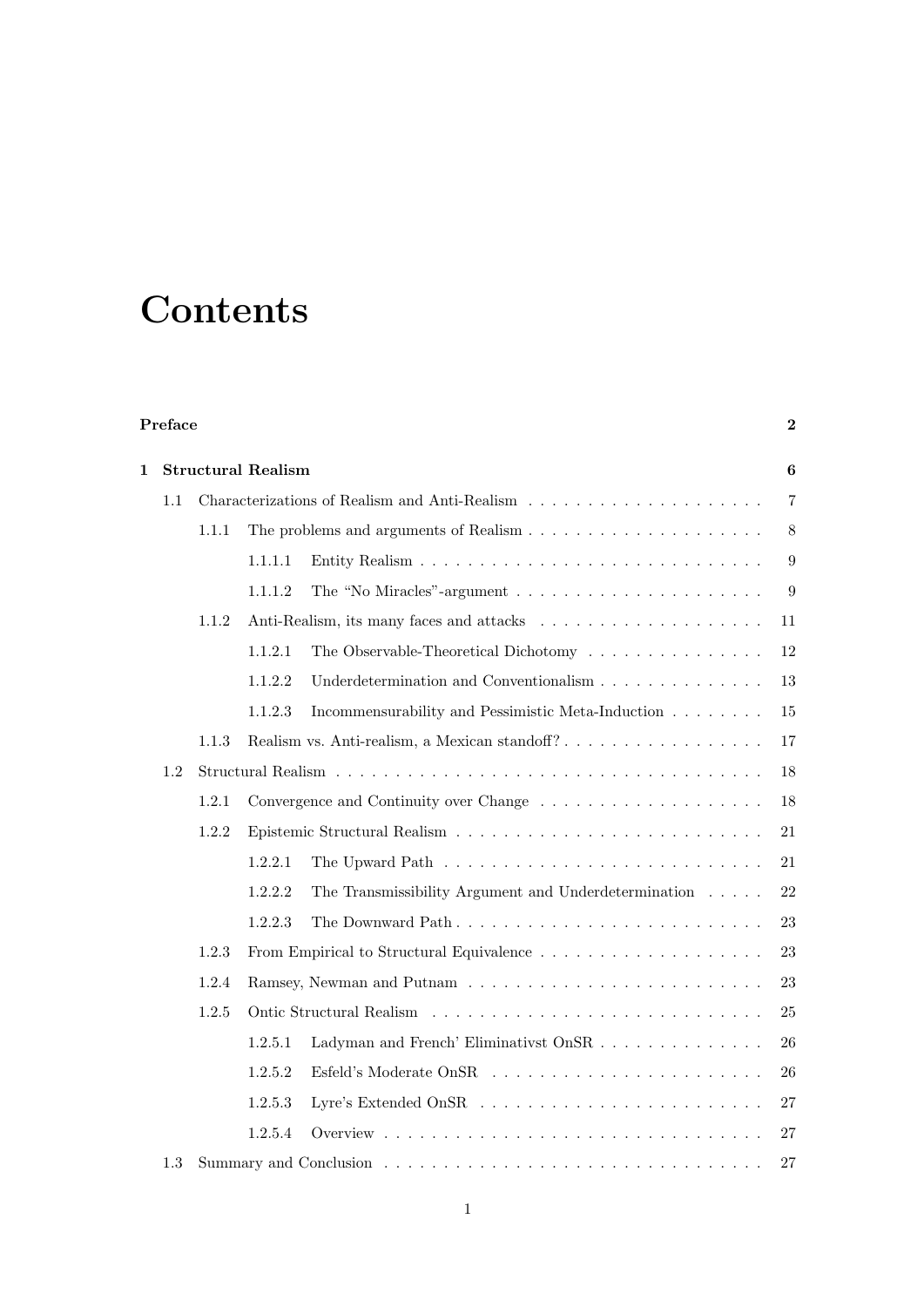| What is Structure? A Metaphysical Investigation<br>$\bf{2}$ |     |       |                                                                                                    | 30     |  |
|-------------------------------------------------------------|-----|-------|----------------------------------------------------------------------------------------------------|--------|--|
|                                                             | 2.1 |       |                                                                                                    | $30\,$ |  |
|                                                             |     | 2.1.1 |                                                                                                    | 32     |  |
|                                                             | 2.2 |       |                                                                                                    | 34     |  |
|                                                             |     | 2.2.1 |                                                                                                    | $34\,$ |  |
|                                                             |     | 2.2.2 |                                                                                                    | $35\,$ |  |
|                                                             |     | 2.2.3 |                                                                                                    | 36     |  |
|                                                             |     | 2.2.4 |                                                                                                    | 36     |  |
|                                                             |     | 2.2.5 |                                                                                                    | $37\,$ |  |
|                                                             | 2.3 |       |                                                                                                    | 38     |  |
|                                                             | 2.4 |       |                                                                                                    | 40     |  |
|                                                             | 2.5 |       |                                                                                                    | $42\,$ |  |
|                                                             |     | 2.5.1 |                                                                                                    | $42\,$ |  |
|                                                             |     | 2.5.2 |                                                                                                    | 45     |  |
|                                                             | 2.6 |       |                                                                                                    | 46     |  |
| 3                                                           |     |       | Application to Quantum Mechanics                                                                   | 48     |  |
|                                                             |     |       |                                                                                                    |        |  |
|                                                             | 3.1 |       |                                                                                                    | $49\,$ |  |
|                                                             |     | 3.1.1 |                                                                                                    | $49\,$ |  |
|                                                             |     | 3.1.2 |                                                                                                    | 51     |  |
|                                                             | 3.2 |       |                                                                                                    | $52\,$ |  |
|                                                             |     | 3.2.1 | De Broglie's Theory $(1927) \ldots \ldots \ldots \ldots \ldots \ldots \ldots \ldots \ldots \ldots$ | $52\,$ |  |
|                                                             |     | 3.2.2 |                                                                                                    | 53     |  |
|                                                             |     | 3.2.3 |                                                                                                    | $54\,$ |  |
|                                                             | 3.3 |       |                                                                                                    | 55     |  |
|                                                             |     | 3.3.1 | State Spaces                                                                                       | 56     |  |
|                                                             |     | 3.3.2 | The Emerging State-Independent Properties                                                          | 56     |  |
|                                                             |     | 3.3.3 |                                                                                                    | 57     |  |
|                                                             | 3.4 |       |                                                                                                    | 58     |  |
|                                                             | 3.5 |       |                                                                                                    | 60     |  |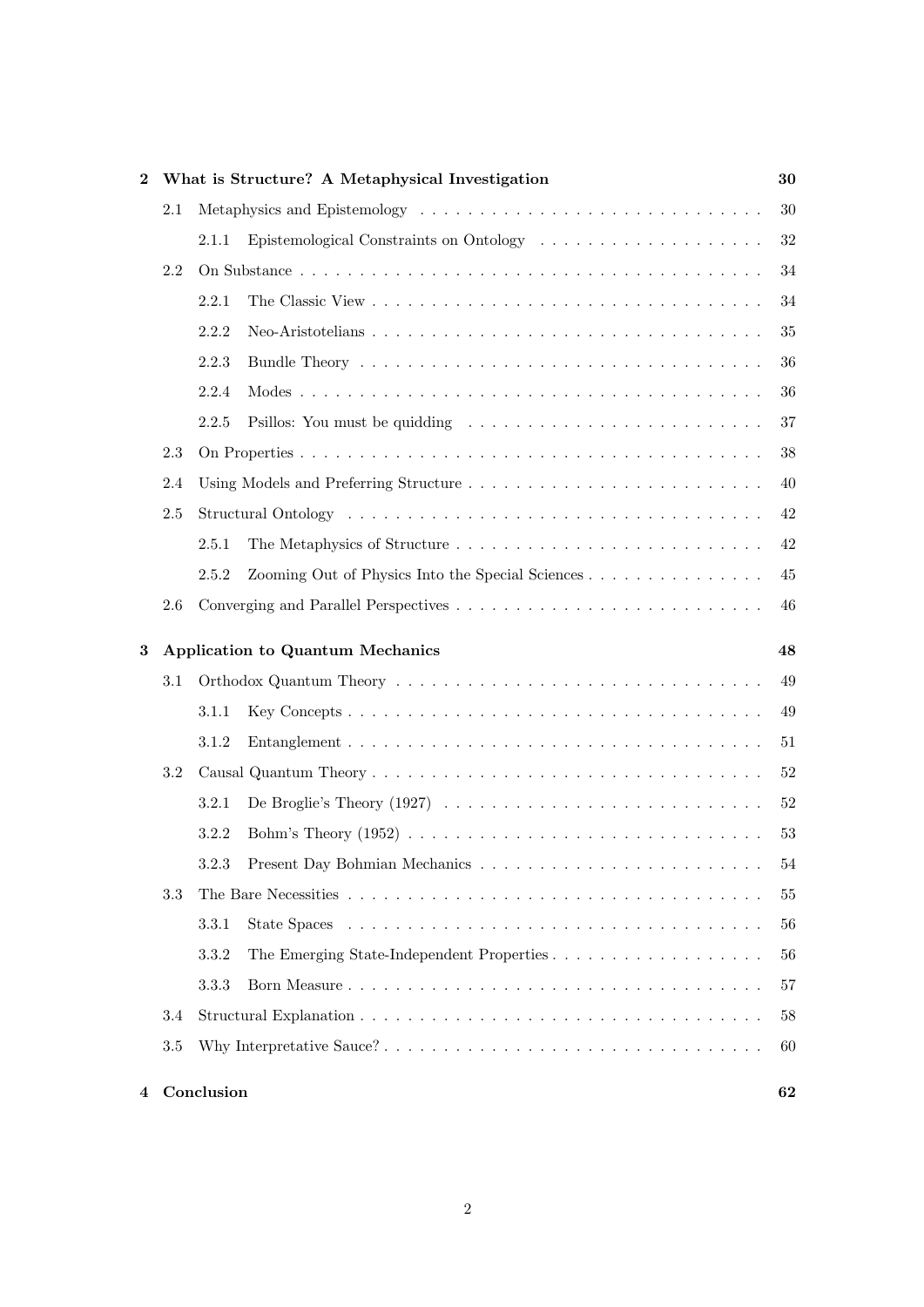## Preface

Let me start by introducing myself and my fascination for structural realism. Where most structural realists are realists who turned more and more modest in the light of skeptical arguments, I came from an other direction.

For years I have been a Kantian. An idealist who believed that each of us had his or her own representation of the world. We are unable to know the world-an-sich directly. This gives problems when considering knowledge. When having knowledge is a justified true belief, the proposition "snow is white" is true if and only if snow is white. To verify the truth of the proposition from within my representation, would require knowledge from the snow-an-sich. But all my access to snow was from within my representation, leaving out the possibility to verify my knowledge.

Truth became coherence, depending on the structure of my set of beliefs. It seemed as if I could choose my own truths, making truth a completely trivial notion. There was no need to value something over anything else, nothing touched the world. Now I had been given the choice and control over my own representation, to choose a preferred reality seemed pointless. Physics became a trick, philosophy became mind training.

Within this view there was one big question. How can it be that we agree on so many things when each of us is entitled to validate his or her own truth. It seemed as if we can agree on things, even things we do not share beliefs on. Knowledge is a social phenomenon. We agree on truths, so there must be something in common between the different views.

While writing a bachelor thesis, something struck me. I was comparing different interpretations of quantum mechanics and I recognized a pattern. This was a pattern I was familiar with, it was the pattern of disjunct elimination. When we have multiple views on reality, each entitled to its own truths, we can perform an analogue of disjunct elimination between the views. Disjunct elimination in logic tells us that

$$
(\psi \longrightarrow \chi), (\phi \longrightarrow \chi), (\phi \lor \psi) \vdash \chi \tag{1}
$$

Whenever we have multiple views each entitled to its own truth, what we can be certain of when we allow each of them their truth is the intersection of those views. <sup>1</sup>

Other bits of argument came knocking at my door. How we communicate and understand each other while having a different representation is solved by this line of reasoning as well. Colour is a good example: it dawned on me early in my life that nothing can tell us that what I define as

<sup>&</sup>lt;sup>1</sup>At first I was afraid that this would turn me into an empiricist. I have a lot of respect for the empiricist view, but since our representation is ultimately based upon the empirical input received, that it is a part of each and every representation seems more of a truism instead of an exciting hypothesis. So I looked further.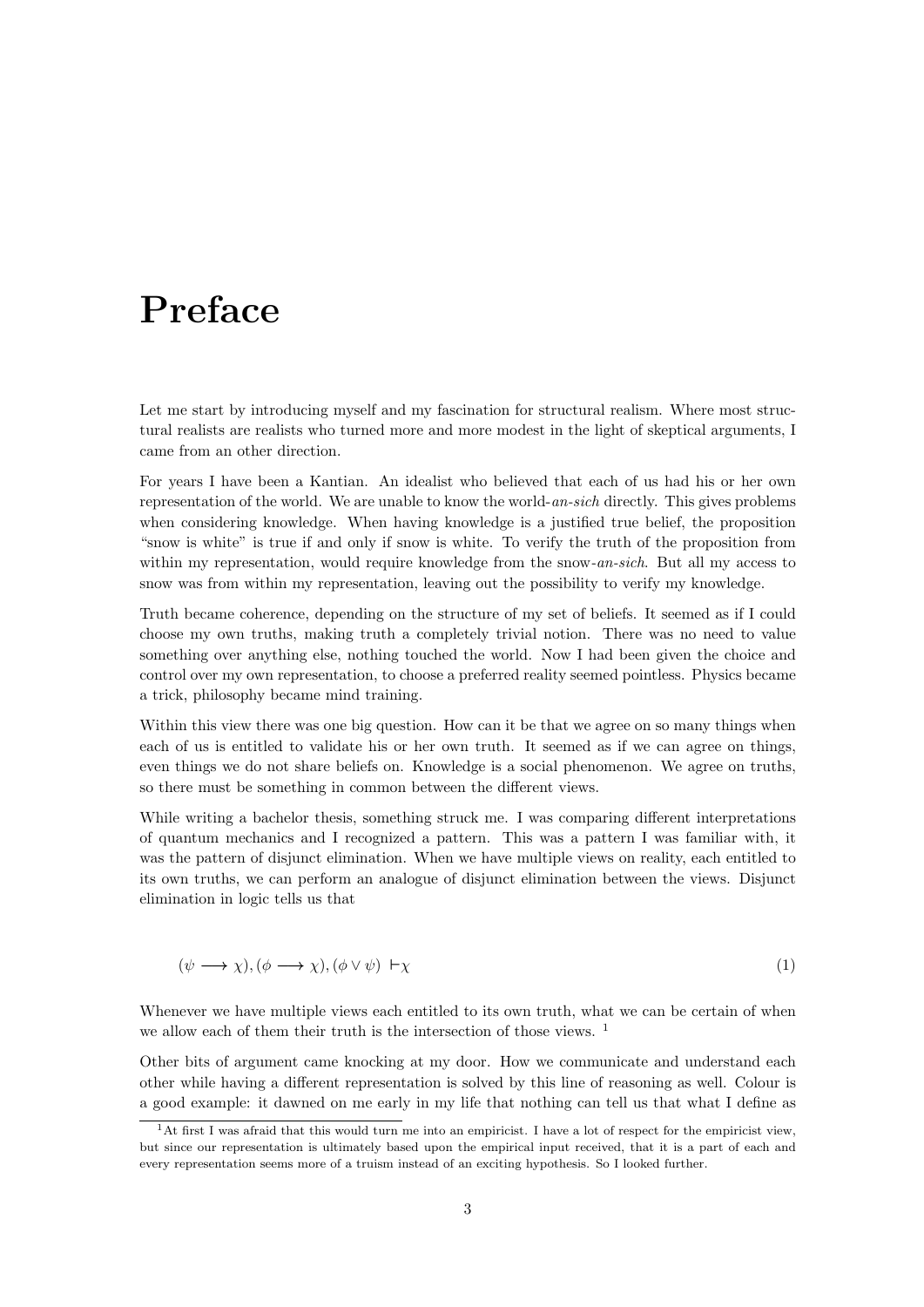purple is the same colour as what someone else defines as purple. Still we agree on an object that has this colour. We link the object, giving us a stable set of sense stimuli, to the colour in each of our different minds that is labeled "purple". We do not know how our individual perceptive systems alter the incoming sense data, but we can know that the colour defined is a mixture of the two colours "blue" and "red".

So even if we do not agree on what purple is, we do agree on how what each of us calls "purple" relates to other colours. We know its position on the colour sphere of Itten, even though our individual sense impressions of the sphere can differ.

Another example has to do with white snow. To validate something about snow, we go and interact with the world. To validate the truth of the proposition "snow melts", we interact with snow. And the object in our representation, "snow", is actually changing in our representation and through changes in our sense impressions. It's becoming all wet. And we agree that by heating snow, it melts. Not being able to know snow-an-sich, we can know what corresponds to it and agree to it. The relation of the object "snow" in our representation to "heat", namely "Melts(snow, heat)", agrees with our representation. We can make predictions with it and we cannot divert from some form of truth we as a community agree upon. The relation is not a part of our sensory inputs, however, it is knowledge of the world. But what kind of knowledge?

What we can communicate within the epistemic community is the structure of our sense experiences, everything we perceive is nothing but structure. It is called the *transmissibility argument*.

Each of us has an interpreted structure as a representation and the structures of the world are communicated to us through empirical sense data. To communicate successfully about the world, we have to share a structure in each of our representations similar to the structure of the world. When knowledge is social instead of private, the epistemic community agrees on the structure of the world. Specific subgroups of the community agree on interpretations as well, but when we eliminate those interpretations, we are left with structure, bare structure.

That we can have structural knowledge with a community gives us a hint of something deeper. There is a physical structure in the world. There will always be hardcore realists who naively think our representations mirror the outer world. How naive. That only the structure of our representation touches the structure of the world is quite a humble attitude, and next to that it solves more riddles than it poses.

During my research on structural realism, I discovered the power of automorphisms. Automorphisms are isomorphisms of a structure to itself, preserving the structure. These automorphisms divide the structure up into invariants. It is as if different ways of representing the same structure keep something intact. Needless to say, I recognized the disjunct elimination argumentation pattern in the application of automorphisms to structures. The automorphisms give rise to equivalence classes that we acknowledge in the physical structure. It gives us a natural way to carve up nature, we just carve at the joints.

Once I got tuned into the structural view, I saw structure everywhere. Mathematics is just a way to express the structure of the world. Music rises from a collection of vibrations that is transmitted to our ears, it is the harmonious (or sometimes dissonant) combinations of vibrations we love. The same with colours, a painting is a collection of harmonious and contrasting colours, expressing the (structure of the) perception of the painter, while an impressionistic painting tries to mimic the structure of our shared representation in a way.

The painting I chose for the cover depicts precisely this Aha-Erlebnis. It mimics the world and our access to the underlying structures behind it. The moment when it is possible to find and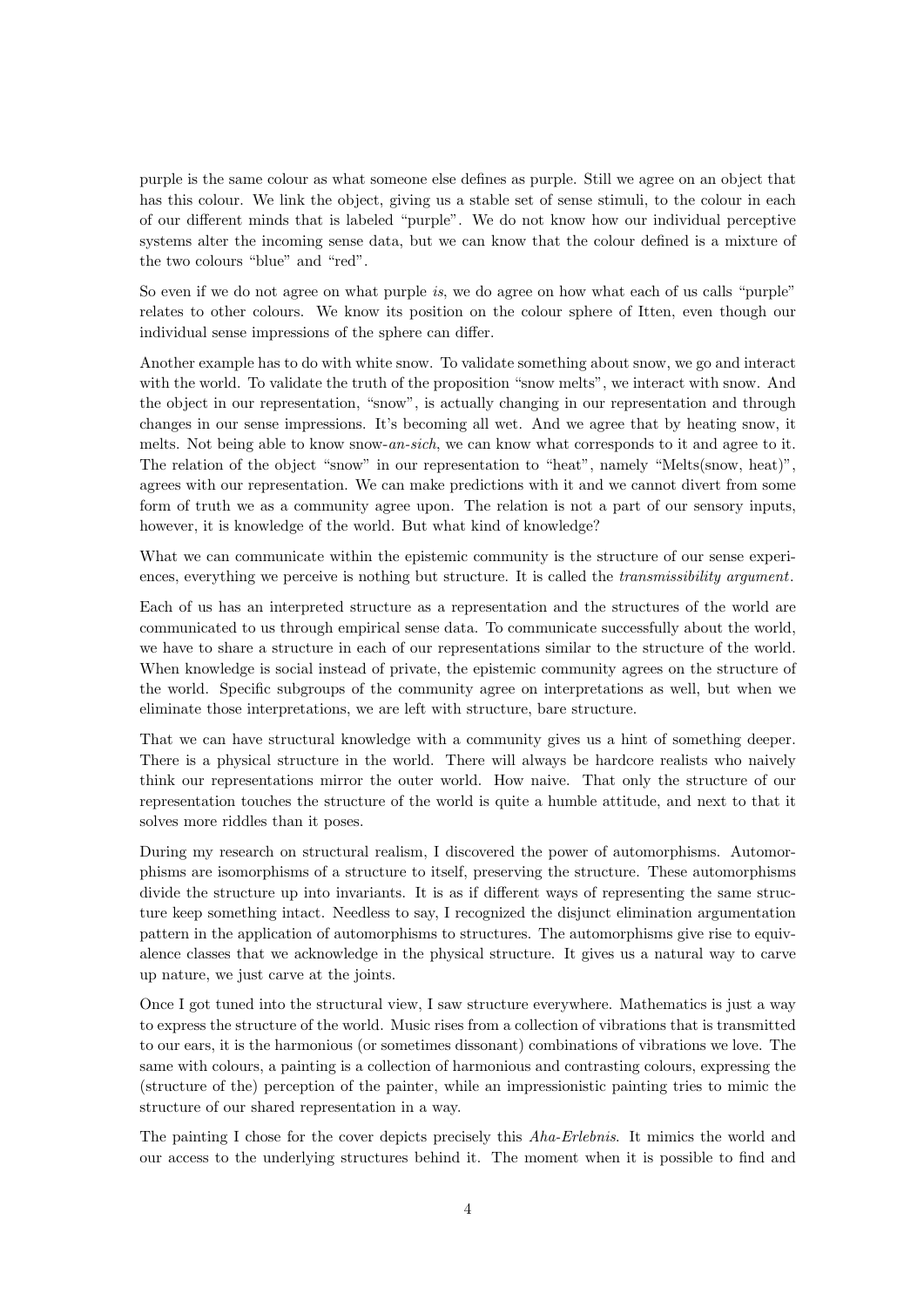manipulate the structures beyond the (superficial) empirical world. These are the actual relations between kinds in the world.

I think that there are multiple ways to dissect the world, but if you make similar cuts, you get similar cross-sections. There is some consistency in the way we see the world, even from different perspectives. That is why we can understand each other. This is what I will try to accomplish in this thesis: a system that gives us a form of certainty in a world where nothing seems certain.

And this, my dear reader, is a journey through the basics of structural realism we will take together. We will look for justifications of structural realism, we will look for a fitting metaphysics, one that fits our established views of what the world consists of. And finally we will actually compare different views to see structure we can know to exist in the field of quantum mechanics.

But before we take off, I would firstly like to thank my kind supervisor, F.A. Muller, who, with his remarks guided my writing, both in style as in form. Without him this thesis would not have gotten where it is now. I really enjoyed our meetings both in Utrecht and in Amsterdam, both inside and outside the department. <sup>2</sup>

Secondly I would like to thank Femke Kuiling for a weekly drinking night in which we discussed our theses (among other things), even though we didn't manage to meet weekly<sup>3</sup>, discussing this subject matter in a drinking environment helped to clear up my mind.

Thirdly I would like to thank my parents, not only for raising me, but for advising my continual in times of despair. One thing lead to another and now I am finishing my master's. Feels good man.

Last but not least, I would like to thank my beautiful girlfriend Elize Rietberg who supported me and believed in me at times I forgot to. Next to this support we also enjoy a loving relationship of which I am also very grateful.

> Amsterdam, July 20th Vincent Schoutsen

<sup>2</sup>On a side note, I would also like to thank him for wearing yellow glasses, this is a very inspiring style accessory. Note that the style cannot be reduced to the sum of accessories! It's a package deal.

<sup>3</sup>Far from it, but it is the intention that counts.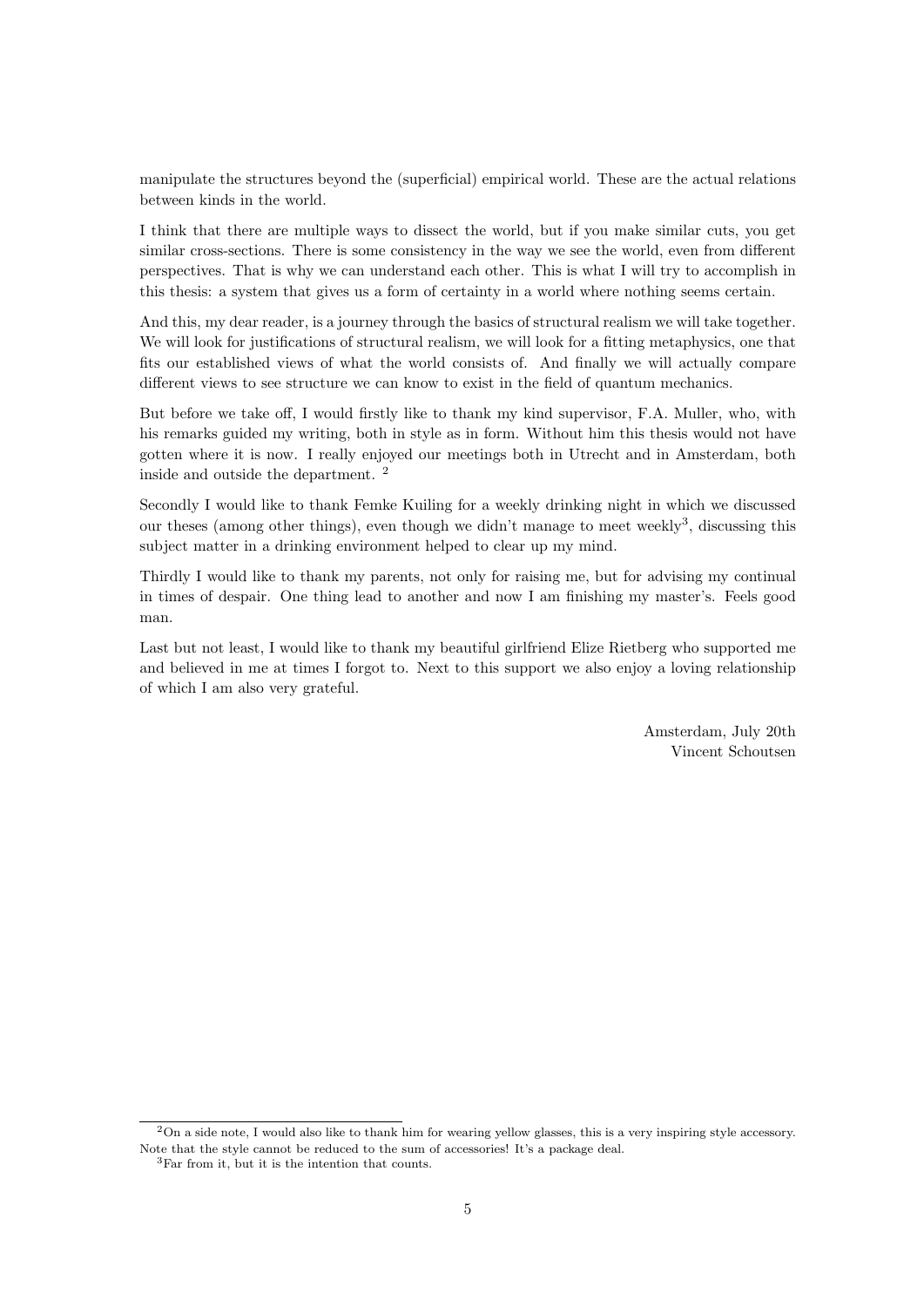### Chapter 1

## Structural Realism

Structural realism is a position in realism that has gained a considerable amount of followers in the last two decades. Being interested in the position, we will investigate its origin and spell out the consequences, after which we will try to apply it to actual science.

The outline of this thesis is as follows:

- 1. A description of the realism debate and the position of structural realism as most plausible candidate.
- 2. A metaphysical chapter devoted to what the phrase 'structure of the world' refers to.
- 3. An example from modern quantum mechanics, looking at how orthodox quantum mechanics and de Broglie-Bohm theory relate structure-wise and can be expressed in our just formulated metaphysics.

In this Chapter we describe Structural Realism and its position in the realism debate. The realism debate has a prominent place in the philosophy of science; it is the debate about the status of our scientific theories: Do our scientific theories tell us what the world is? The two main positions within this field can be classified as the realists and the anti-realists, who respectively affirm or deny the thesis of realism.

The realism debate occurs in many fields of philosophy. We see a similar debate in philosophy of mind, philosophy of language, metaphysics, ethics etc. All of these subdisciplines are looking for a way to connect our way of understanding the world, whether this is done in images, knowledge, language or scientific theories, to the world itself.

This connection between phenomenon and noumenon, if it exists, gives us the possibility to gain knowledge about the world. This is the question that drives this Thesis<sup>1</sup>: if we can have knowledge about the world, what is it that we can know? There are different positions regarding scientific knowledge, and we will try to develop a new type of structural realism. Structural realism is a position that is on the scientific realist side of the realism debate. An essential part of scientific realism is its epistemic claim: That our best scientific theories are (approximately) true, and by being (approximately) true, they can yield knowledge about the world. This knowledge is of how the world is or will be, observable and unobservable elements alike.

<sup>&</sup>lt;sup>1</sup>In the remainder of this Thesis, we will use the word "Thesis" with a capital to denote this Thesis.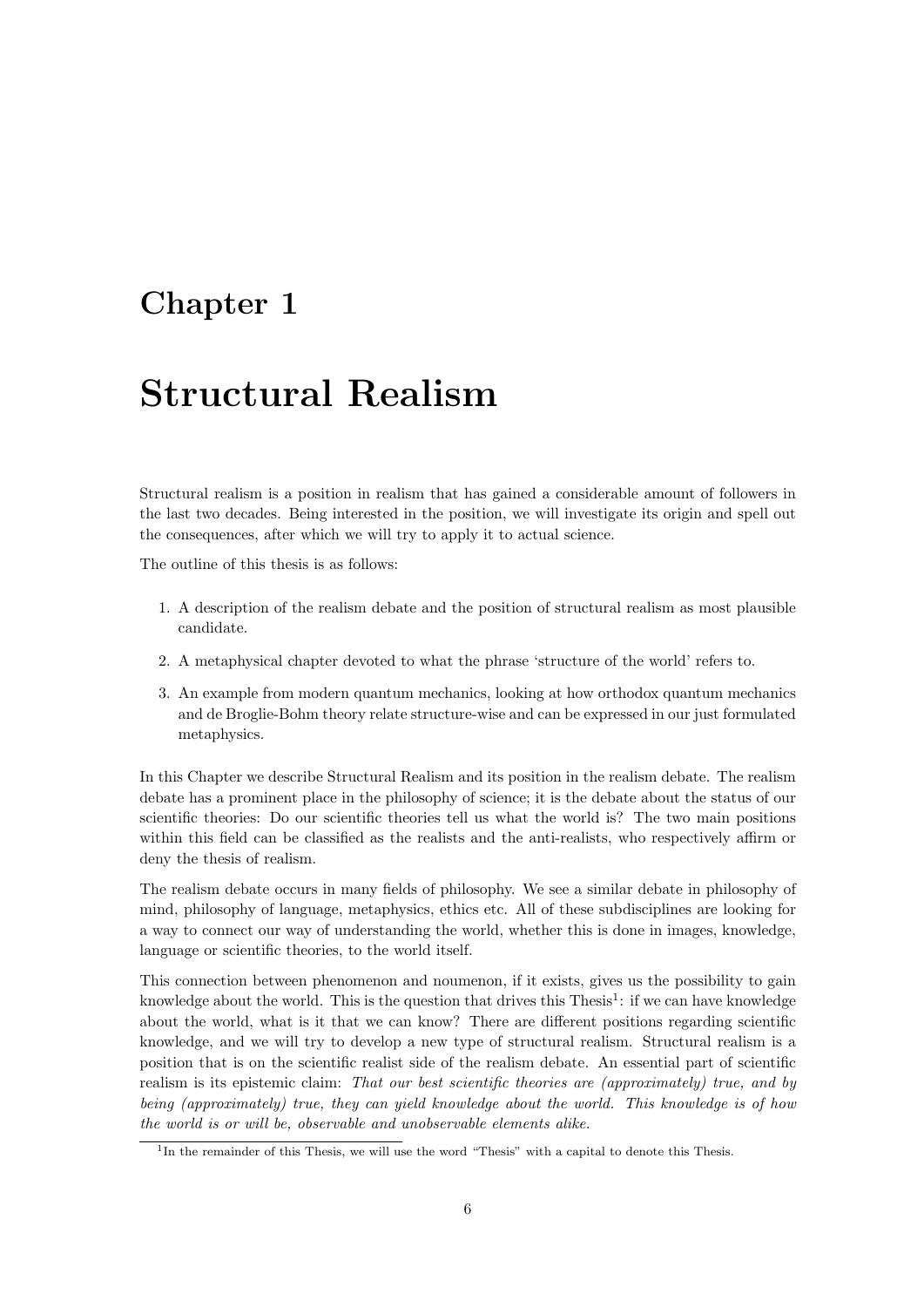What this knowledge tells us about the world is the next question, after we have established that we can know something about the world. Structural realism is a very humble position in that it claims that we can only know the structure of the world. What and how this structure is will be defined in the next chapter, Chapter 2.

This Chapter gives a brief overview of different positions in the realism debate. First we discuss realism and anti-realism, concerning the question whether it is possible to know the world at all (Section 1.1). Structural realism is a third position on the realist side of the debate. The different versions of structural realism we discuss in Section 1.2 and as promised in the Preface we end this Chapter with a summary and conclusion (Section 1.3). This chapter is a sketch of the landscape in which our arguments will be presented.

#### 1.1 Characterizations of Realism and Anti-Realism

Realism is the doctrine that says that reality exists independently of our representation of it and that we have access to this reality. Let us quote the characterization Stathis Psillos gives in his How science tracks truth[84].

- The metaphysical stance asserts that the world has a definite and mind-independent natural-kind structure.
- The *semantic* stance takes scientific theories at face-value, seeing them as truthconditioned descriptions of their intended domain, both observable and unobservable. Hence, they are capable of being true or false. Theoretical assertions are not reducible to claims about the behaviour of observables, nor are they merely instrumental devices for establishing connections between observables. The theoretical terms featuring in theories have putative factual reference. So, if scientific theories are true, the unobservable entities they posit populate the world.
- The *epistemic* stance regards mature and predictively successful scientific theories as well-confirmed and approximately true of the world. So, the entities posited by them, or, at any rate, entities very similar to those posited, do inhabit the world. (Psillos 1999, p. xvii, [84]<sup>2</sup> )

Starting with the first thesis<sup>3</sup>; in realism there is necessarily a claim of a mind-independent world. This is the world, following Putnam's notation in [87]. The metaphysical world has a structure of natural kinds that are related to one and another. The definiteness of THE WORLD is necessary to gain valuable knowledge about THE WORLD, valuable because if THE WORLD's structure does not change, the knowledge stays applicable. What the structure of THE WORLD is like and the role of natural-kinds in this, we shall address in Chapter 2.6.

The semantic thesis secures the connection between the terms in the language referring to the world. It tells us how we are able to speak of unobservable items such as electrons and that by speaking of electrons we speak about objects in the world. Our theories make statements about these objects and these statements are true or false. The values of the statements are (mostly) approximate. Exact truth is a more appealing claim, but the examples of approximation are so widespread that there are no realists who would like to claim exact truth<sup>4</sup>. The notion of

<sup>&</sup>lt;sup>2</sup>My emphasis.

 $3P\$ illos is very fond of the word stance. The term thesis might be more appropriate, since "stance" has some connotations closer to "attitude".

<sup>&</sup>lt;sup>4</sup>Remember the farmer who asks the physicist to help him device a solution for the stagnating egg production at his farm. The physicist finds a solution, but says that it will only work for spherical chickens in a vacuum.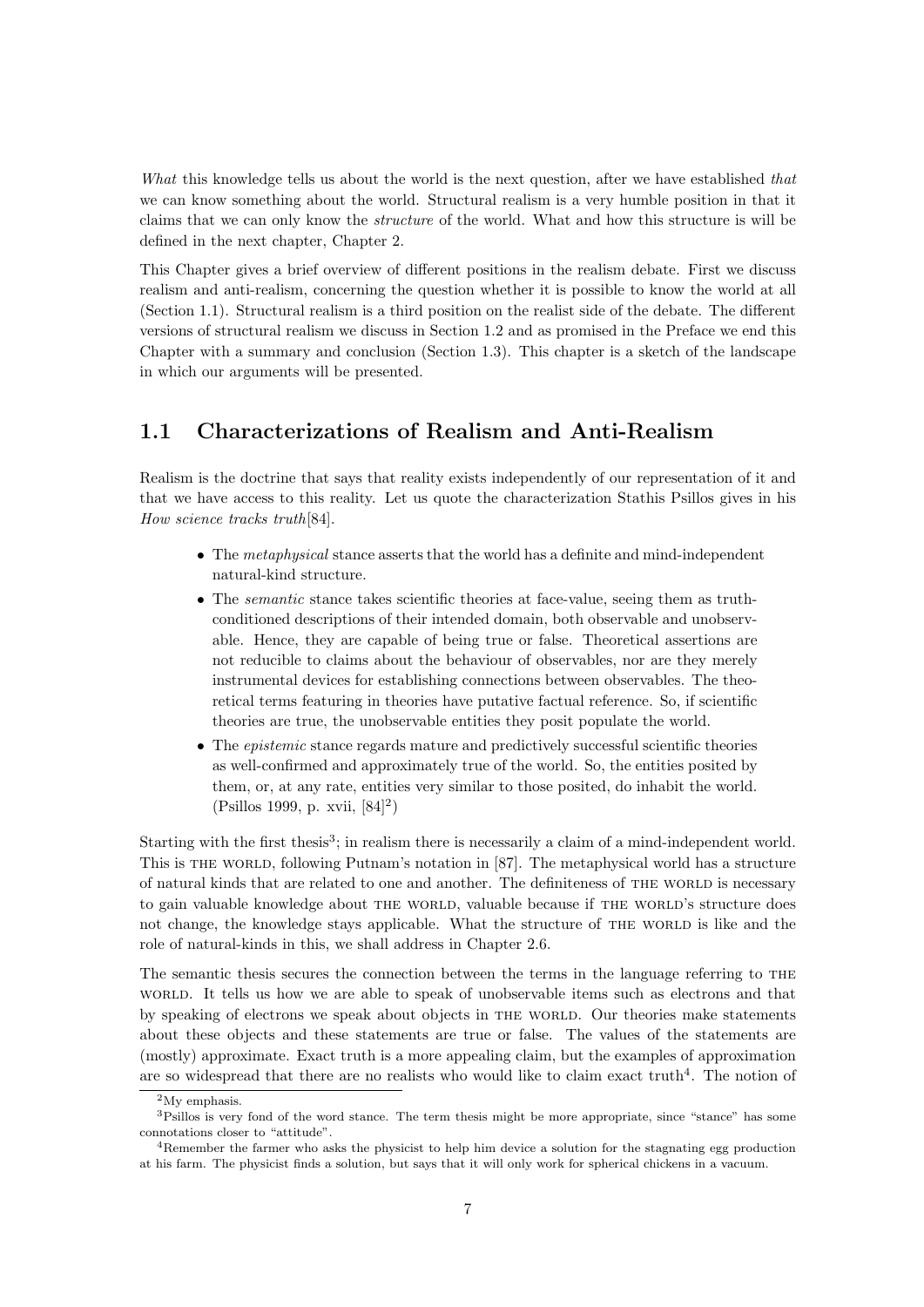approximate truth is problematic, but we prefer to let that issue rest here<sup>5</sup>. The semantic part of realism is the most important part in this Thesis, because this is where we close the gap between THE WORLD and our knowledge of it.

The epistemic thesis claims that our predictively successful scientific theories are indeed approximately true. The knowledge that we have by knowing the theory can therefore be said to be knowledge of THE WORLD. This is called epistemic optimism. The main argument for epistemic optimism, the "no miracle"-argument, will be looked at in Section 1.1.1.2.

The realist argument is called the "no miracle"-argument (NoMir), the anti-realist argument is Putnam and Laudan's infamous pessimistic meta-induction (PessMI). PessMI is connected to Kuhn's historicism, and conventions.

Although the realism debate covers virtually all areas in philosophy, we restrict ourselves to science because it is a well-documented enterprise that has been evolving for centuries. In this thesis we give some examples from the domain of physics, because physics has a very long tradition and is, if anything, a mature science<sup>6</sup>. And because the object of study of physics is assumed to be static<sup>7</sup>; all theories that have been formulated over the past couple of centuries essentially speak about the same object, i.e. THE WORLD, making the theories comparable.

Both camps agree on the physical subject matter being static, but they attach different conclusions to this assumption. The realists claim that there is a form of epistemological convergence; we are getting closer and closer to the actual truth, a description of the world-an-sich. The anti-realists, beginning with Laudan, use the same assumption to show we cannot describe THE WORLD, for, over the course of history, our depiction of the external world kept changing. This argument will be spelled out in Subsection 1.1.2.3. Before we will come to the anti-realist's attacks on the realist arguments, the realist's arguments will be spelled out.

It is not possible to give a full description of all the discussions and issues playing in the realism debate. The discussion is too broad to explain in an overview Chapter of a master thesis. We will therefore go over the argumentation and highlight those arguments that motivate our choices in later chapters.

#### 1.1.1 The problems and arguments of Realism

An important part of scientific realism is that it is possible to gain knowledge about the unobservable parts of the world. Observability is an anthropocentric notion and its definition has recently been given by Muller [80].

The classical anti-realist wants to deny the possibility of knowledge about the unobservable parts, and therefore needs the distinction between the observable and unobservable entities to have epistemic significance. This distinction is without epistemic significance for the realist. The realist says that the observability of objects do not influence the way we gain knowledge about the object in question.

A possible attitude towards realism about unobservable objects is given by Hacking.

 ${}^{5}$ For those interested, the work of Kuipers focuses on approximate truth, e.g. [64].

 $6$ The maturity of sciences used to be a prerequisite for realism, but maturity demands evade the problem; after every scientific revolution we can claim that the former theory was still immature, making it an ad hoc rescue attempt.

<sup>&</sup>lt;sup>7</sup>Not to say that THE WORLD lacks dynamics, on the contrary, it is always in motion, but to claim that the form of these dynamics somehow obeys a fundamental set of laws. This is how THE WORLD is perceived as static and physics has as job to find the laws, which are the static elements of THE WORLD.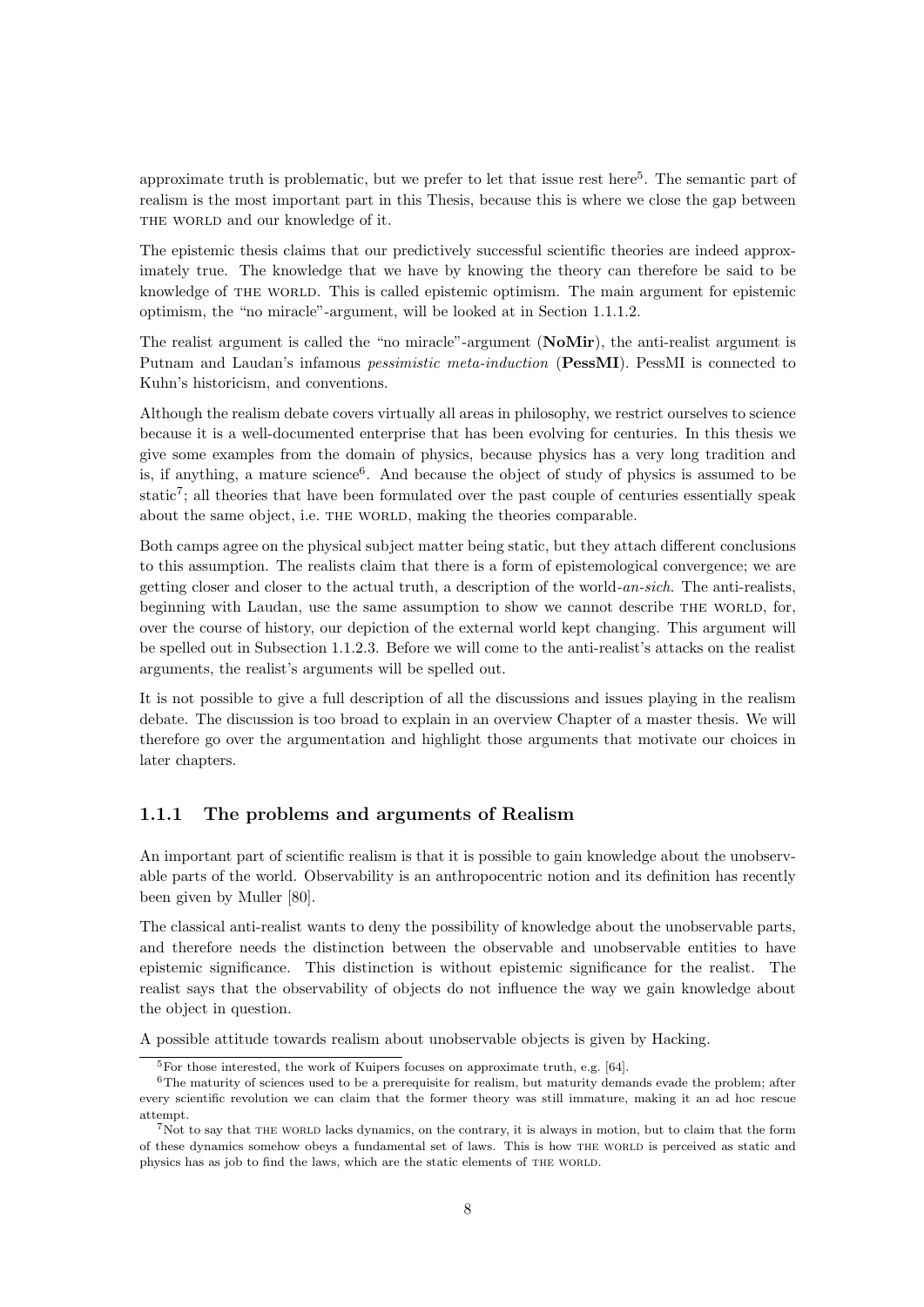#### 1.1.1.1 Entity Realism

The classical scientific realist, such as Putnam in 1975 [86] and [87], takes realism to consist in what we have dubbed the *semantic stance*.

 $(a)$  our best scientific theories are (approximately) true and  $(b)$ , the terms in those theories genuinely refer.

There are some partial realisms that have evolved from this stance, denying some claims of full scientific realism and only defending one. The most prominent example is *entity realism*. Hacking's slogan is "If you can spray them, they are real!", referring to an experimentalist who (allegedly!) sprays electrons on a Niobium ball to decrease the charge [49].

Entity realists deny the truth of theories altogether, they only claim that our terms refer to existing entities. This is their way to claim consistency over scientific revolutions; even though the theoretical content was different before the theory change, the scientists did refer to the same object. How we know that there is an entity in the world corresponding to the terminology in the theories used is because we can manipulate the entities. There is one question that comes to mind here, which is why entity realism is an unlikely candidate, and that is why do we believe we manipulate the entities? This is justified by the belief in the *theories* that tell us we manipulate the entities.

This is the point where entity realism collapses on itself. Hacking's entity realism implicitly assumes the truth of the theories explaining what our experiments do in terms of entities. We cannot explain the entities without referring to the truth of the theories. Hacking infers the truth of our best theories to explain the behaviour of the entities. This form of argumentation is called inference to the best explanation and it is the main intuition behind realism, let's spell it out.

#### 1.1.1.2 The "No Miracles"-argument

The "No Miracle"-argument is the argument that the realist's explanation of the success of science is the only explanation that does not leave the empirical and technological success of science miraculous. The realist explanation of the success of science says that science is successful because the theories in science are (approximately) true. By invoking the semantic stance, the claim that terms in our theories refer to objects in the world, we can explain why our theories work so well, because they are true.

We take the success of science as one of our true premises. This is not without reason, science is such a fascinating subject because it is able to make successful predictions. We can calculate how to fly to the moon and actually do it. With the press of a button, we can capture the appearance of a beautiful scene in a digital format while simultaneously capturing the precise position of the scene with the help of satellites orbiting our planet. The amount of knowledge needed to create this magic button is mindboggling.

Practical applications can be found by trial and error, but a theoretical prediction is something else. Einstein's famous prediction of the bending starlight visible during an eclipse makes us believe that we not only have empirical success, but that this knowledge (e.g. curved space-time) is (approximately) true. According to the realists, Einstein's empirically adequate prediction was made on the basis of the theory of general relativity. The only explanation of the success of this theory that does not allow for miracles is the (approximate) truth of this theory. Somehow, somewhere the terms latched onto the actual objects in THE WORLD.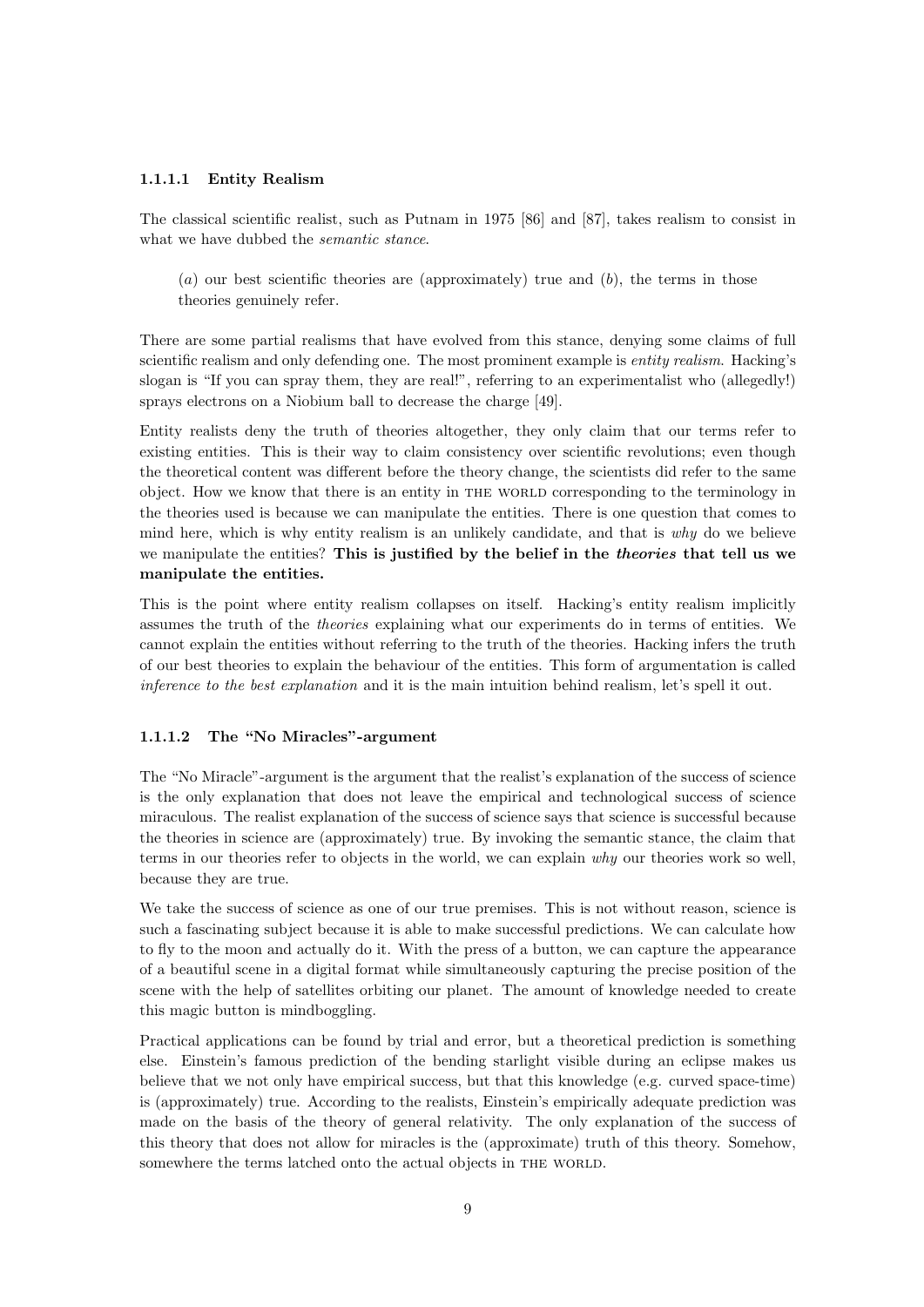There is an unspoken intuition that constructive explanations, or causo-mechanical explanations, are the only valid explanations. There is no consensus on this topic, there are different accounts of explanations around. A causo-mechanical narrative of the inner workings of a phenomena, when true, does constitute a valid explanation of the phenomenon. Let us grant this intuition for now.

Van Fraassen tries to take the ontologically least committing explanation. In his constructive empiricism we should only believe in the empirical adequacy of a theory. The truth of theories, notably about unobservables, cannot be attained.

But Van Fraassen's constructive empiricism gives no valid (causo-mechanical) explanation of our scientific success. To give an explanation of why our theories are successful, Van Fraassen turns to Darwinian evolution theory. In his 'Concerning Scientific Realism', an excerpt from The Scientific Image, he states that

In just the same way, I claim that the success of current scientific theories is no miracle. It is not even surprising to the scientific (Darwinian) mind. For any scientific theory is born into a life of fierce competition, a jungle red in tooth and claw. Only the successful theories survive –the ones which *in fact* latch on to actual regularities in nature<sup>8</sup>. (Van Fraassen 1998, p. 1084, [99])

In this quote Van Fraassen claims that the acceptance of a theory is a Darwinian process. This is no matter of discussion; of course we will always choose the empirically best fitting theory. The miracle is not that our current theory is successful as compared to others that are less successful, the miracle is that the theory is successful at all. In the last sentence quoted above, he mentions that the theory has in fact latched on to the actual regulations in nature. This is a form of realism, the question remains what kind of regularity Van Fraassen is talking about. This last sentence shows the power of the "no miracle"-argument: even a prominent anti-realist has to equate the success of science with factual latching on to actual regularities in the world. What these regularities might be and how the latching works, we investigate in subsection 1.2 and the remaining chapters.

A claim often made by realists is that we infer the best explanation to be (approximately) true. This is an abductive argument in which we infer the truth of the explanation, in this case the theory which explains the phenomena best. It is possible that all of our explanations are bad, but that our best one is inferred to be true. It is an intuitionally appealing argument, but it only gains its strength when we couple it to the "no miracles"-argument.

Before moving to a description of the anti-realist position, we want to emphasize this argument. It is the main argument for any realist position, including structural realism.

NoMir: We need a connection between the theory and THE WORLD in order to explain the empirical and technological success of science, otherwise this success would be a miracle.

What NoMir provides us with are essentially the implicit assumptions that are the basis of all induction on successful science [107]. It is why we believe that bridges will not collapse under our weight. It explains us why we can apply science: precisely because there is something in the theory that has latched onto THE WORLD.

<sup>8</sup>His emphasis.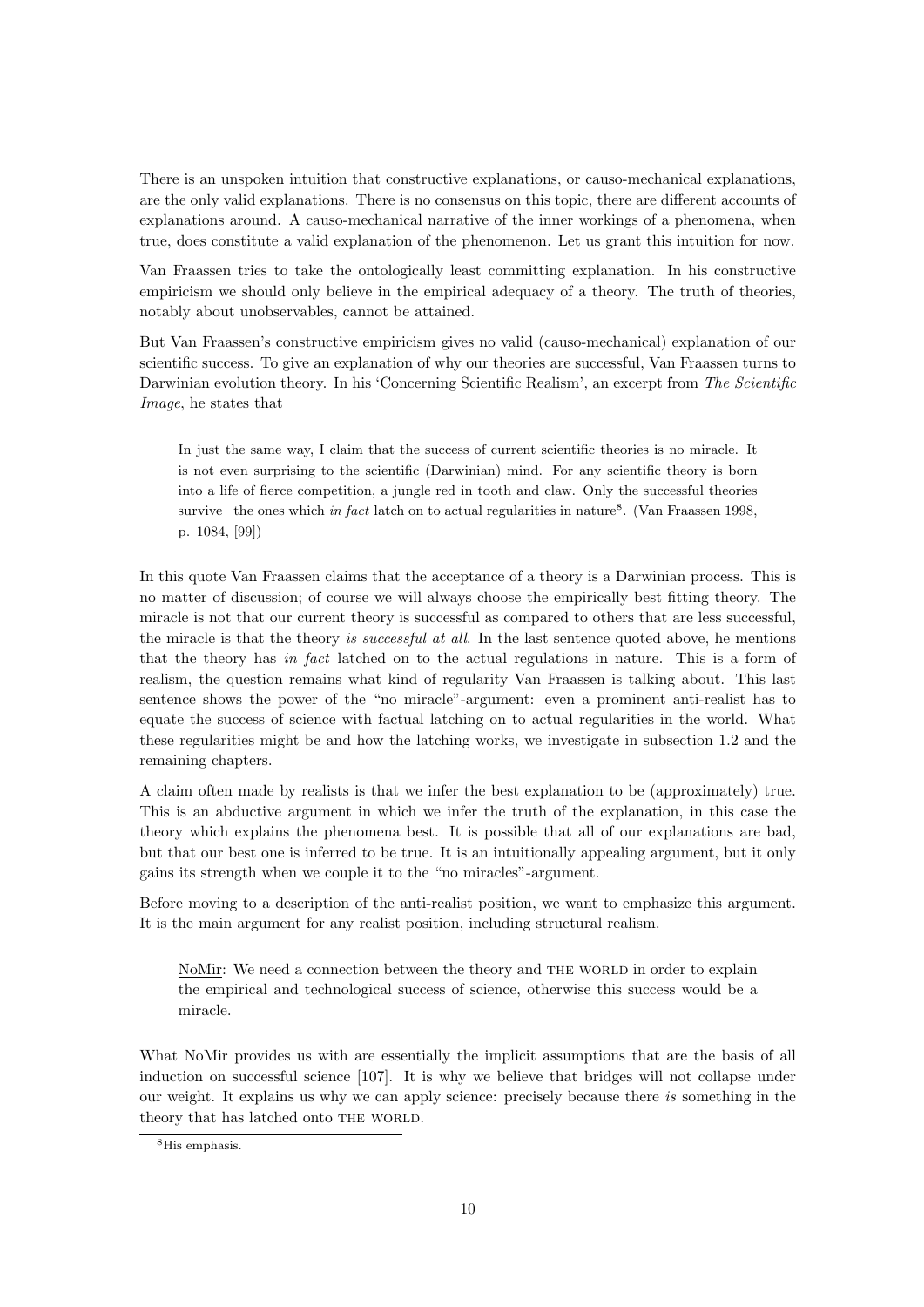#### 1.1.2 Anti-Realism, its many faces and attacks

Anti-realists deny the realist's claim that our theories tell us about the world. There are various reasons to reject realism. This leaves us with a multitude of anti-realist theses, they all have different ways of explaining the success of science.

Let's focus on the main idea of anti-realism, that we cannot have knowledge about THE WORLD. There are multiple definitions of THE WORLD and different approaches of why we cannot have knowledge. Let us list some famous anti-realist theses. It is not our goal to give an in depth description of the different positions, but to find out what all anti-realists share.

Idealism The Kantian idealism says that it is not possible to have any knowledge about the world-an-sich, all we know is shaped and molded by our cognitive apparatus, the anschauungforms, i.e. space and time. This is how the world appears to us, the world- $f\ddot{u}$ r-mich. The idealists hold a strong form of anti-realism, they focus mainly on the mind, and though they believe in the existence of the world- $an-sich$ , we can only talk about our representation of it in the world- $f\ddot{u}r-uns$ .

Logical Positivism Logical positivism started with the members of the Wiener Kreis. Their main idea is that we should eliminate every metaphysical statement from science and that we should found all knowledge on experience. All that is left is a set of observation sentences that is connected with theoretical terms through logic. Theoretical terms can always be reduced to observation sentences.

Operationalism Operationalism states that every concept is connected with a set of operations. We are able to know the operations and it is possible to reduce all non-operationalist terms to operationalist terms. This is closely related to the logical positivism.

Instrumentalism Instrumentalism sees the theoretical parts of a theory as mere theoretical instruments that can be used to produce empirical outcomes, they are devoid of any epistemic significance.

Constructive Empiricism Van Fraassen's constructive empiricism is by far the most sophisticated of the anti-realist positions. Constructive empiricism is about empirical adequacy, i.e. aims at the truth of what a theory says about observables. Claims about unobservables are taken literally, but belief in the statements is not necessary. That we use terminology of unobservables literally means that statements about unobservables are capable of a truth value. By taking the statements literally, constructive empiricism does adhere to Psillos' second principle, the semantic stance. This is in contrast with logical positivism, operationalism and instrumentalism, they take the unobservable terms to mean something else, namely a set of either observations or operations.

In each of these examples there is a different approach to the unobservable items. None of the approaches allows existence of the unobservable entities, most of the approaches try to give the unobservable entities a theoretical status or try to reduce them to observation statements. This leads us to a great problem for the anti-realists; to claim that we do not have epistemic access to unobservable entities means that need a definition for unobservability.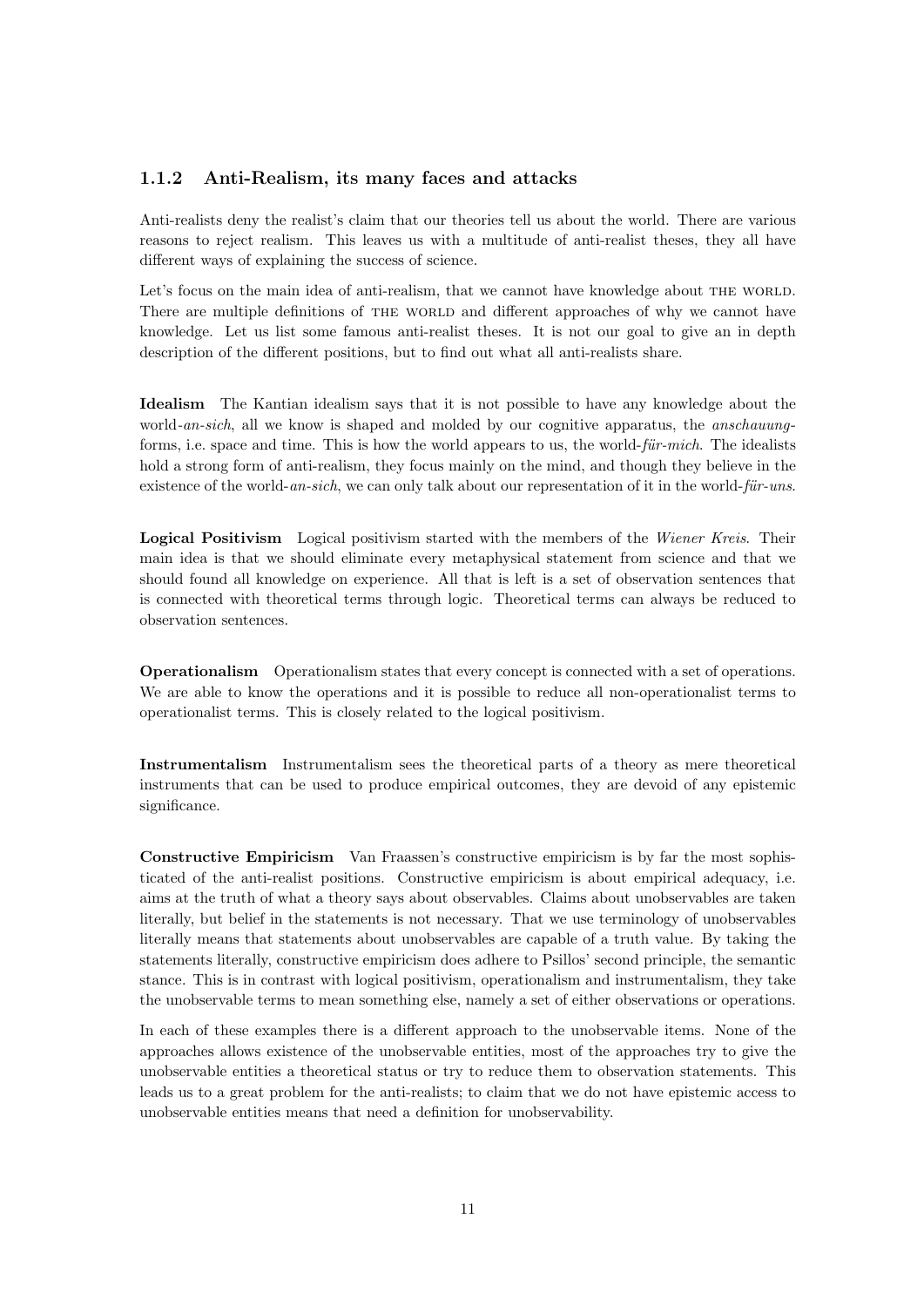#### 1.1.2.1 The Observable-Theoretical Dichotomy

The logical positivists made the first distinction between observable and theoretical terms. Every term that referred to something unobservable was coined a theoretical term. Observability is often defined anthropocentric: everything we humans can observe unaided is observable. Unobservable objects are denoted with theoretical terms. This includes objects observed through a microscope, which gives us an image of what we observe. The image must be dissected with the help of a theory, in order to give meaning to the different parts of the image. Plant cells under a microscope are denoted by theoretical terms.

Maxwell has written an influential article in 1962 that does away with the observable/unobservable distinction [76]. He claims that if the plant cells seen through a microscope are not observable objects, the objects seen through a window are not observable either. There is no place where we can put the border between observable and unobservable. We nevertheless want to call a tree observable, even though we look at it through the window.

When Heisenberg told Einstein that his new quantum theory only speaks about observable phenomena, Einstein proclaimed:

"Denn ist es ja in Wirklichkeit genau umgekehrt. Erst die Theorie entscheidet darüber, was man beobachten kann."(Einstein in Heisenberg 1969, p.80, [51] )

A theory decides what is observable. Every observation is theory-laden insofar as the theory explains the observation: the theory states what we see, e.g. the plant cells under a microscope. The theory-ladenness of observable terms comes back in the next subsection on underdetermination of theories by observation and the historical argument of PessMI.

Van Fraassen defines observable as follows:

X is observable if there are circumstances which are such that, if X is present to us under those circumstances, then we observe it. (van Fraassen in [100], p. 16)

Another problem with observability defined anthropocentric is that anything being spatially separated of all of mankind is not observable. Even though when someone would stand next to it, it would be observable. In van Fraassen's definition observability is connected to the possibility of the presence of humans that can observe the object under consideration. It now is a modal definition, giving it new problems to deal with.

A way out of this modality was in 2005 by Muller [80]. We should not define observability as the possibility that an object is being observed, but as our ability. In a similar manner the size of a door is necessarily based on human sizes, but a description of a doorsize of 2,20 meters high and 1 meter wide does not mention that ordinary people can walk through the door (most of us can). Muller's definition is grounded in the theory of light, by giving the exact size an object  $X$  must have when it is lighted and when a member of the epistemic community is present, this person would see X.

$$
Obs(X, \mathcal{E}, \mathbf{L}) \text{If} \qquad \forall p \in \mathcal{E}, \exists \mathcal{M} \in \mathbf{L} : \text{true}(\mathcal{M}, \text{Front}(p, X) \land \text{Sees}(p, X)) \tag{1.1}
$$

This definition reads that X is observable for an epistemic community  $\mathcal{E}$ , relative to a theory of light **L**, if and only if, for any person p from the epistemic community  $\mathcal{E}$ , there exists a model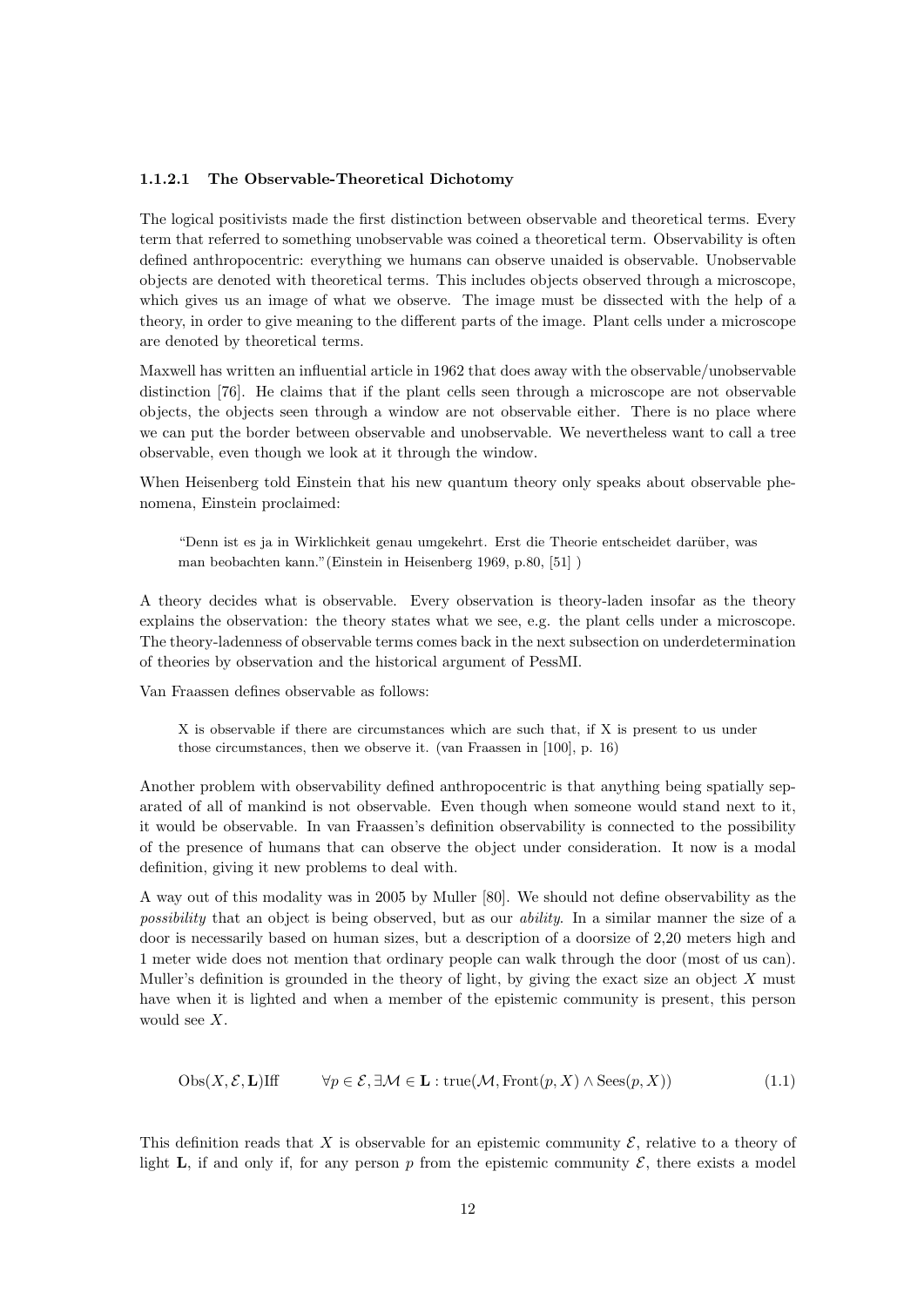M of L such that M makes it true that the eyes of p are positioned 20 cm in front of X (Front  $(p, X)$  such that p sees X.

Let us accept Muller's definition for the remainder of this Thesis. We can point at any element in the observable realm and say: "Do you see that?". Even though we can have different understanding of the objects under consideration, we can agree on the observable part of the world.

#### 1.1.2.2 Underdetermination and Conventionalism

Underdetermination of theory by the empirical facts comes in many forms and is closely connected to conventionalism. There are two versions of underdetermination that should not be confused.

One is the underdetermination of a theory by the empirical facts (ThUnderD). This claims that for any set of empirical data, there are multiple ontologically different theories that comply with the data. A huge amount of curves fits a set of points. The data itself cannot tell us which theory is governing the process behind the phenomenon. Because any theory goes beyond the empirical data itself, differences in the unobservable part are easily imaginable. In the Subsection on empirical equivalence, Subsection 1.2.3, we will go into ways of overcoming this form of underdetermination by finding out which parts of the theory are structurally operational.

Let us give the definition of this form of underdetermination

ThUD For any theory  $T$  and any body of observation  $O$  there exists another theory T∗, such that T and T∗ are empirically equivalent, but ontologically different. (as formulated by Lyre, 2008, p.235 [74])

Underdetermination of the theories by the empirical facts can be motivated by *holistic underde*termination(HUnD) as explicated in what is now often referred to as the Duhem-Quine thesis. Duhem's holism motivates an interpretation of the underdetermination claim, while Quine's expansion relates to Hilbert's conventionalism. Conventionalism makes every statement about the world theory-dependent and therefore open to criticism.

The Duhem-Quine thesis is the hypothesis that says that we cannot test nor refute one scientific hypothesis, because bulks of scientific hypotheses are somehow linked together. In this respect, Duhem talks only about physical theories, while Quine talks about all possible knowledge, including language.

Duhem begins by stating why physics has problems confirming an hypothesis [23]. The instruments a physicist uses (thermometer, voltmeter, any kind of meter) work on the assumption of a physical theory. If we want to show the falsity of an hypothesis, we derive from the hypothesis a possible observable fact (using a theory), construct an experimental set-up (using an instrument and a physical theory to explain the workings and the connection of the instrument to the phenomenon) and put the hypothesis to the test. If the test is done and the outcome is incongruent with the predicted observable fact, we can infer an inconsistency somewhere in the process. We cannot state with certainty that the hypothesis is wrong, we have to dismiss a complete branch of physical theories.

This becomes obvious when we see the logical form of the process:

$$
T_{\text{INSTRUMENT}} \wedge T_{\text{HYPOTHESIS}} \wedge T_{\text{set-up}} \wedge O_{\text{EMPIRICAL RESULT}} \to \perp
$$
\n(1.2)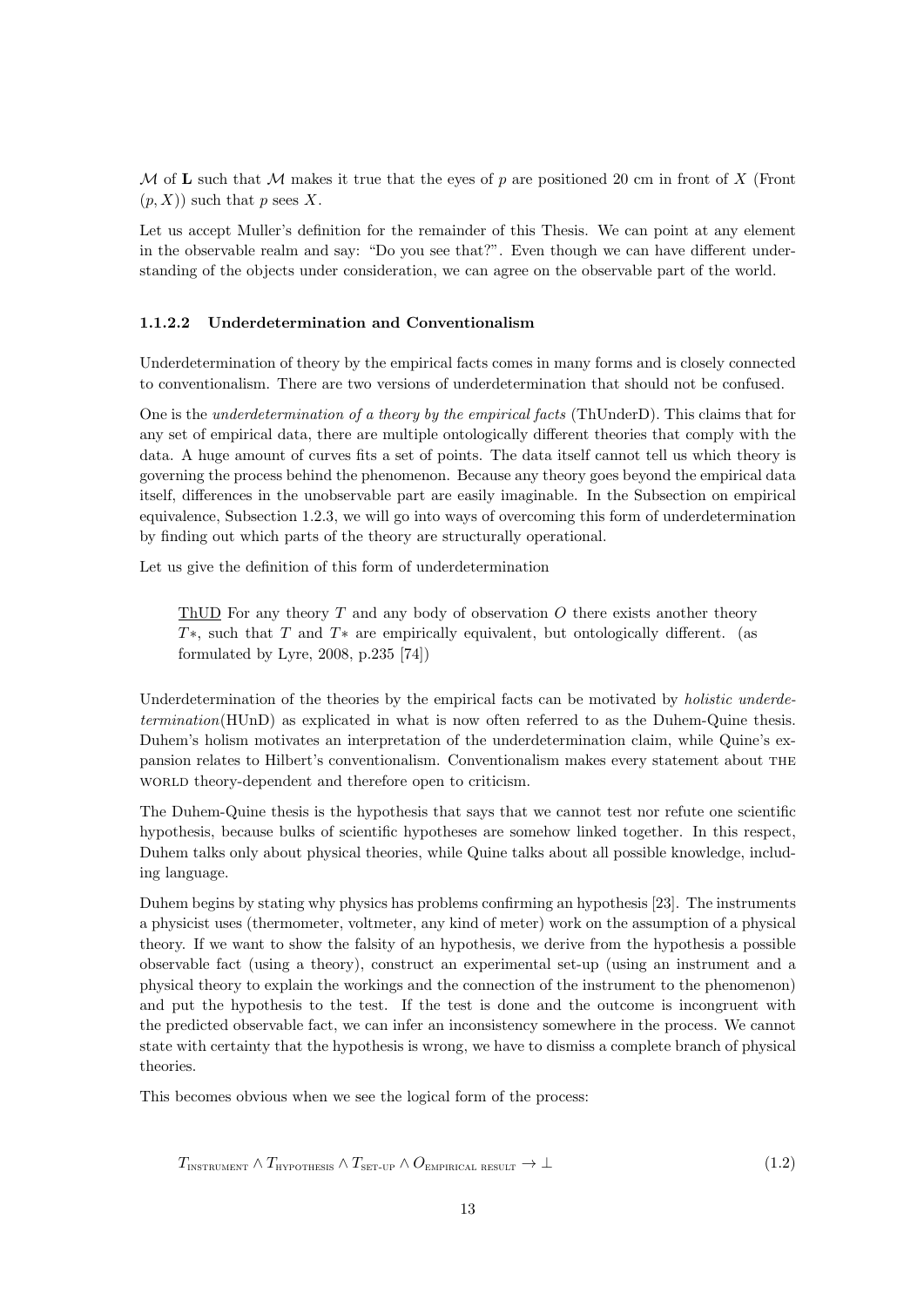The different T's stand for the theories needed for the workings of the instrument, the construction of the hypothesis and the measurement set-up. The  $O$  stands for the observation of the empirical results. Each of these theories can be analyzed as a conjuncture of statements. We can analyse  $T_{\text{SET-UP}}$  as a conjunction of statements about different parts of the measurement set up, all governed by different theories. When we would write it all down we have a huge conjunction of statements from different parts of physics, equal to equation 1.2.  $\perp$  is the consequent.

To make a conjunction false, only one of its conjuncts needs to be false. It is not possible to test one of the parts, because to test a statement, we need at least a theory about the working of our hypothesis, the experimental set-up and the instrument at hand. The falsity can be in any of these parts and in any of their subparts, making it difficult to find. As a result, there are multiple theories that can be related to the same set of empirical data.

Duhem concludes from this that we can only test bulks of statements. Quine takes it to a different level. He applies Duhem's holistic claims to the whole of knowledge. Quine denies that we can reduce one statement to experience (what the logical positivists have tried for many years). He says that we have to evaluate statements to the whole of science. The meaning of a word is defined by its position in a man-made network of beliefs. According to Quine, we can adapt any empiricist statement by making adjustments elsewhere in our system of beliefs, e.g. change the meaning of our words.

It follows that no statement can ever be reckoned true in isolation. We have to consider wholes of theoretic reasoning. We can hold any theoretical view and always make it agree with the empirical facts by adjusting our total view of the world. This is where HUnD motivates ThUD; we can always create a different theory by changing one conjunct in the conjunction that represents a theory. Even when we see theories as different from conjunctions the example is intuitively instructive.

This is closely connected to conventionalism as expressed by Poincaré and Hilbert at the end of the  $19<sup>th</sup>$  century. Poincaré stated in 1898 that the application of any geometrical system is only founded upon the conventions that we assume to hold in the world. Hilbert, when he axiomatized Euclidean geometry in 1899, made this point even more explicit. In a correspondence with Frege, he says:

Wenn ich unter meinen Punkten irgendwelche Systeme von Dingen, z.B. das System: Liebe, Gesetz, Schornsteinfeger ..., denke und dann meine sämtlichen Axiome als Beziehungen zwischen diesen Dingen annehme, so gelten meine Sätze, z.B. der Pythagoras, auch von diesen Dingen. (Hilbert and Frege 1980, p. 13, [43])

When the laws of geometry can hold for anything that we take them to hold for, they are not a part of reality. They become a part of our conventions of dividing reality up into different parts. Of course the laws of geometry are not necessarily about the world, but the application of the laws of geometry is. This is an ace up the sleave of the anti-realist, who can claim that the way the world comes to us is a mere accidental way of viewing the world, depending upon the conventions we take for granted.

Conventionalism: Our claims about reality depend on the conventions of the framework in which we make them.

In the case of Hilbert's love, law and chimney sweeper, whether we can apply our axioms to phenomena always goes with the designation of theoretical terms to objects in the world. The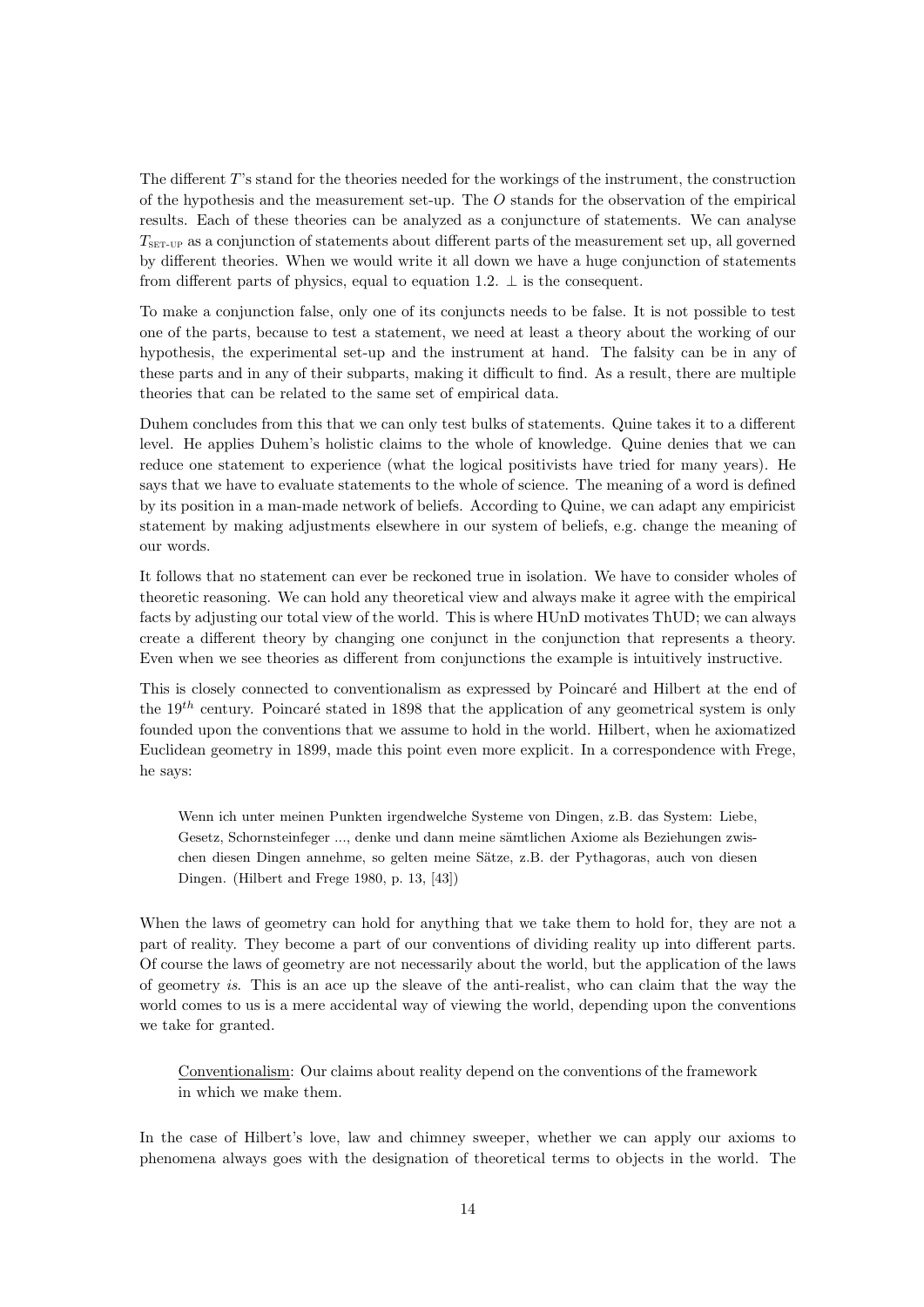moment we start *using* our theories, we need an interpretation of our theoretical structures. We make a model of our theory, assigning interpretations to the terms in the theory. We can choose such a radical interpretation as Hilbert proposes, we are free to choose whatever we please. In physics we are limited by restrictions of the world. The application of a mathematical formalism is bound by the relations working in the observable world, as well as the ones doing their work in the unobservable parts.

It is good to keep in mind that there is a social aspect to our framework, we are bound by conventions. But no matter how we choose our conventions, might this be possible, we still have to respect the empirical data. Therefore most systems cannot be chosen, they do not fit into our language as we know it or do not accommodate our empirical facts. We will claim that there is a structure in THE WORLD that needs to be respected as well.

#### 1.1.2.3 Incommensurability and Pessimistic Meta-Induction

Holistic underdetermination is related to Kuhn and Feyerabend's incommensurability [63][40]. Kuhn's book places scientific revolutions and the theory choice related to it in a historical perspective. Kuhn defines a scientific revolution as a paradigm shift. A paradigm gives a science amongst others hidden assumptions to function: it states what it is that we see. The paradigm is the complete theoretical framework used to order phenomena we observe. During a scientific revolution a paradigm shift occurs. Often an anomaly in the old paradigm leads to the formation of a new paradigm.

A successful new paradigm leads to new predictions. This is not possible if the paradigms are logically compatible, because if they are compatible, the new predictions are also compatible with the old paradigm. The former paradigm can therefore never be completely reduced to a special case of the newer. And because the meaning of the terms varies with the whole of the theory, we are never able to compare two theories. The different paradigms give a different characterization of how the world is and realists often state that the world can only have one of these views, therefore the scientific community has to choose.

Paradigm choice cannot be settled by logic and experiment, precisely because any of the two theories under investigation can only be viewed as separate wholes. To use logic and experimentation, we already need an overarching paradigm to give meaning to the experimental results of the two clashing paradigms.

In Quine's view any element is given meaning by its function within the complete system of beliefs. Kuhnian paradigms are similar to Quinean systems of beliefs, though not that strict. Within a paradigm it is possible to make progress, to evolve towards a complete world view as stated by that particular paradigm. In Quinean holism, a different system of beliefs is composed of different parts, because the parts are determined by the whole.

This is similar in Feyerabend's view of science. Feyerabend claims that different theories are never comparable, because we can only interpret results using the terminology of a theory (p.922-949 in [?]). We should, to be good empiricists, pursue all different possible pathways that describe the world. We cannot compare the theories in observable qualities, but we can compare the theories in usefulness and the possibility to give us some form of understanding.

The incommensurability that Feyerabend preaches is so radical that it does not fit into our daily experience with theories. When Copernicus and Ptolemy are speaking about the sun, they refer to the same object, it just serves a different function in each of their paradigms. When we take our earlier definition of observable, observing is not as theory-laden as Feyerabend wants it to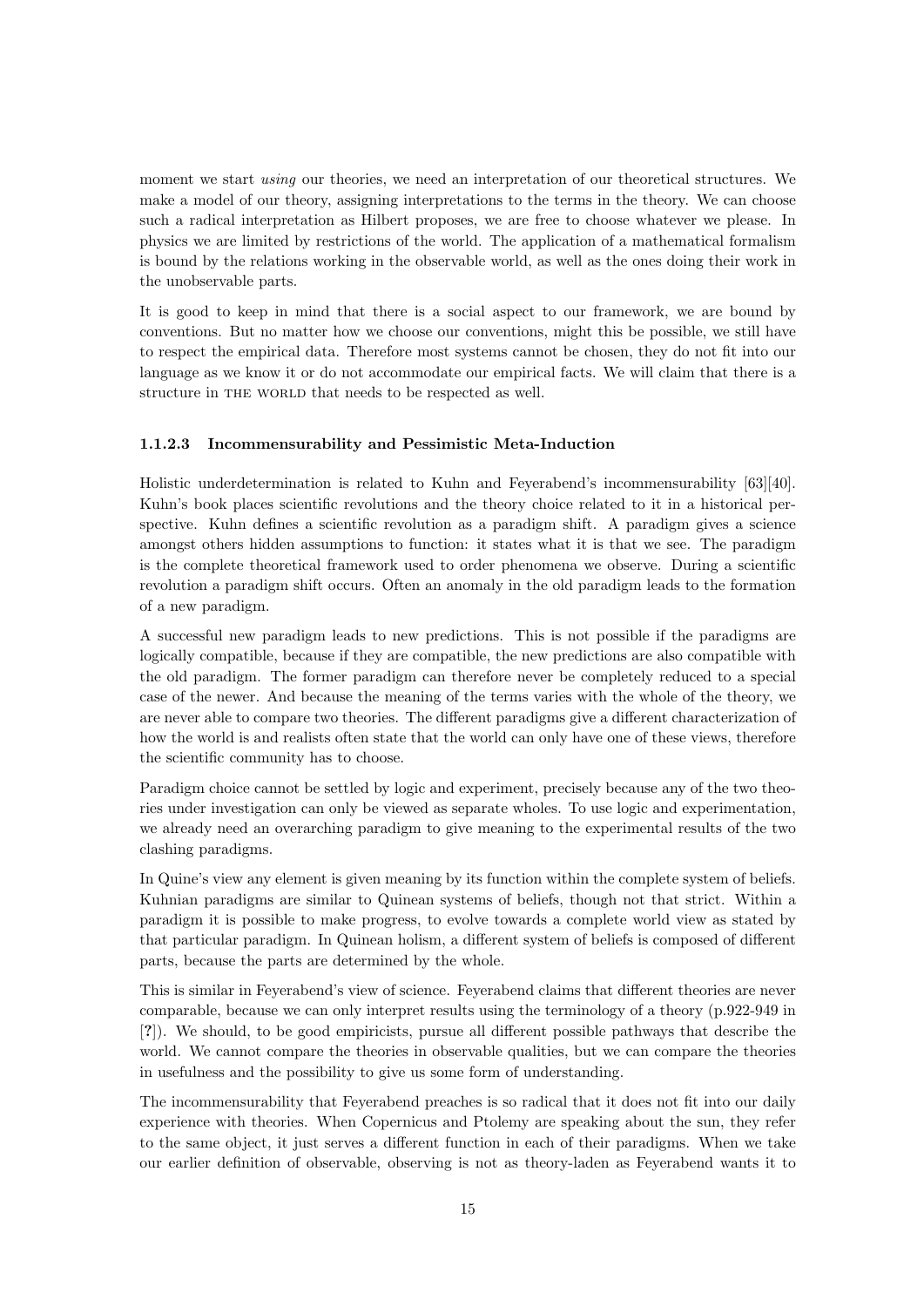be. According to Feyerabend the observable predictions of different theories are not comparable because we observe different outcomes: a Copernican sun is not a Ptolemaic sun, one is orbited around while the other is orbiting. Though the shift in meaning of the word sun might be apparent, the referent of both terms is the same, i.e. the sun. Because we have agreed upon what we can observe (see Section 1.1.2.1) we are able to talk about these objects.

Our definition of observability gives us a realm of which we can speak unambiguously. The theoretical description of the object can indeed be different, the extension of both the theoretical terms can be confirmed by two speakers, e.g. by simply pointing at the sun.

For unobservable items, however, the reference invariance is problematic: we cannot just point at an electron. Here is a problem in meaning shifts that gives the progress of science a radically different character. It is as if we throw away most of our knowledge of the unobservable world every time we change our paradigm. Because the term has a different meaning and we cannot verify through observation that we refer to the same object, the terms cannot be compared<sup>9</sup>. The two theories are incommensurable and objects that functioned in the old theory are not available in the new theory. This is the fertile ground that feeds one of the most important arguments for anti-realism: the pessimistic meta-induction.

Pessimistic meta-induction is an anti-realist argument the present form of which was put forward by Larry Laudan in 1981 [68] and Hilary Putnam in 1978 [87]. It states that science does not converge tot one true ideal, precisely because the history of science has shown that we were wrong in the past, making it plausible that we are also wrong in the present. Since 1981 every realist interpretation has to have a solution to this argument. Let us spell it out. Laudan tries to refute Convergent Epistemic Realism. This form of realism differs from the definition we borrowed of Psillos in Section 1.1. Let us go over the definition (Laudan 1981, p. 20-21, [68]):

- R1 Scientific theories are typically approximately true and more recent theories are closer to the truth than older theories in the same domain.
- R2 The observational and theoretical terms within the theories of a mature science genuinely refer.
- R3 Successive theories in any mature science will be such that the 'preserve' the theoretical relations and the apparent referents of earlier theories.
- R4 Acceptable new theories do and should explain why their predecessors were successful insofar as they were successful.
- R5 Theses R1-R4 entail that scientific theories should be successful; indeed, these theses constitute the best, if not the only, explanation for the success of science. The empirical success of science accordingly provides striking empirical confirmation for realism.

R1 and R2 account for our semantic stance, though there are a couple of differences. In R1, the convergence of theories is claimed without a good defence. R1 makes a claim about the convergence of truth. This is related to R3 and R4. If our previous theories are approximately true and according to R3 we preserve the relations and referents, the successive theory is at least as true as the former, we should claim convergence, because we do not want a lesser theory to be the successor. In R2 the term "mature" is mentioned; Laudan does away with this terminology

<sup>9</sup>Of course there are some continuities over theory change; electrons notably always had the same charge, mass and spin values. We come back to the parts that are retained over theory change later on in this Thesis.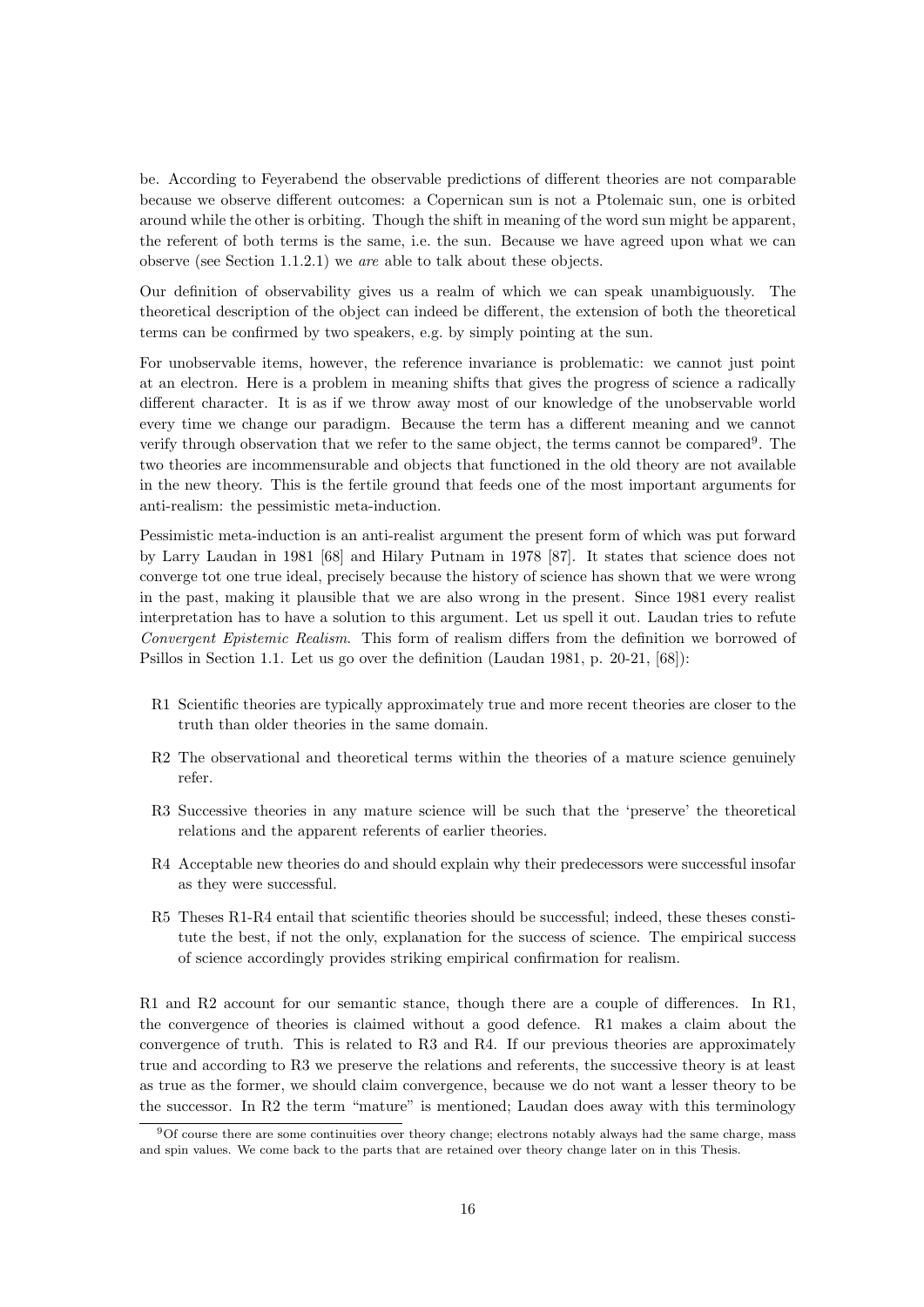in the same way as we did in footnote 6. The claim of empirical testability of realism rests upon the abductive reasoning in R5.

Laudan proceeds to show that R2 is untenable. Without R2 we cannot hold R3 and R1. He claims the failure of R2 by pointing at the history of science and stating his famous argument that was later dubbed the pessimistic meta induction:

PessMi History of science shows that past theories posit different objects than present theories, it is therefore plausible that future theories will not possess the objects referred to in present theories.

Examples from the history of science are phlogiston and aether. These terms and the theories in which they functioned were abandoned and in our present theories we use different terminology. It is a lesson one can learn from the work of Kuhn and conventionalism as well. Different theories lead to different world views and what we regard as the best explanations in the present time will be overthrown just as the preceding theory was overthrown by the present one.

If we cannot claim that theories genuinely refer  $(R2)$ , and we cannot claim continuity over theory change  $(R3)$ , convergence is out of the question  $(R1)$ . The only claim that we can retain here is R4, that newer theories should explain how older theories were successful. Notice that the meta-induction is only about terms referring to objects, this is where we are able to evade it. We will go deeper into this in subsection 1.3.

#### 1.1.3 Realism vs. Anti-realism, a Mexican standoff?

Let us recapitulate the positions of the realists and anti-realists. They differ in statements about our epistemological access to the workings of the world. Physics purports to describe these workings, but over the course of history, physics has changed. The realists claim that the truth and genuine reference of our theories is the only thing that does not make the success of science a miracle (NoMir). A milder form of NoMir says that the theory has to latch onto the actual regularities in the world in order to not make the predictions miraculous. This form of the argument is due to Van Fraassen<sup>10</sup>.

According to conventionalism every claim about the world is formed and shaped by a system of conventions. The same holds for scientific theories and their terminology. Old theories and new theories are incommensurable: the terms in the old theory referring to the unobservable part of the world cannot be reduced to the new terms. Therefore we cannot state continuity of reference of our theories over scientific revolutions. PessMi then finishes the job for the anti-realist: We were wrong in the past and we will probably be proven wrong again in the future.

Laudan fails to address the NoMir, the argument that can be seen as the main reason why people are scientific realists. When we cannot regard our best scientific theories as truly referring, how should we explain the theories that do posit unobservable objects and give true predictions? NoMir gives us the intuition that something in our theories is (approximately) true. We cannot claim genuine referral of our terms, but we cannot degrade our beloved science to a coincidental generalization of the empirical surface. At this point, both parties have undermined their position, for the knife cuts on both ends: no genuine referral means miracles and coincidences, while genuine referral is implausible given the historical facts. In 1989, John Worrall rejuvinated the debate by introducing a third position.

 $10$ see the quote on page 1.1.1.2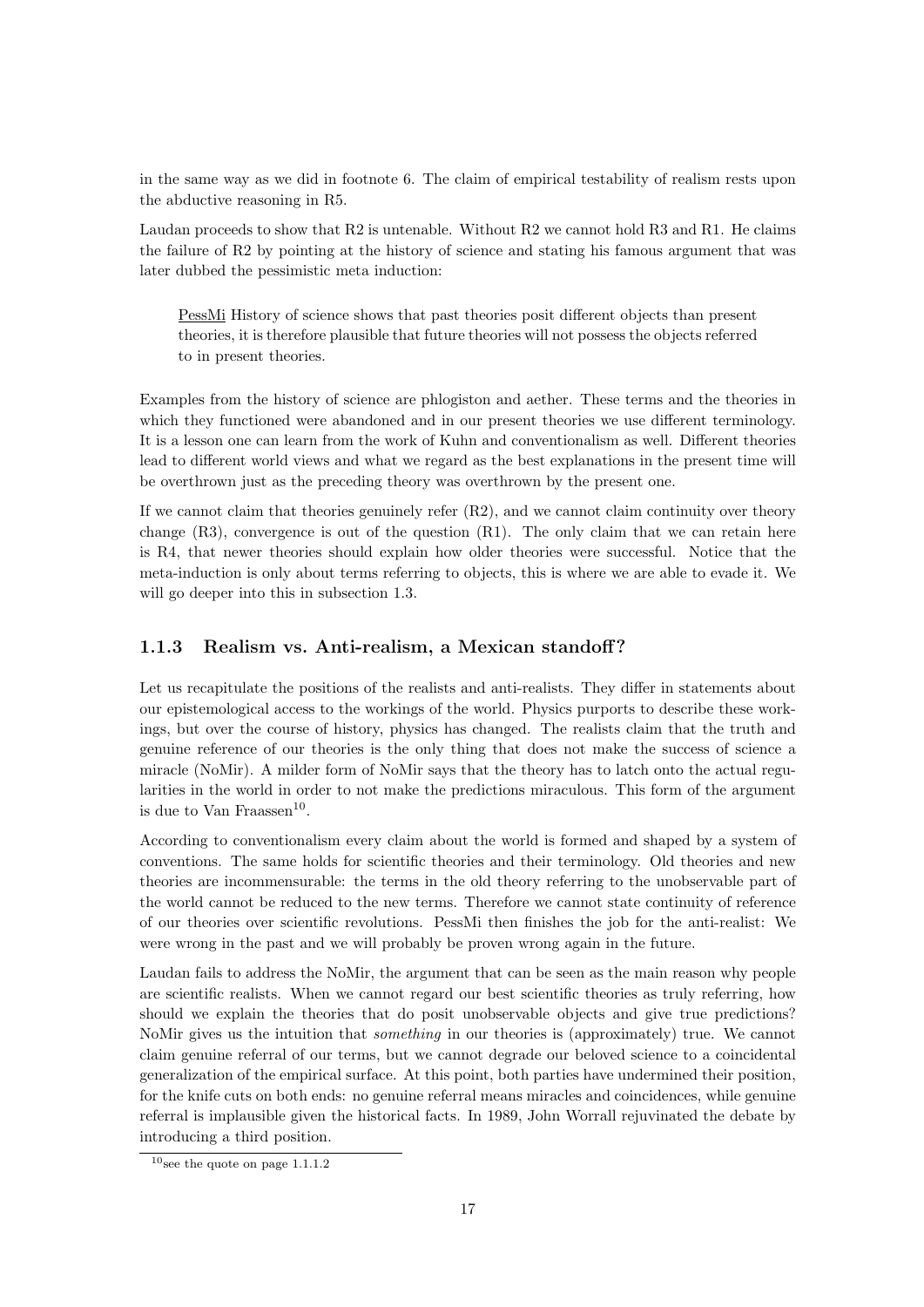#### 1.2 Structural Realism

In his 1989 article "Structural Realism, the Best of Both Worlds?", Worrall (re-)introduces structural realism [106]. The claim is that the terminology of our best scientific theories does not necessarily refer, but the structure of our best theories is isomorphic to the structure of the world. In this section we show how structural realism can resolve the problems of both realism and antirealism. Then we give the different positions within structural realism and discuss the criticism on these different positions.

No one claims the existence of mathematical entities in the world, we always claim that our math represents the world. By employing mathematics as a representational tool isomorphism is always the best we can get. Isomorphism between structures  $A$  and  $B$  means that we can have a structure preserving mapping of each element in structure A to structure B. A and B are structurally identical. Because mathematics makes use of structures that need an interpretation, the interpretation can only successfully hold if the structure of the mathematical part is also exemplified in the interpreted domain.

Structure can be characterized in set theory. We speak of a ordered set  $\langle U, R \rangle$ , where U is a nonempty domain of elements and  $R$  is an indexed non-empty set of relations working on Cartesian product sets of the domain. This is a characterization of structure in which we can describe any logico-mathematical structures. We usually need some form of translation from the formalism used in the theory to set-theory. An example is the theory of Peano arithmatic consisting of  $\langle N, S \rangle$ , where  $S$  is the successor function and  $N$  are the natural numbers.

This characterization might be helpful in the future, but for now, a naïve interpretation of structure will suffice: the structure of theories is about their logico-mathematical form.

Let us grant Van Fraassen and the logical positivists that the empirical adequacy of any theory is determined by its empirical results. Not that a theory is true when its results are true, but that empirical adequacy is a necessary condition for truth and that we have little more to go on. If we take empirical adequacy as our only grounds for truth while granting the intuitions behind NoMir, we are obliged to say that there is something in our theory that correctly describes the world. PessMi forbids it to be the entities; the ontologies of successive theories have always been changing. The first candidate that comes to mind is Structure.

#### 1.2.1 Convergence and Continuity over Change

Different theories speak of different entities. Over the course of time, we have always worked with a different vocabulary, or at least ascribed different properties to terms with the same name. But while everything is changing, there is something that remains constant. The classical example, due to Poincaré, are Fresnel's equations that are preserved within Maxwell's electromagnetic theory [90].

$$
A_{\perp}^{\text{reflected}} = \frac{-\sin(i - i')}{\sin(i + i')} A_{\perp}^{\text{incident}}
$$
\n(1.3)

$$
A_{\parallel}^{\text{reflected}} = \frac{-\tan(i - i')}{\tan(i + i')} A_{\parallel}^{\text{incident}} \tag{1.4}
$$

Where A is the amplitude, with  $A_{\perp}$  and  $A_{||}$  the components perpendicular and parallel to the plane of incidence, the plane which is spanned by the incidence and reflected rays. The angle of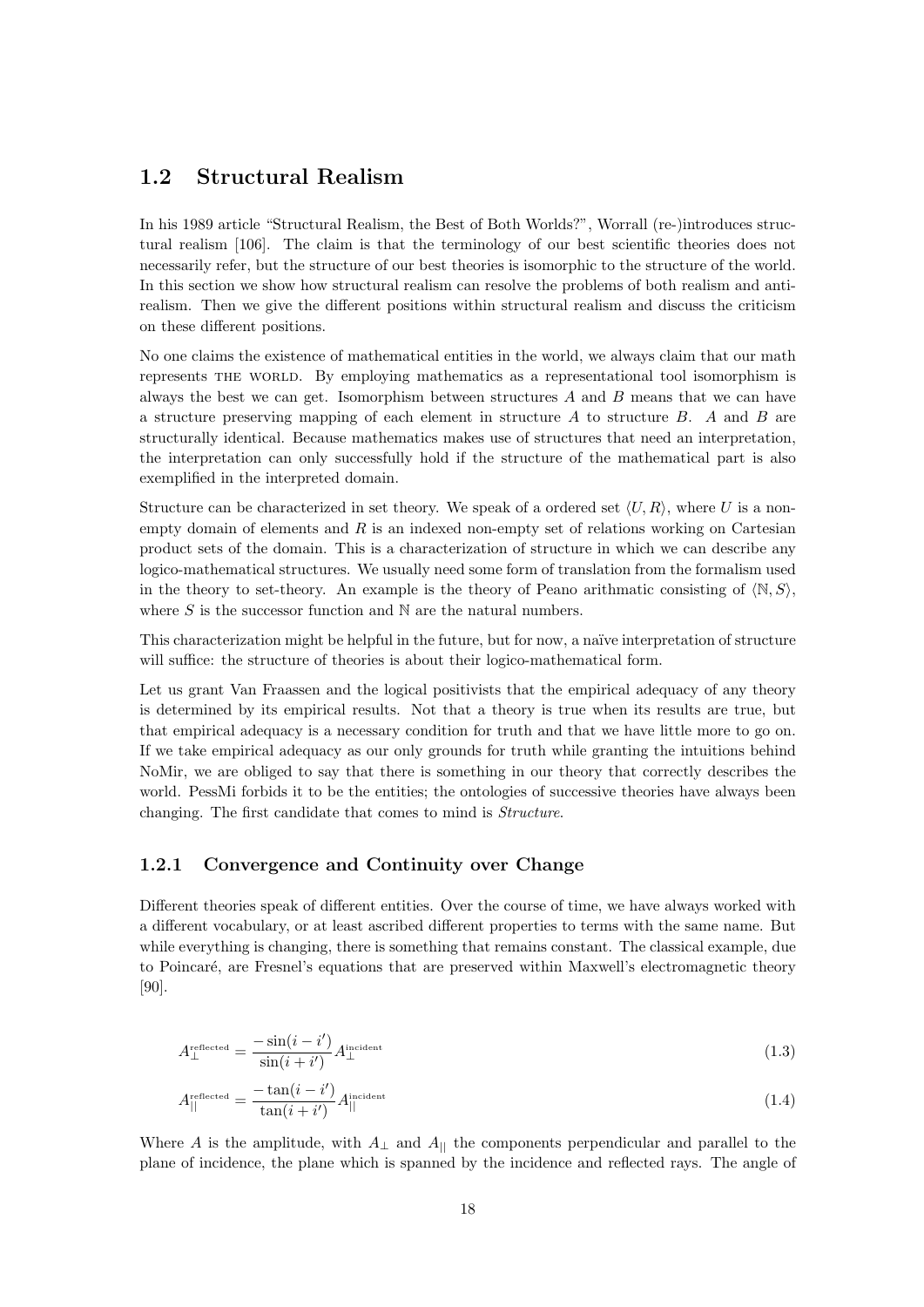the reflected rays is  $i$  and the angle of the refracted rays is  $i'$ . Fresnel's equations successfully described reflection and refraction by assuming that light was a wave propagating through an aether.

The interpretation of light does not matter for the application of the equation. Fresnel's equations can be derived from Maxwell's equations, they are preserved over theory change. In Fresnel's theory the equations describe light as a vibration of the ether; in Maxwell's theory, light is an electromagnetic field. In Einstein's theory Fresnel's equations describe the behaviour of energy quanta and in Feynman's theory Fresnel's equations describe the probability amplitude of a quan $tum$  electromagnetic field<sup>11</sup>.

It seems as if the structure of Fresnel's theory somehow latched onto the structure of the world. We suspect that the structure of the equations is what is connected to THE WORLD, it surely is not the ontology, which has changed over the course of history. We can compare the different theoretical explanations of the optical phenomena because they all work with the same structure. It are these equations that makes sure that theories about optical phenomena make successful predictions. If we take this example as a typical example from scientific discourse, it is obvious to look for a connection between theory and THE WORLD in terms of structures.

Whether or not the Fresnel case is a typical example of scientific change can be debated. It has been argued by Psillos that the Fresnel case is unique in that the exact formulations of the equations can be used in different theories. It is not over every theory change that the equations of the old are fully preserved in the new theory. There is normally some limit in which the theories' structures reduce to each other. Part of this is accounted for by the correspondence principle:

CorrP Any acceptable new theory should account for its predecessor by degenerating into that theory under those conditions under which the old theory has been well confirmed by tests. (formulation due to Post, p.228 [83])

CorrP is a requirement for new theories. Most scientists use CorrP as a guideline for formulating a new theory. One example of the CorrP is Bohr, who formulated his own correspondence principle to make sure that there is an agreement between the quantum mechanical and classical outcomes $[14]^{12}$ .

We already saw CorresP in R4 of Laudan's depiction of convergent epistemic realism. It is an intuitively appealing principle to make sure we don't throw out the baby with the bath water. A new theory is a way of dealing with the anomalies in the old accepted theory. By employing CorresP, the new theory will, in the appropriate limit, structurally approach the old theory, there where the old theory was empirically successful. This is an uncontroversial claim and we want to stress its importance for structural realism. It gives us the handles which we can use to lift structural realism over the PessMi barrier.

By adhering to CorrP, we know that there is structural continuity over theory change. To let a successor theory degenerate into a predecessor theory, means that we can equate their structures, in those areas where the predecessor theory was well confirmed. The different ways in which there is structural continuity are covered by Votsis' formulation of the continuity claim: (Votsis 2011, p. 20-21, [105]):

<sup>11</sup>With thanks to F.A. Muller for pointing this out.

 $12$ Bohr's correspondence principle is different from the generalized philosophical lemma that we have dubbed CorresP, it is formulated in a specific form regarding either quantum mechanical frequencies, intensities or transitions corresponding to their classical counterparts. It is however a good example of a new theory that in its limit of  $\hbar \rightarrow 0$  gives the old predictions.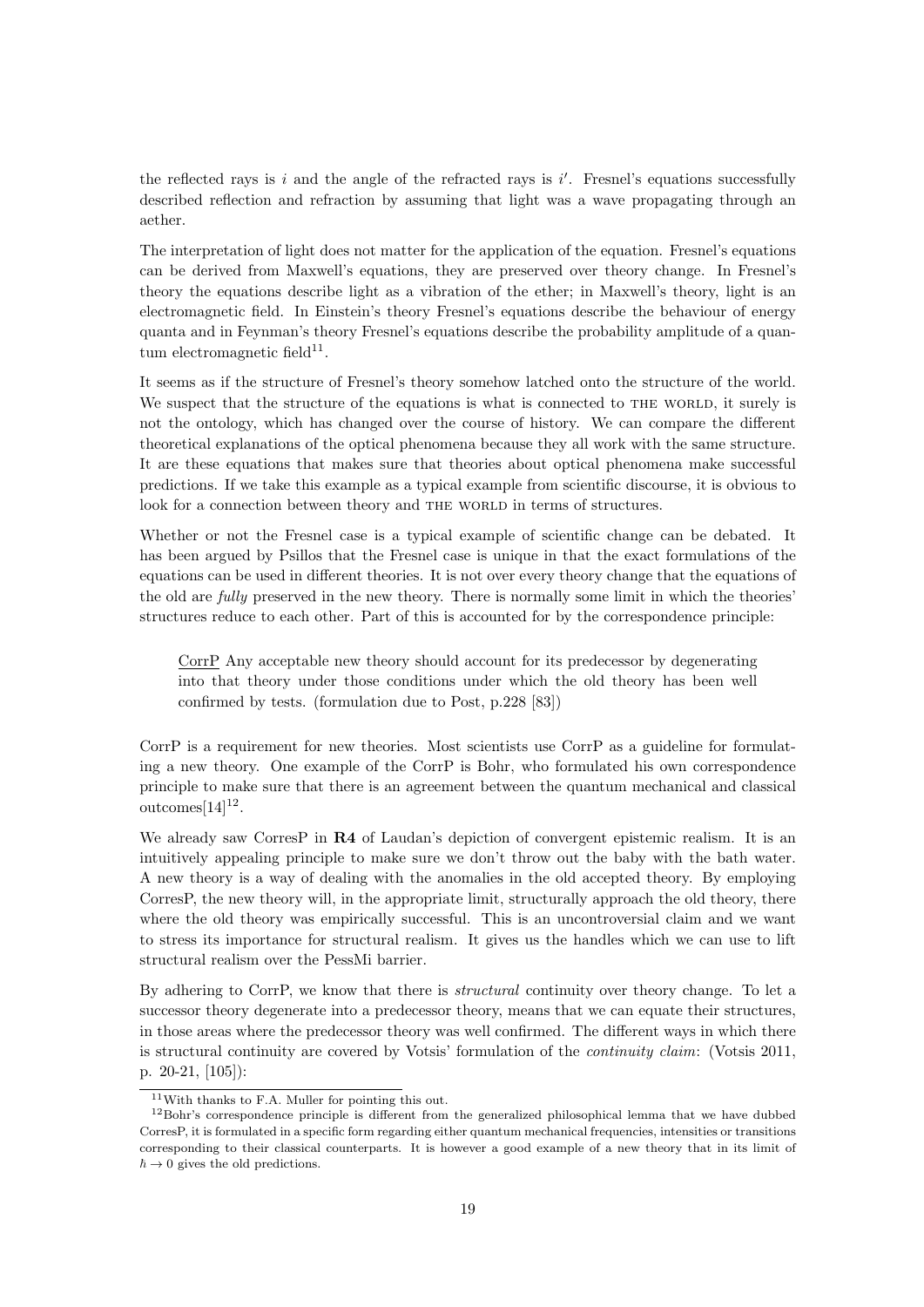- 1. Approximately all and only operative structural elements of scientific theories have been (and will be) preserved through theory change either (a) intact by derivation, or (b) via a transformation from new to old structure that is either (b.i) continuous or (b.ii) partially discontinuous or (c) intact but independent of any currently accepted structures.
- 2. Preservation is a reliable guide to (approximate) truth.
- 3. Non-preservation is a reliable guide to (approximate) falsity
- ∴ The preservation of approximately all and only operative structural elements of scientific theories through theory change either via  $(a)$ ,  $(b)$  or  $(c)$  is a reliable guide to their approximate truth. The non-preservation of non-structural elements and inoperative structural elements is a reliable guide to their approximate falsity.

This is a very dense formulation; let's go over it. In premise 1 Votsis mentions operative structural elements; a structural element is a statement about the world capable of a truth value whose content is purely structural, it is operative when it is responsible for a theory's genuine predictive and explanatory success. In the next Chapter we will investigate this notion of operativeness.

Preservation through intact derivation was already mentioned in the Fresnel-Maxwell case, the structure is preserved intact. A continuous transformation is a transformation that is completely translatable from one view to the other. An example is the use of different projections of the world which are all translatable.

A partially discontinuous transformation there are some essential structural elements that are not preserved over the transformation, e.g. from Minkowski space to Gallilean space-time, by letting  $v/c \rightarrow 1$ , we lose the relativity of simultaneity, but retain the relativity of position and absolute motion. A *fully discontinuous* transformation is a transformation in which no structural elements are preserved, for operative structures we cannot come up with an example of discontinuous preservation, possibly because of CorresP.

The "intact but independent preservation" mentioned in premise 1(c) occurs in the case of Kuhn loss; the successor theory does not incorporate an operative element of the preceding theory. If this element gives successful predictions, it will be preserved outside of the new theory. The operative element is not longer embedded in a theory, but is still in function. The term Kuhn loss is somewhat misleading here, because we do not lose the operative element. The only example Votsis gives for this is Poiseuille's law, a law on the flow of an incompressible fluid along a tube that cannot be reduced to quantum mechanics. This law is still in scientific textbooks on the matter, so it sustained the theory change.

That the preservation of structure is a reliable guide for approximate truth needs spelling out. It seems as if we can claim some form of convergence of structure by adhering to Votsis' Continuity Claim. Because our new structure will mimic the old theory when applied to the same domain (CorresP), and NoMir tells us that the old theory latched onto the structure of the world, we can infer that that part of the theory that is preserved into the next empirically (more) adequate theory, is the approximately true part of the theory. These are the structures that are sustaining through theory change.

On the same grounds, we can argue that the structure of successive theories converges as well. The claim of convergence leads to two questions:

1. How do we know that the structure converges?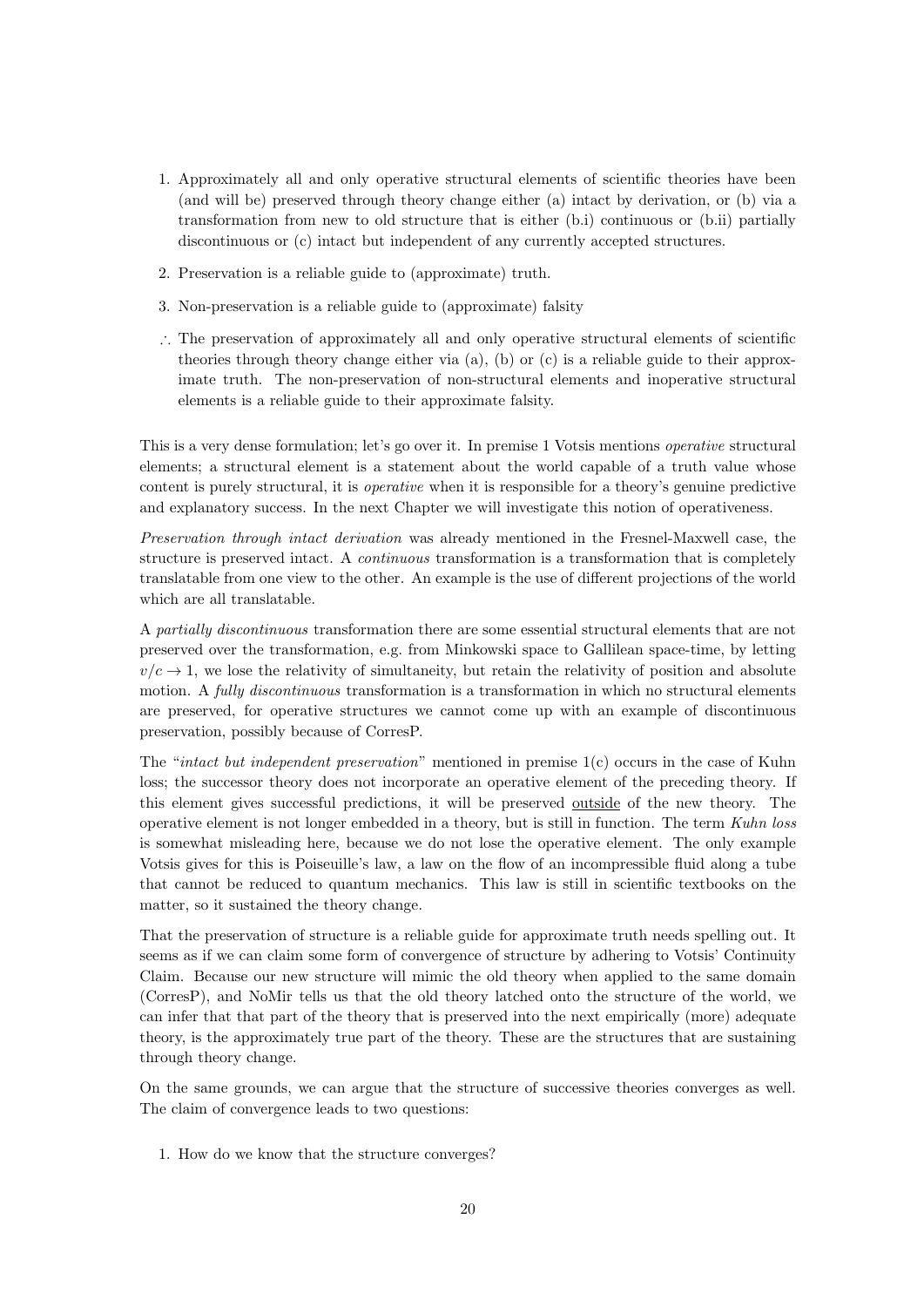2. Convergence to what? If structure converges, we want to know whereto.

Question 1 can be answered rather easily. We know that the structure becomes more precise because the empirical data generated by the new theory is more precise. The new theory necessarily has a greater empirical scope, if this is not the case, there is no need to change our theory and rewrite all the text books. We also know that, because of the CorrP and the resulting continuity, we will expand part of the old structure. By covering a greater domain more precisely, convergence is a plausible claim.

To question 2 we can answer that the changing structure approaches the structure of the world. Over the course of scientific change theories are getting more and more precise. The operative structural elements of the theories are growing and in combination with CorrP, we can infer that the growing structure is describing more and more the structure of the world (up to isomorphism). We can call this the *optimistic meta-induction of structure*.

While the structure of our theories is growing, the structure of THE WORLD does not grow (assumption). Still, to make sense of convergence of structures requires a deeper understanding of what the phrase "structure of the world" might mean. We will provide this understanding in the chapter on metaphysics, Chapter 2.6. Let's now go over the arguments for the different versions of structural realism.

#### 1.2.2 Epistemic Structural Realism

Epistemic structural realism (EpSR) says that all we can know about the world is limited to structure. This needs to be explained, and there are multiple possible ways of explaining EpSR. First of all, there is the distinction between direct EpSR and indirect EpSR. Direct EpSR holds that we can have direct epistemic access to the observational data, which includes non-structural knowledge about the observable world, but only structural knowledge about the unobservable part of the world. Indirect EpSR states that our sense data are the outermost level of epistemic access, so that the objects in the observational world itself, the ones causing the sense data, are non-structurally unknown. Indirect EpSR can respond to the idealist how we can have any knowledge of the world-in-itself.

#### 1.2.2.1 The Upward Path

The upward path starts at the information we get from our experience and then look at what information is genuine knowledge about the world. An obvious position for 'Upwarders' is indirect EpSR. There are a couple of arguments for the upward path, noticeably the perception argument and the transmissibility argument. We go over the argument from perception quickly, because the argument of transmissibility is more interesting, and will prove very useful later on in this thesis.

The perception argument was put forward by Russell. Russell claims that all we can know about the world-in-itself are the logico-mathematical structure of our sense-experiences. This is not a lot. Only the number of objects and the properties of the relations they exhibit in our representation, e.g. transitivity, reflexivity and the like. There is some more knowledge to be gained by virtue of the transmissibility argument.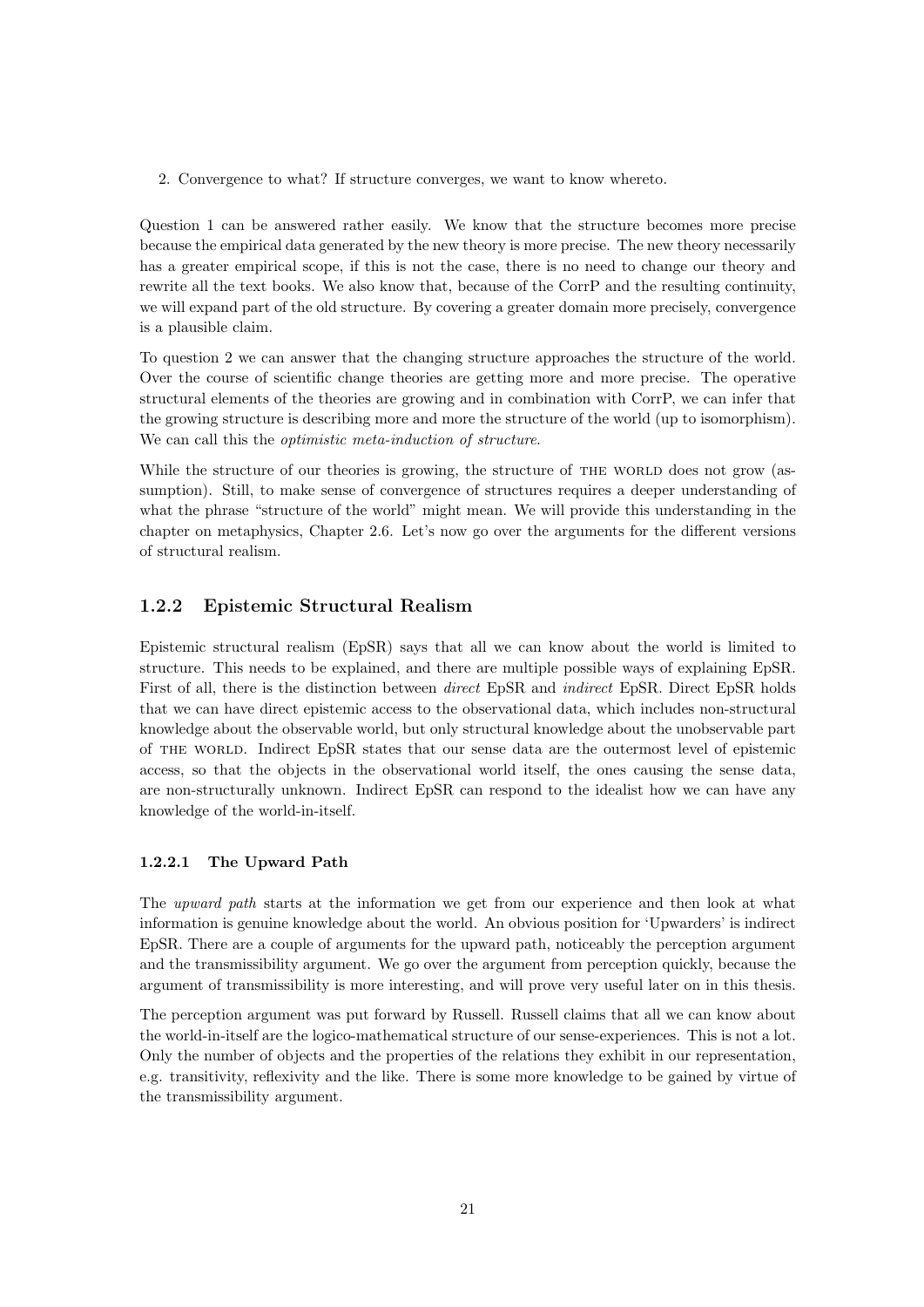#### 1.2.2.2 The Transmissibility Argument and Underdetermination

The transmissibility argument was first posited by Poincaré. We quickly outlined it in the Preface of this Thesis (p. 4). The core of the transmissibility-argument is that it is possible for us to speak about our percepts. We can successfully transmit our perceptions of the world, but what is it we can transmit? A good example is stated in the introduction of the Thesis, it is imaginable that each of us experiences the colour 'purple' differently. Nevertheless we will attribute it to the same objects. Because we tend to agree on the extension of 'purple', there is information that is transmitted. It cannot be the individual impressions in our representations, because these are not translatable to language. It necessarily is structural. This structural knowledge defines the colour purple as a knot in the network of beliefs of colours. It is related to other concepts such as 'red' and 'blue'. Because of the successful transmission of sentences as 'Bring the purple sweater', we know that the structure of our representations has a shared component, and we agree upon the extension of the structure.

The transmissibility argument employs other premises than the perception argument. Where the perception argument is founded upon the premise that the structural elements of our perceptions give us information about the structure of the world, the transmissibility argument is founded upon the successful transmitting of information about those perceptions. Successful communication employs a form of NoMir, because we are able to successfully transmit sense perceptions, there is something in those sense perceptions that is shared between the people having a conversation, ideally this is public knowledge. Frigg and Votsis summarize the transmissibility argument as follows:

- 1. All knowledge is ultimately based on perceptions.
- 2. Perceptions consist of individual sensory experiences and their relations.
- 3. If something is public knowledge about the external world, then it is transmissible via language.
- 4. The content of individual sensory impressions is not transmissible via language (as in the 'purple' example).
- 5. The logico-mathematical properties of relations between sensory expressions are transmissible via language.
- ∴ Only the logico-mathematical properties of relations between sensory experiences but not the individual sensory experiences themselves can be publicly knowable.(formed after Frigg and Votsis, 2011, p. 239, [47])

Frigg and Votsis point out that there is no warrant for public knowledge in the transmissibility account, but if there is public knowledge, then it is structural. We would like to alter Poincaré's version of the argument to make room for non-public knowledge; scientific knowledge is only ideally public, but not public for all the people. Scientific knowledge is only accessible for people with the right background knowledge. To understand physics, we need to understand mathematics. We can understand something and thus transmit knowledge only with respect to a certain system of background knowledge.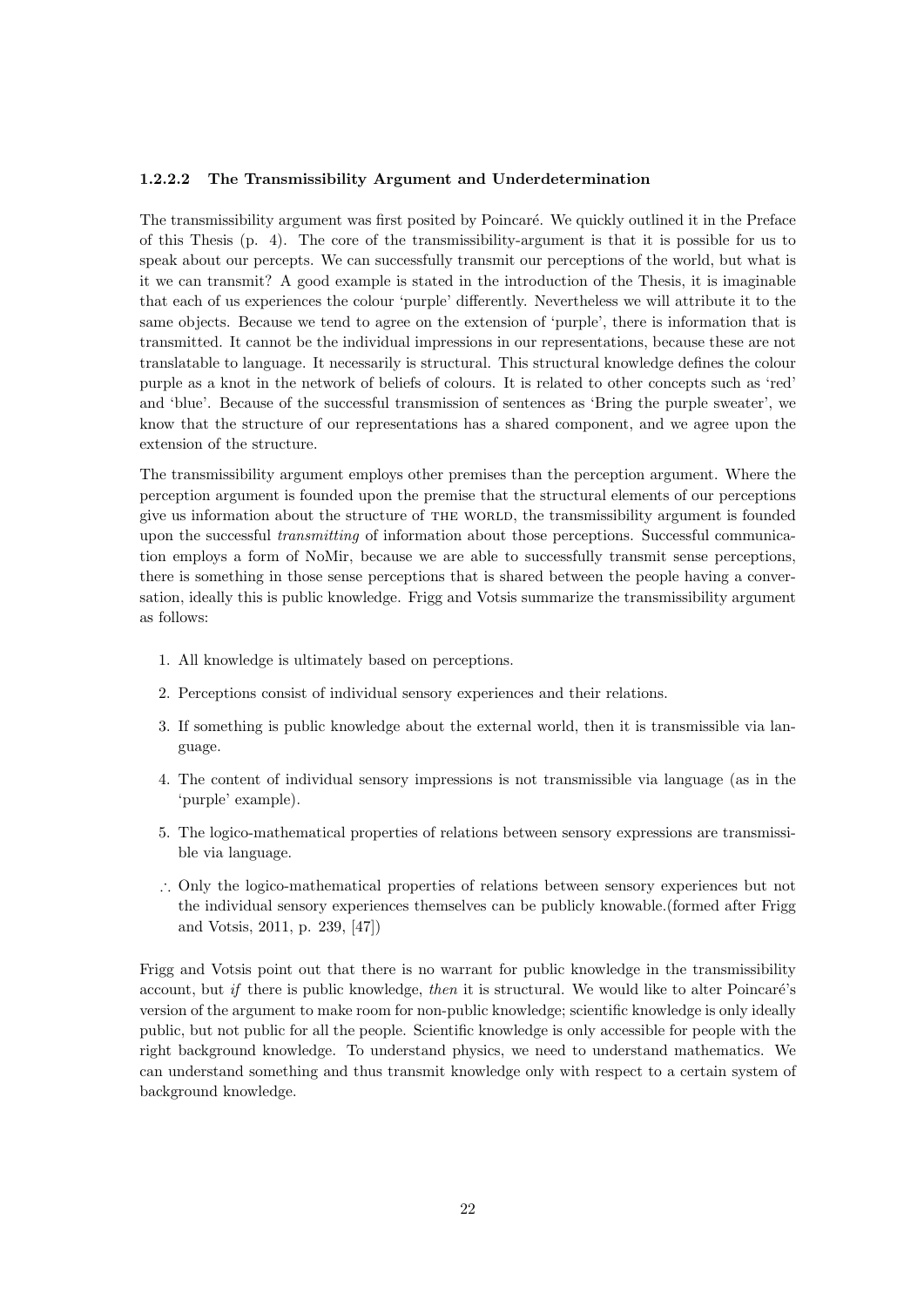#### 1.2.2.3 The Downward Path

The downward defense of EpSR takes science as given and then strips away all the elements of which our knowledge is uncertain. What we are left with is structure. Direct EpSR is a plausible place to stop the downward analysis, though it is possible to go on until indirect EpSR. Let us give a description in terms of empirical equivalence and present an example from the history of science.

#### 1.2.3 From Empirical to Structural Equivalence

Let us take an example from current science. The De Broglie-Bohm theory of quantum mechanics gives an alternative description of the quantum realm than the orthodox Copenhagen interpretation. The ontological consequences of both the theories are incompatible; they contradict each other.

Because we have a neutral observation language, that is we can agree on observable results, we can determine the empirical equivalence of these two theories. As stated before, empirical adequacy is one of the only indicators we have to the truth of any theory. The application of a theoretical structure to the world is necessarily accompanied by observational results. When we assume that the part of THE WORLD, which is structurally isomorph to the theory's structure is picked out by the observational results the theory produces, the structural equivalence of two empirical equivalent theories follows easily. When they have the same observational results, they speak about the same unobservable part of reality.

The two theories are ontologically different, but there are some structural parts that are equal. These parts are the Schrödinger equation, it's evolution and the Born rule,  $|\psi^2|$ . These are the operative structures governing this domain of THE WORLD. Both theories also describe non-local influence possible in entangled systems, it is explained/interpreted differently, but results from the shared structures alone.

This argument will be spelled out in detail in Chapter ??, where we state how the structure of the word has to be, given quantum mechanics and our metaphysical position regarding structure.

The assumption that the empirical results of a theory determine which part of THE WORLD it represents is a controversial statement. this controversy comes from a living debate about Ramsey sentences capturing a theory's cognitive content. There has been a devastating argument delivered by Newman which keeps this debate alive. Let's go over the details.

#### 1.2.4 Ramsey, Newman and Putnam<sup>13</sup>

The Ramsey sentence of a theory is the empirical reduct of the theory. We axiomatise our theory  $\mathcal T$  in a formal first-order language. Let us assume that the number of axioms is finite. The axioms comprise  $\mathcal{T}$ 's core equations, the heart of the matter. Now let us conjunct all the axioms to a single sentence, T.

Now assume that the predicates in the sentence  $T$  are separated into two classes,  $P$ : the set of all  $P_i$  for observation predicates, and  $Q$ : the set of all  $Q_i$  for theoretical predicates. We can now express the theory as

<sup>&</sup>lt;sup>13</sup>This subsection relies on the Section on Ramsey sentences in Frigg and Votsis' Everything you always wanted to know about structural realism but were afraid to ask [47]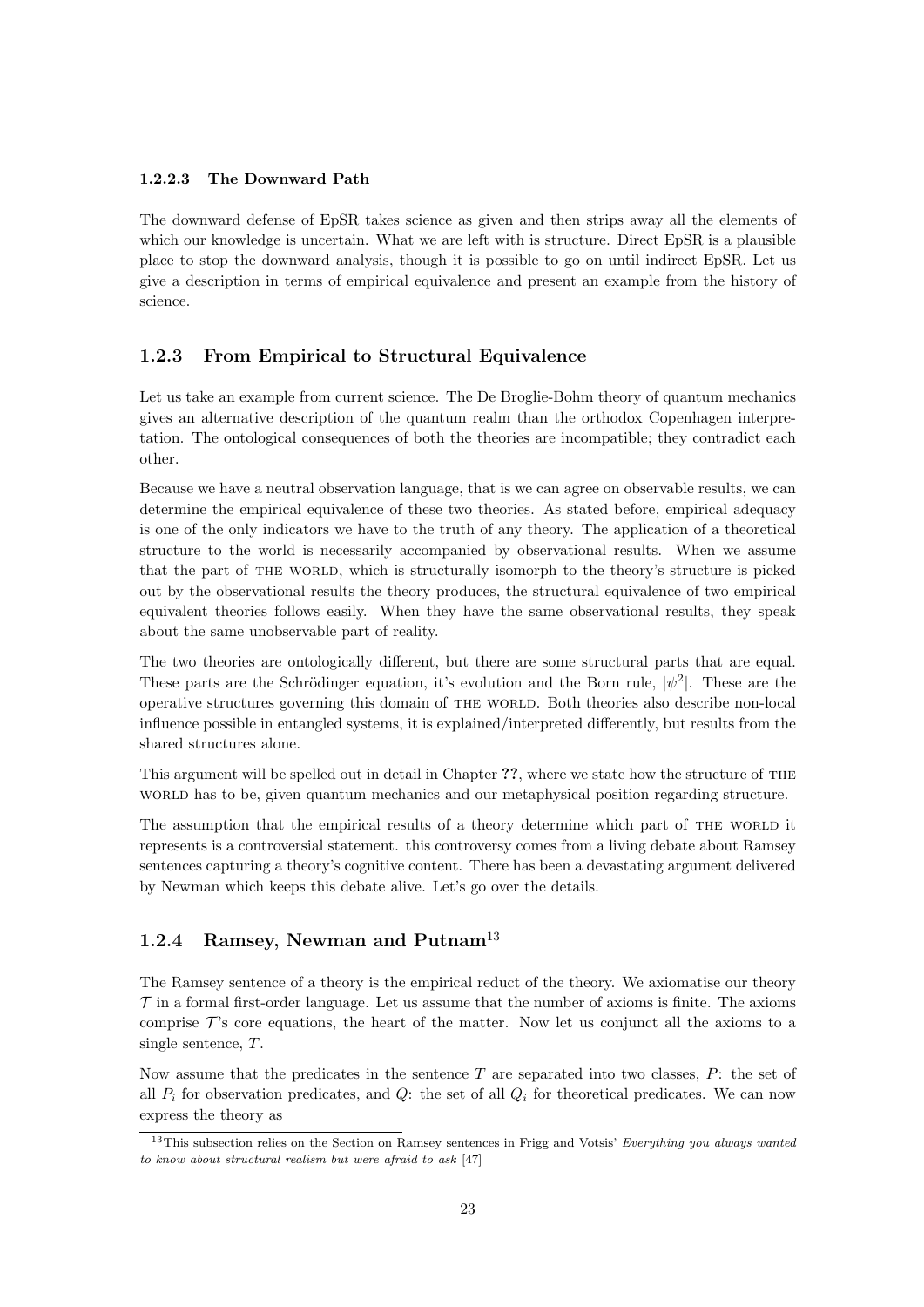$$
T(P_1, P_2, \dots, P_n, Q_1, Q_2, \dots, Q_m) \tag{1.5}
$$

Now we go to a second-order language. To create a Ramsey-sentence of T, we replace Q with a set X, containing variables  $X_j$ , with  $j = 1, ..., m$ , ranging over predicates. The next step is that we existentially quantify over the the  $X_j$ , only claiming existence of the variables. There are no claims about unobservables in the Ramsey sentence of a theory. The Ramsey sentence will look like this:

$$
T_R := \exists X_1 ... \exists X_m T(P_1, P_2, ..., P_n, X_1, X_2, ..., X_m)
$$
\n
$$
(1.6)
$$

The Ramsey sentence  $T_R$  states that there there are theoretical predicates such that  $T(P, X)$  is true.  $T_R$  is related to T in the following ways: ( $\vdash$  is the second-order deduction relation)

- $T \vdash p \longleftrightarrow T_R \vdash p$  where p is a sentence only using the observational vocabulary.
- $T\vdash T_R$  but not vice versa.
- When two Ramsey sentences have the same observational content, they cannot be inconsistent with each other.
- The Ramsey sentence does not eliminate commitment to things that fall under the predicates  $X_i$ , it eliminates commitment to *specific* things referred to by specific predicates.

A lot of EpSR'ists claim that the Ramsey sentence captures the cognitive content of a theory. This should be the empirical and structural content of a theory. The empirical part is clearly described by the P-part of  $T_R$ . What about the structural content of T? How is this described by  $T_R$ .

An attempt to formulate the structural content of  $T_R$  is by claiming that  $T_R$  says that there is a structure S that is a model of T, which is instantiated when  $T_R$  is true. The truth of  $T_R$  is determined by its empirical adequacy and ...

We said that structure is expressible in set theory, but when we are dealing with ramsified theories, we will have to modify our definition of structure from  $\langle U, R \rangle$  to  $\langle (U_O, U_U) , (R_O, R_M, R_U) \rangle$ . The indices  $\sigma$  and  $\sigma$  stand for the observable and unobservable objects/relations, while the index  $\sigma$ is about the mixed relations between the observable and unobservable elements in the domain.  $U = (U_O \cup U_U)$  and  $R = (R_O \cup R_M \cup R_U)$  while  $U_O \cap U_U = \emptyset$ . We now know that our structure S can be characterized in this form:  $\langle (U_O, U_U), (R_O, R_M, R_U) \rangle$  and the empirical substructure of S,  $S_e$ , is expressible as  $\langle U_O, R_O \rangle$ . Where  $R_U$  is the extension of Q and  $R_O$  is the extension of P, because  $R_M$  features unobservable relations, it is often seen as an extension of  $Q$ .

The kinds of objects between which the relations hold are a part of the description of the structure, while the relations themselves are not explicitly stated because of the ramseyfication. This leaves us with a problem when we want to claim the knowledge  $T_R$  yields.

The claim is that the EpSR believes in the truth of  $T_R$ ; there is a real structure  $S \models T_R$ . This distinguishes the EpSR ist from the realist, who believes in the truth of T instead of  $T_R$  and the empiricist/instrumentalist, who only believes in the truth of the observation part of T. By the assumption that the structure also satisfies the unobservable part, it raises the question what the Ramsey sentence can tell us about the structure  $S$ . The answer to this is that the structure  $S$  is not necessarily isomorphic to the ontological structure of the world. The only thing a true Ramsey sentence tells us about  $S$ , is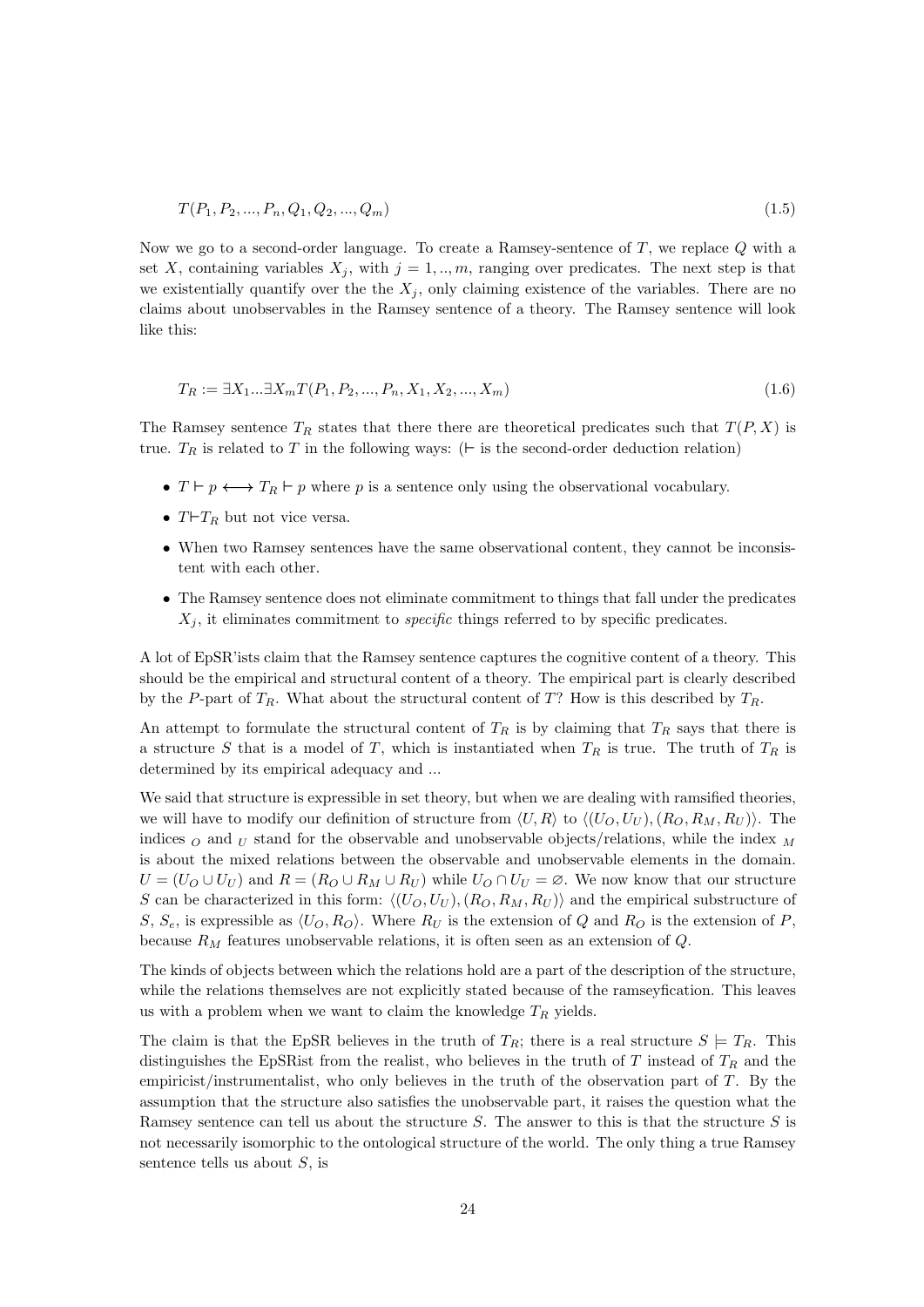**Cardinality Theorem** The Ramsey Sentence of a theory  $T$  is true if, and only if,  $T$  has a model S which is u-cardinality correct and empirically correct. (from [47], p. 249)

U-cardinality correct means  $\#S = \#U_U$ . The Löwenheim-Skolem theorem guarantees there is an infinity of models that fit the  $T_R$ , when  $T_R$  has an infinite model; categoricity is exceptional. So the claim of any  $T_R$  is then that the target domain has the same cardinality as one of its models. This is related to the Newman Theorem:

Newman's Theorem: Let  $C$  be a collection of objects and let  $S$  be a structure whose domain has the same cardinality as C. Then there exists a structure  $C_S$ , in the domain of discourse of the metatheory (set-theory), whose domain is  $C$  and which is isomorphic to S.

Newman's Theorem and the Cardinality Theorem tell us that the structure we find using ramseyfication will be satisfied by any collection of objects with the right cardinality. This follows from set theory, where we can easily construct a theorem that says

Let X be a set/collection and let M be a structure such that  $\#\text{dom}(\mathbf{M}) \leq \#X$ . Then there exists a structure  $M_X$  whose domain is X with a substructure isomorphic to M. (from [61], p. 293)

The big question that rises is whether it is also the case when the domain has a (physical) structure that needs to be respected. When we make the claim that the world is describable by an uninterpreted structure, we mathematize physics in that we say that the world consists of sets. This is absurd.

One way out of this absurdity will lead us to an ontic structural realist claim in which there is a structure "out there" that has to be mimicked by our theories in order for them to be successful. We cannot just claim that a Ramsey sentence is trivially true, if we let this truth follow from set theory. The world does not consist of sets, and when we claim to have knowledge of the structure of the world, we hope to find that the world also exemplifies this structure in itself. Not that we reorder the world to make it fit our theories.

When we enrich set theory with (physically existing) objects, then U can be a set of objects in THE world. In this version the objects are part of the metatheory instead of being represented by the set-theoretical objects. Nevertheless, the same problem will arise. We can reorder the objects within set-theory denoted by U, to form a structure isomorphic to  $T_R$  disregarding the actual structure in the world. What is absolutely necessary is that the structure of these objects is represented by  $T_R$ , or the knowledge about the world is limited to the cardinality of the objects and our ability to reorder objects in our metatheory.

#### 1.2.5 Ontic Structural Realism<sup>14</sup>

One way to counter the Newman objection is by resorting to physical structure. In its ordinary use, isomorphism is a relation between set-theoretical structures. To claim that the a theory is partially isomorphic to the structure of THE WORLD is to claim that the worldly structure is a set-theoretic entity. We are all aware that set-theoretical entities 'live' in a mathematical universe

 $14$ This Subsection relies on the paper by Ainsworth, What is Ontic Structural Realism, [1]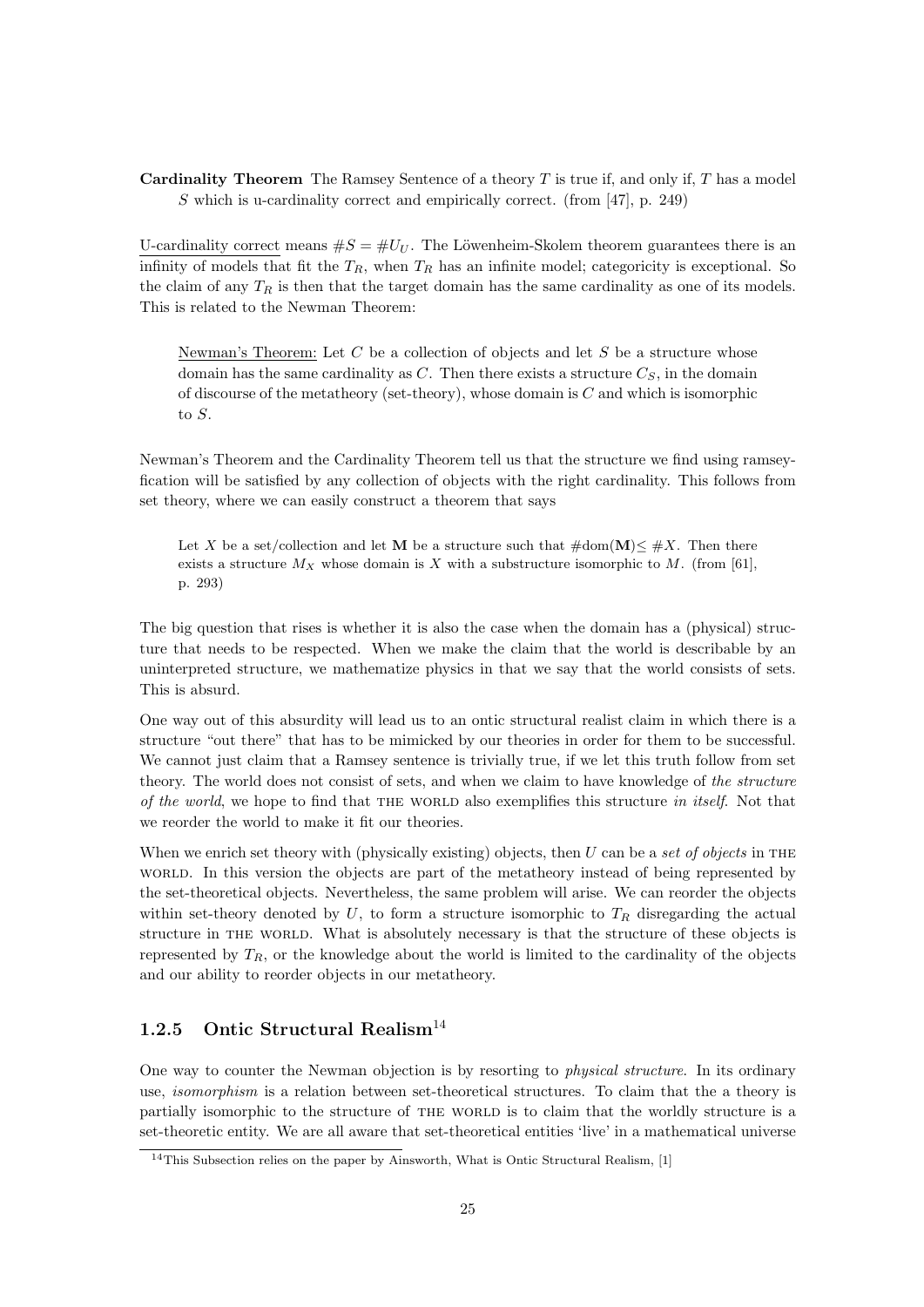and that our physical universe can very well be described by mathematics, but is not mathematical in nature.

The interpretation of mathematical entities to worldly objects leads to Newman-like objections. A solution to this problem is to take physical structure as a primitive. A claim that there is a structure in the world that is existing out there, with isomorphism of a mathematical structure to a physical structure. This position is called ontic structural realism, or OnSR. There are multiple claims as to what physical structure means of which we will spell out three.

#### 1.2.5.1 Ladyman and French' Eliminativst OnSR

The eliminativist position of Ladyman and French states that there are no objects whatsoever. Relations are the only ontological primitives. The existence of objects and properties is dependent on the position in a structure (of relations). The main problem with this approach is that it changes the conventions we have about relations. In our traditional meaning of the word relation, a relation is something that holds between relata. Relata are objects or relations themselves, but they must exist prior to the relations they stand in.

To claim that relations are primitive to their relata is a conceptual change that is difficult to grasp. A possible interpretation of the ontology is that "it's relations all the way down" (Stachel, 2006, p. 54 [96]). Every object in a structure will be a structure itself. When we look at the ontologies posited by science over history, this seems not to be so far off. Molecules proved to exist of protons neutrons and electrons, these are themselves dissectible into quarks, which fall apart in strings or what have you. But to claim that a fundamental level necessarily *cannot* exist is not a position that attracts a lot of followers.

Another interpretation of relations without objects is in the light of the bundle-theory of objects. The bundle-theory sees objects as the knots in a system of relations. This is only possible when the relations are not only extensionally, but also intensionally knowable. The relation "being bigger than" can be known as it is, instead of only its transitivity, or else the resulting structure does not uniquely define a possible world.

French and Ladyman come to their conclusion that there cannot be individual objects through arguments from quantum mechanics. The indistinguishability of quantum systems or objects suggests that the subjects of quantum mechanics are no individuals. The tactics employed by French and Ladyman are to remove objects altogether from the ontology, because the objects cause the underdetermination of metaphysics by physics in quantum mechanics. This might be a bit rigorous, luckily there are other positions available.

#### 1.2.5.2 Esfeld's Moderate OnSR

In Esfeld's moderate OnSR, there are objects in the ontological structures. The objects do not have intrinsic properties. The identity of objects is conferred upon them by the structure of which they are a part. This is a form of holism, in which the identity of objects is not intrinsic to the objects themselves.

The first problem is that it seems to be false. Even in quantum mechanics, the Hamiltonian operators depend on state-independent properties, so it seems unlikely that we can do quantum mechanics without properties. Esfeld and Lam claim that our knowledge of properties is necessarily of non-intrinsic properties. We know the charge of a particle because of its behaviour in a charged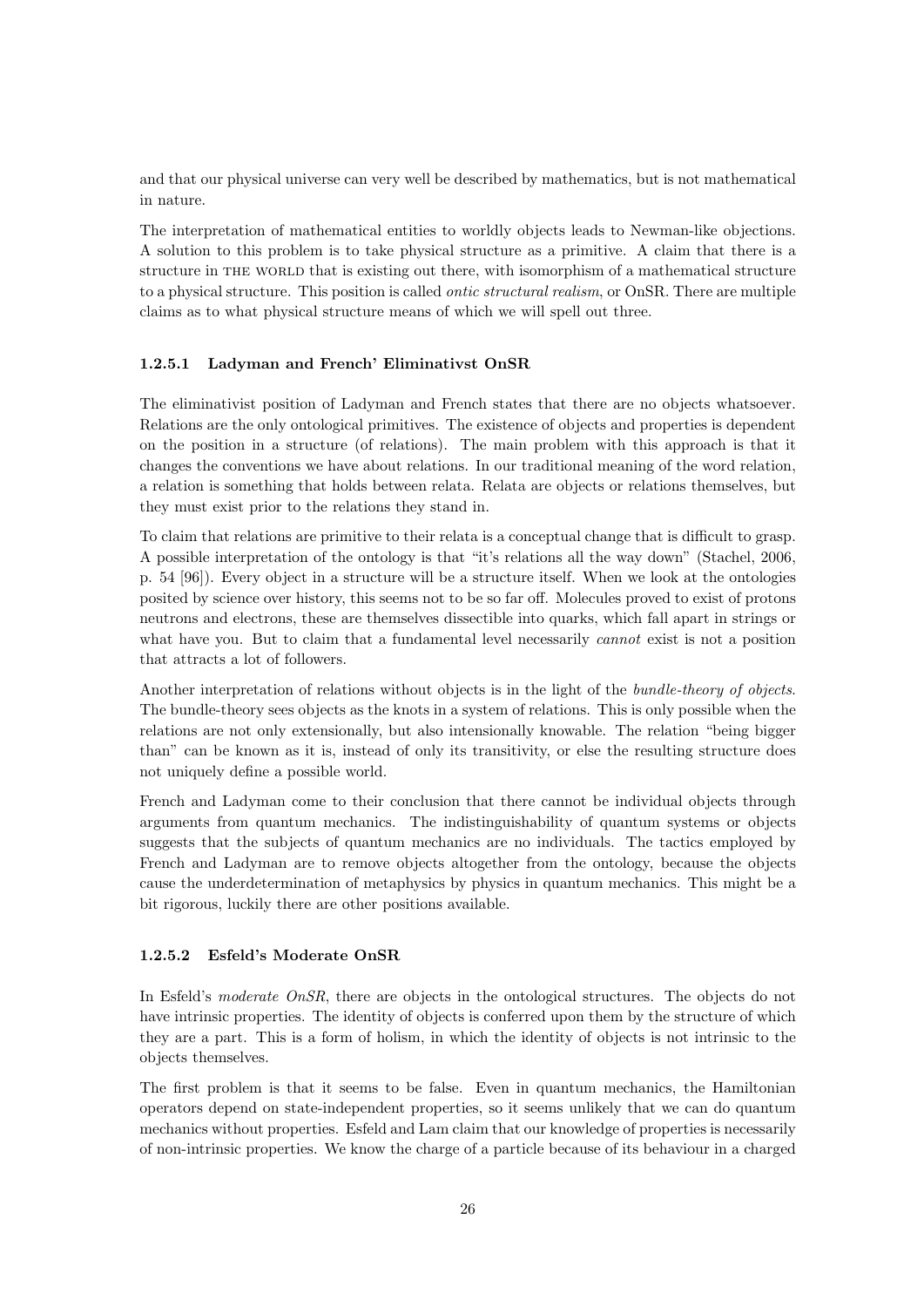field. All traditional intrinsic properties are only knowable because they have some causal powers. It is plausible that there are multiple natural properties that exemplify the same causal powers.

An example by Ainsworth is jade. We now know that there are two different kinds of jade, but for centuries they have been classified under the same denominator. They both have the same presentations to us, they are both green, hard, etcetera, and therefore have the same causal powers.

There is something to state-independent properties that is not intrinsic, we assume that it is the causal powers these properties have. This will be investigated in the next Chapter.

#### 1.2.5.3 Lyre's Extended OnSR

In Lyre's *Extended OnSR*, the objects are not individuals, but they do have intrinsic properties. This is precisely the opposite position of Esfeld and Lam's moderate OnSR. The intrinsic properties are the properties that are invariant under transformations. How we know that these properties are intrinsic is a mystery, this brings the form of 'intrinsic' into doubt. It is not the same 'intrinsic' as the term characterized by Langton and Lewis in their [67]. This leads to doubts regarding the claim by Lyre. We acknowledge the importance of properties invariant under transformations, but reserve 'intrinsic' for intrinsic properties as defined by Langton and Lewis.

Both Lyre's and Esfeld's position have something to it. But each ontology is a bit too strong in some points. We propose that properties that have causal powers should be considered as monadic relations.

#### 1.2.5.4 Overview

The different OnSRs are motivated by two different types of argument[47]. The first argument form is that OnSR is better equipped than its rivals to certain forms of critique, notably Newman's Objection. The second argument is that in modern physics discussions about distinguishable objects, whether they are elementary particles or space-time points, motivates a different approach towards our classical metaphysics. The different positions will be analyzed more thoroughly in the Chapter on metaphysics, in which we will take up a position of our own in which relations are ontologically primitive.

|            | Eliminative OnSR | Moderate OnSR | Extended OnS |
|------------|------------------|---------------|--------------|
| Objects    |                  |               |              |
| Properties |                  |               |              |
| Relations  |                  |               |              |

Where – and  $+$  either reject or affirm ontologically primitiveness.

#### 1.3 Summary and Conclusion

In this chapter we have given an overview of the views that are common in the philosophy of science. Either we can, or we cannot have knowledge about the world. The classical debate focuses on scientific realism versus multiple forms of scientific anti-realism. The realists hold that we can have knowledge about "theoretical entities", while the anti-realists claim that we can only have knowledge about the empirical data.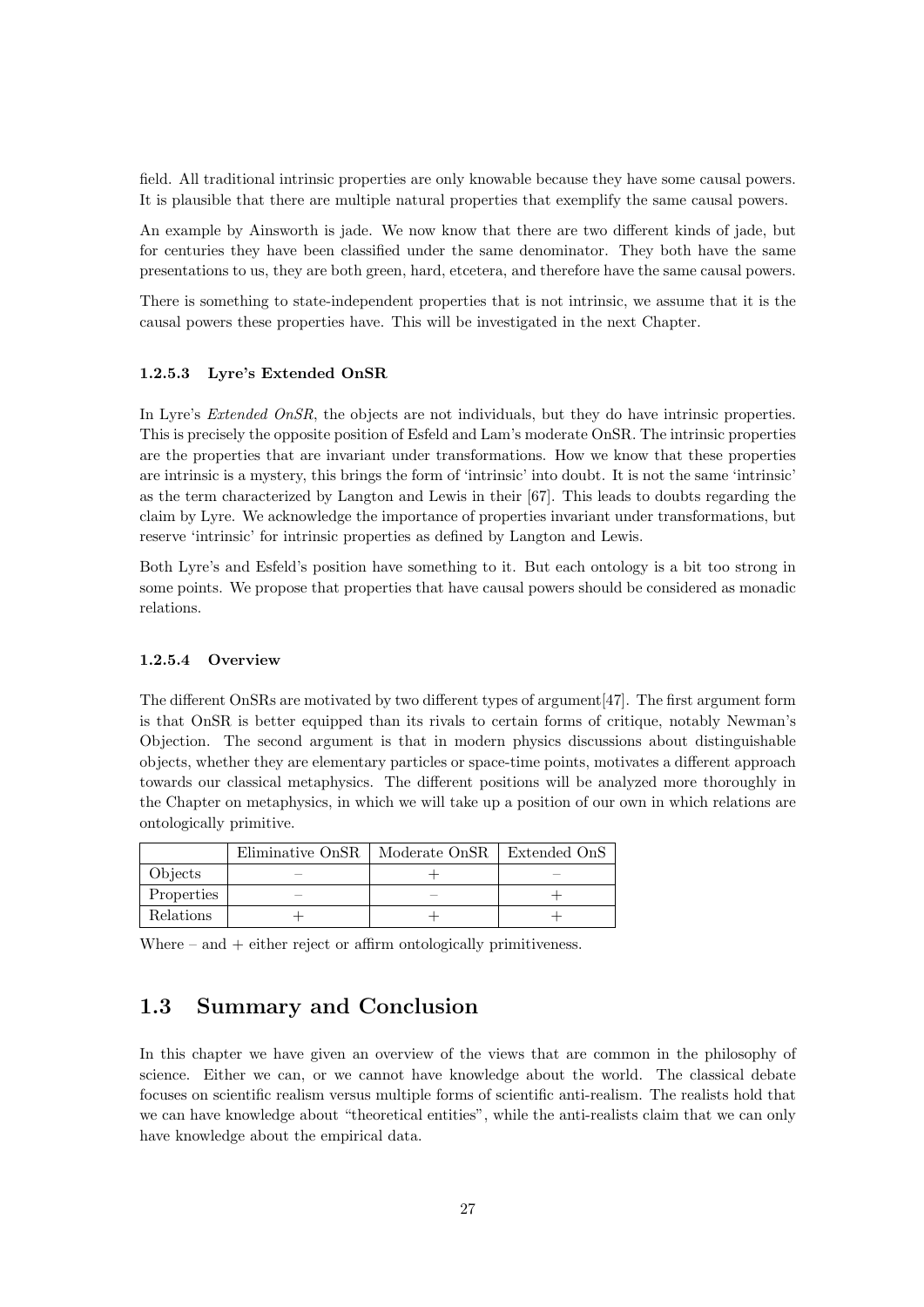The realist's NoMir gives us the view that only by (approximately) true theories we can explain the success of science. The anti-realist's PessMi makes us abandon all hope on continuity over scientific change; entities are gained and lost with the theories they belong to. These two arguments are both intuitively appealing.

Structural realism gives us a claim of approximate truth, complying with NoMir: the logicomathematical structure of our theories is isomorphic to the structure of the world. By restricting truth to structures instead of entities, we can claim continuity over scientific change as well: the mathematical structure of the theories is approximately preserved. This is an answer to PessMi and gives us a condition that shapes our scientific progress; CorrP.

EpSR gives us a position we want to defend and expand. We can only have epistemic access to the structure of the world. Our understanding of the neutral observation language leads us to believe that we have at least structural knowledge of the world. Different successful<sup>15</sup> theories applied to the same empirical data, yield the same structures. These structures seem to be the parts of the theory that are related to the unobservable part of the world. Because they give correct new predictions, we can infer that they latch onto the actual structure of the world.

Newman's theorem and the cardinality requirement lead us to the suggestion that we can only know the world's cardinality. This works not only for ramsified theories; Putnam claims that it holds for any theory. So we need to find a way to show how the structures of our theories relate to the actual structures in the world to make sure that we do not have trivially true theories. This we will solve in this thesis by making the claim that the way our structural knowledge is related to the world is because it can only be applied, when the theory that is being applied has a similar structure as THE WORLD.

While EpSR tells us all we can know about the world, the knowledge we have should be spelled out. OnSR is one approach of saying how the world is. True knowledge about the world can tell us how that part of the world we know must be like. The parts we cannot know, non-structural parts, should not be a part of this ontology. The different approaches of OnSR are not satisfying in that they claim to be all there is, while our position is that the metaphysics compatible with a healthy epistemic attitude should not make claims beyond the knowable realm. This includes claims regarding the affirming or denying of non-structural elements in the unobservable part of THE WORLD.

When we have structural knowledge of THE WORLD, there should be something exemplifying this structure in the world. A physical structure is the only possible conclusion that is compatible with EpSR. This is what we will do in the next Chapter, look for the boundary conditions of such a physical structure. Such a structure and the way our different world views can have different views of such a structure also needs investigation.

The transmissibility argument on page 22 plays an important role in this Thesis. The Kantian roots of this argument are undeniable, it divides the world up in a personal representation of the world and our communication about it, leaving THE WORLD itself out of the conversation. How our own personal representation can only be structurally communicated to others because no-one has access to an other person's representation of THE WORLD, gives us an intuition on how to handle different world views.

We will investigate how different theories from different world views have similar (operative) structures. We will acknowledge the fact that world views can alter the form of the theories, but we will demand that the change in domain will respect some higher structure of which both theoretical

<sup>&</sup>lt;sup>15</sup>Making novel predictions, that is.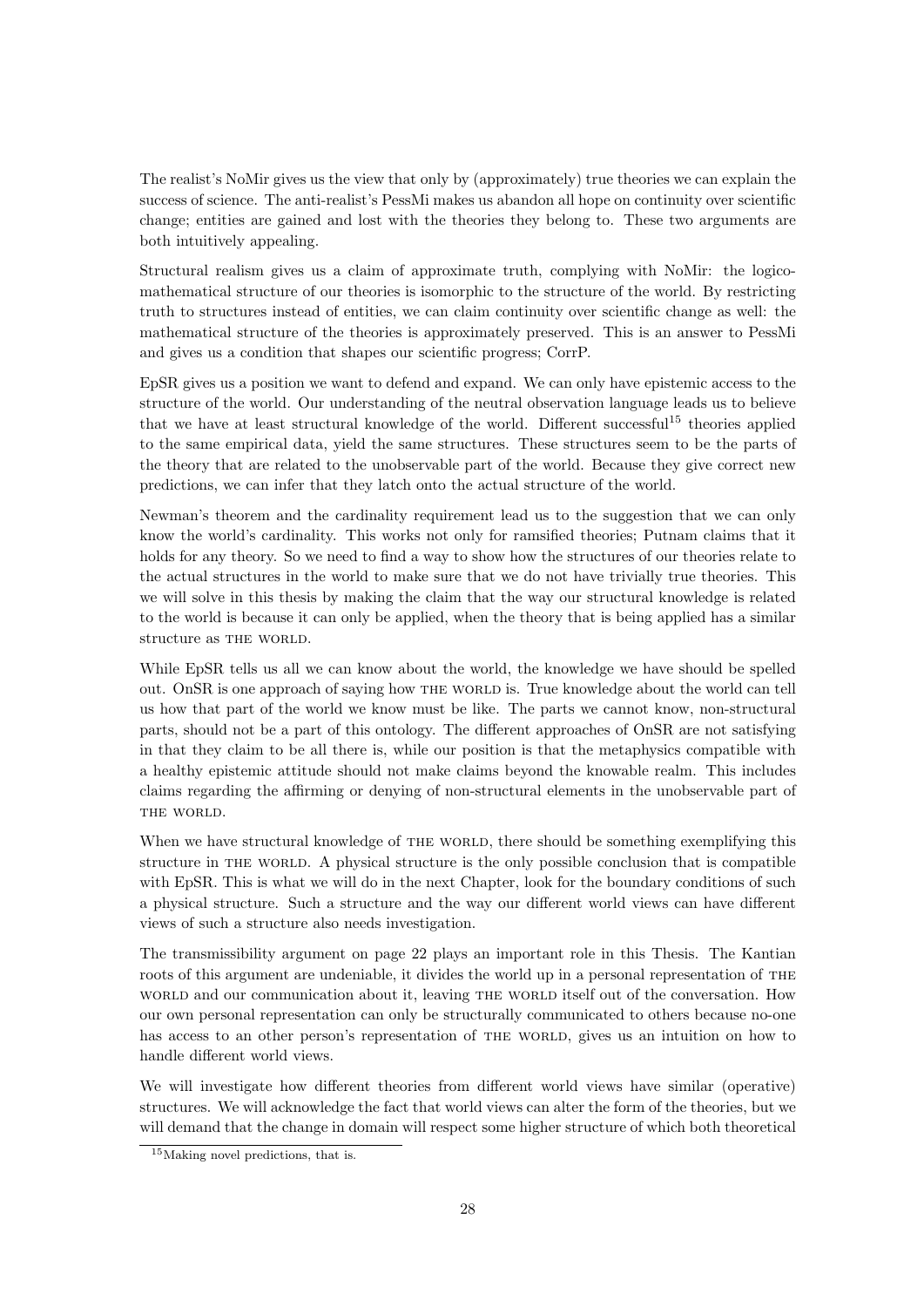structures are a derivative. The structure of the theories is not dependent upon the objects that it chooses and different theories will produce similar views in order to be successful. This will be exemplified in the specification of the growth or convergence of our theoretical structures.

Let's get to it.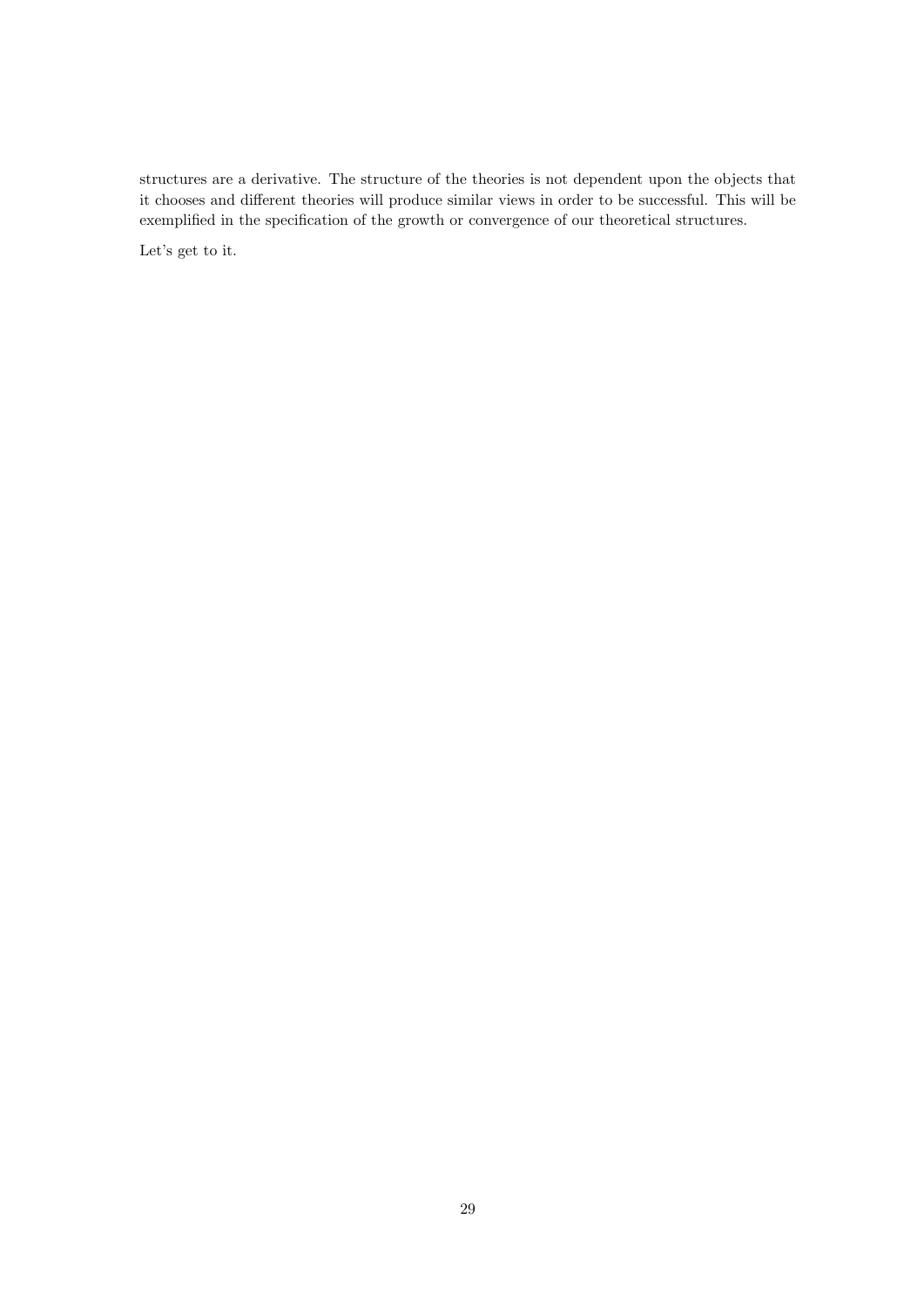### Chapter 2

# What is Structure? A Metaphysical Investigation

In this chapter we address two main issues. The first one is the most obvious and profound one: what does reality look like? The answer to this question is metaphysical. What we assume the primitive structure of the world to consist of is decided upon after careful assessment. The second issue makes it possible to evade most, if not all, of the anti-realist arguments. By showing how different theoretical paradigms relate to the same physical structure, we take the wind out of the sails of underdetermination founded on conventionalism and PessMI founded on incommensurability. It will give us an insight in how we can have different perspectives on how the world appears by referring to the same structural core from these different perspectives.

In the first issue we let our motivations for the choice of ontology be guided by the core of quantum mechanics that we find in the next Chapter. That core will exist of the operative structures of a theory that are similar in each interpretation of it, thereby addressing the second issue. In this chapter we will hope to settle that structural underdetermination is a non-issue by linking one physical structure one-to-one to a certain empirical data-set. Any set of data will yield one physical outcome.

#### 2.1 Metaphysics and Epistemology

EpSR is an epistemological position. It makes a claim about the knowledge we can have of the world. OnSR is a metaphysical position that claims that there is only structure in the world, or at least, that the world is structural in nature, i.e. relations are primitive.

Though EpSR only tells us about the knowledge we can have about the world, there is nothing in EpSR that gives us access to the structured reality of which we have knowledge. The map is not the territory<sup>1</sup>. We can come up to knowledge morphic to the structure of the world. Knowledge implies truth, so there is *some* relation to THE WORLD. But we need to posit the level of ontic structural realism to justify our knowledge at the EpSR level.

EpSR and OnSR part at the ontological commitment. EpSR remains silent about the actual nature of the world. All it claims is that our knowledge of the world is structural. How is this

<sup>&</sup>lt;sup>1</sup>This quote is originally attributed to Korzybski.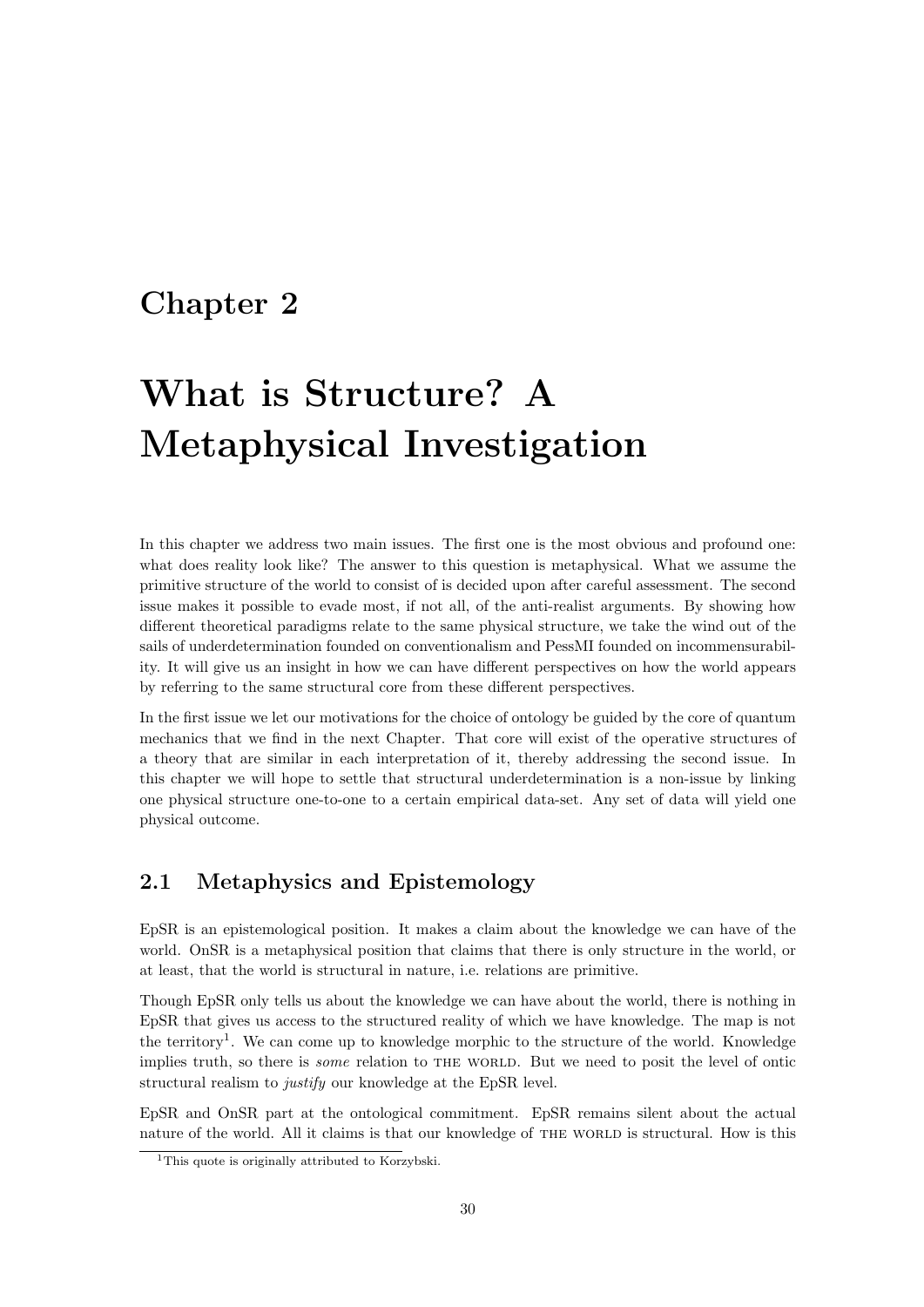to be understood without an ontology of THE WORLD? EpSR-ists believe that we can have true knowledge about structures. The OnSR-ist expands this claim and states that there is an actual physical structure in the world.

The two positions do not necessarily disagree, in fact, they tend to work together. Traditionally, knowledge is seen as a justified true belief. Wherever there is knowledge to be had there is something in the world that is true, corresponding to our justified belief. The ontological structure of OnSR provides this level. It provides the ontological basis that unites the epistemological and metaphysical realm.

There is one more assumption to be made to let the two fields work together. In a recent article Muller gave us the assumption that makes the two theses, EpSR and OnSR, coincide [81]. The extra assumption, according to Muller, is scientific optimism.

Scientific Optimism (ScOpt) : Science will, in the end, provide us with everything that we, humans, can come to know about the physical world.

Given ScOpt and EpSR, OnSR is justified. Since OnSR implies EpSR and knowledge implies truth, we can deduce that if all knowledge we can get of the world (through scientific methods) is structural there is an existing structure in THE WORLD of which we have knowledge. This is all us mortals can access, anything beyond structure is necessarily obscure, but we can access it!

$$
ScOpt \longrightarrow (OnSR \longleftrightarrow EpSR)
$$
\n
$$
(2.1)
$$

The theses OnSR and EpSR still mean something different, but from (2.1) it follows that if you believe OnSR, then also EpSR, and vice versa. Where EpSR speaks about the way we can know the structures and OnSR tells us that these structures are actual existing entities. If only we accept ScOpt.

Is ScOpt acceptable? It is a strong claim about what science itself is. When we concede that mathematical descriptions will be structural descriptions, to say that descriptions of the unobservable part of the world are structural is intuitive. ScOpt tells us that this description is exhaustive and that nothing knowable remains hidden. Science gives us knowledge of THE WORLD, and science is the only way of gaining knowledge about THE WORLD. That science would be the only way to gain knowledge is difficult to grasp because everyday life also provides us with knowledge about the world.

ScOpt is correct insofar as it is about the *physical* world. Everything that is knowable has some way of coming to us. Science is the most widely accepted method of gaining knowledge. If it would be possible for people to gain knowledge about the world in a non-scientific way, this knowledge would, arguably, also be structural. Why? Because of the transmissibility argument (see p. 22). When knowledge is (successfully) communicated to another member of the epistemic community, the only thing we can be sure of is that the structure is communicated. The way the knowledge appears in ones personal representation of the world can never be shared, only its structure.

When we concede that knowledge is something that is to be had by a community instead of single persons, the structural aspect comes up as a way of factoring out the different (cultural) colourings we might give to our personal sense data. When knowledge is able to give true predictions, the structure should be accepted by the community as morphic (within the boundaries of the application) to the world.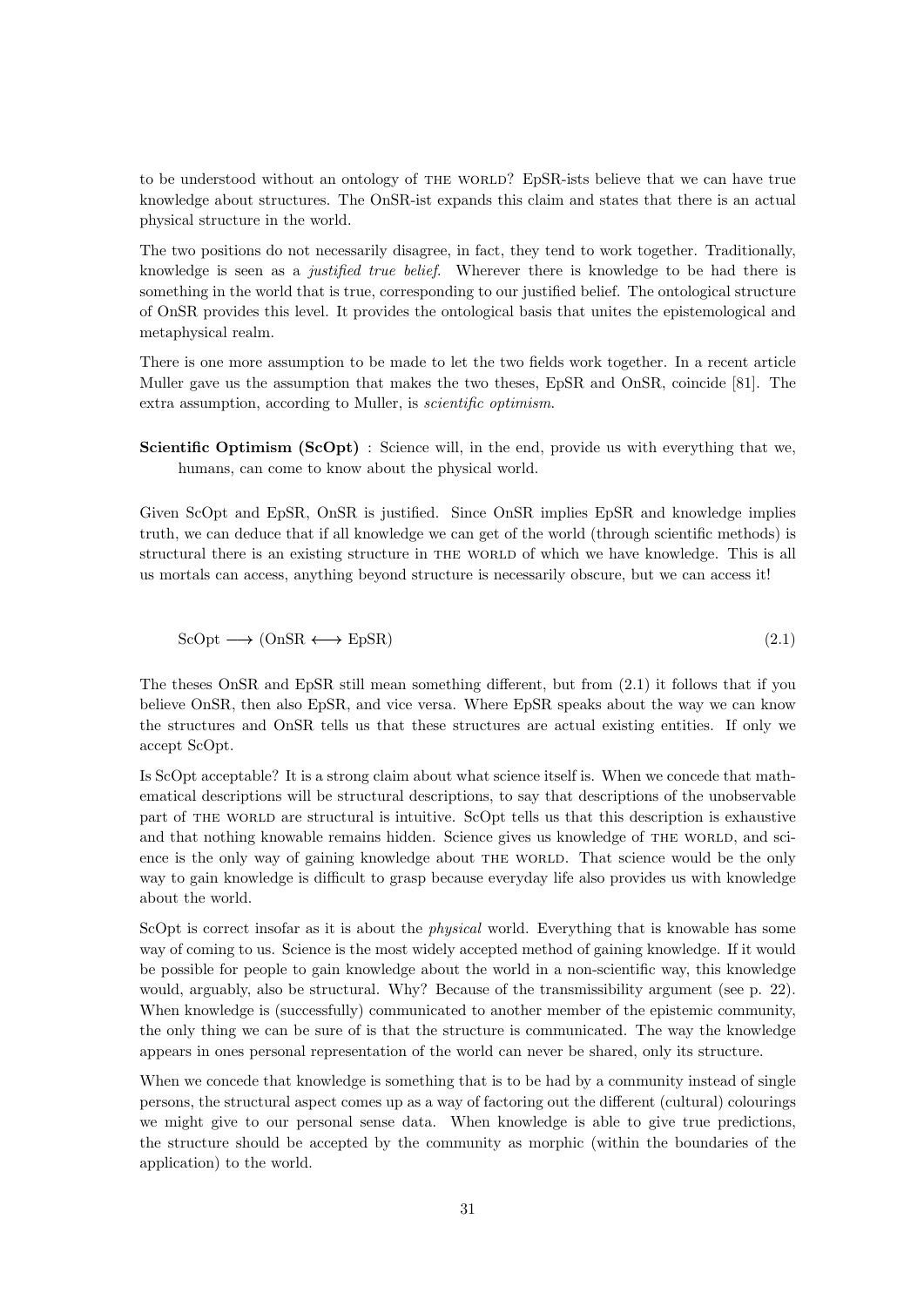This is a very important claim in the remainder of this Thesis, we will investigate it not only as the residue after transmitting personal data from one person to another. We claim that different theoretical perspectives have the same basic structures if they have the same empirical data. To be successfully compared, different paradigms need to agree on a observation language. This is something we have established in the last mentioned Chapter 1.2.

#### 2.1.1 Epistemological Constraints on Ontology

Assume we have a world of which we can gain structural knowledge, but the world is richer. It also contains non-structural elements. Why would it not be possible to gain knowledge about the non-structural elements? What non-structural elements are there?

The things-in-themselves are not knowable according to Kant. The part of the object that can be classified as the -in-itself part, is its the *haeceity* and the intrinsic properties. Haeceity and *quiddity* are terms that denote the *thisness* and the *whatness* of objects. It is good to have this distinction clear before entering metaphysics. Haecceity distinguishes an object's particular existence, while quiddities are about an object's properties as belonging to a kind or type. Intrinsic properties consist of quiddities and haecceities.

Intrinsic properties have been characterized by Lewis and Langton in 1998 [67].

- The property can be had or lacked independent of the object having it is accompanied or lonely.
- A property is intrinsic iff its duplicate has the same intrinsic properties.
- A property should not be the negation of a disjunctive property.

The first of these requirements is pretty straightforward. It states that it has to be the property of the thing itself, not depending of its surroundings. The second of these requirements depends on the idea of a duplicate. Duplicates come from Lewis' metaphysical multiverse in which each modal world refers to an existing world just as real as the present one. Every object therefore has a counterpart in other modal worlds. All the properties that do not hold for the duplicate, but do hold for the original, are not intrinsic<sup>2</sup>.

The third requirement is that the property is not the negation of a disjunctive property,  $\neg (F(x) \vee$  $G(x)$  does not express a property. Non-disjunctive properties tend to pass the first two requirements, but they are no natural properties.

To define naturalness of properties is a different project we shall not go into. We trust Lewis and Langton in that the non-disjunctive form of the properties does not reflect genuine intrinsic properties. That set aside, why should we not be able to have knowledge of intrinsic properties? We go back to Kant. What Kant means by ignorance of things in themselves is, according to Lewis:

ignorance of the intrinsic properties of substances. The substances that bear these intrinsic properties are the very same unhidden substances that do indeed affect us perceptually. But they affect us, and they affect other things that in their turn affect us, in virtue of their causal powers, which are among their relational properties. Thereby we find out about these substances as bearers of causal powers, but we find out nothing about them as they are in themselves. (Lewis 2001, §1)

<sup>&</sup>lt;sup>2</sup>It seems as if the relation "is a duplicate of" is primitive.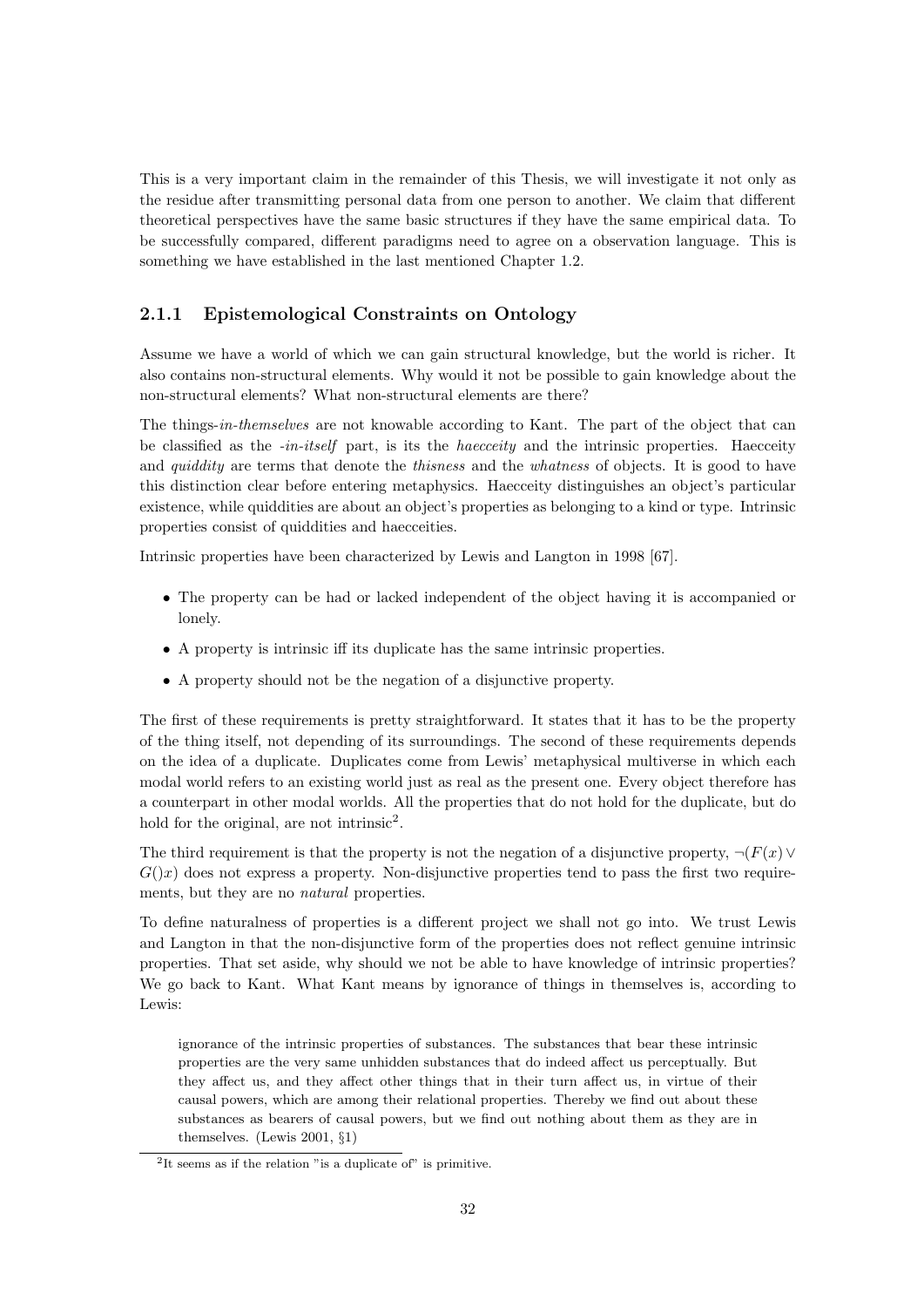In Lewis' interpretation of Kant, the intrinsic properties, that is the properties as they are inthemselves, does not affect us. What affects us, or our measuring devices, is only the causal powers, which might belong to intrinsic properties that lie beneath these relational manifestations. So where are the intrinsic properties in this picture and what is our access to them? An answer to this question is given by Frank Jackson:

When physicists tell us about the properties they take to be fundamental, they tell us what these properties do. This is no accident. We know about what things are like essentially through the way they impinge on us and our measuring instruments. [This] does suggest the possibility that (i) there are two quite different intrinsic properties, P and  $P^*$ , which are exactly alike in the causal relations they enter into, (ii) sometimes one is possessed and sometimes the other, and (iii) we mistakenly think that there is just one property because the difference does not make a difference (...). An obvious extension of this possibility leads to the uncomfortable idea that we may know next to nothing about the intrinsic nature of the world. We know only its causal cum relational nature. (Jackson 1998, 23-24, [59])

This quote is regularly used by Esfeld to defend his version of moderate OnSR [32][35]. It gives us the same image we get from Lewis quote but more explicit. We cannot have knowledge of the intrinsic nature of objects, we can only know their causal cum relational nature. When we try to build a metaphysics beyond that, that is try to defend the existence of a single property that is the source of the causo-relational profile we discovered, Jackson claims this is always underdetermined. In his example where multiple properties are attributed to the same object, but their difference does not make a difference in the causal profile of the object, we can never know what is actually "out there", all we can know is the causal profile.

That we cannot know the intrinsic properties themselves is called *epistemic humility*.

Epistemic Humility: We are unable to know the intrinsic properties, we can only know their causal profiles, which are relational properties.

It is strange wording, if we are arrogant, we say to know the intrinsic properties, but when we cannot know, not knowing is not a sign of humility. A humble attitude is unnecessary if something is impossible. But let's accept it as it is.

It is possible to believe in the intrinsic nature behind the causo-relational profile of the objects, if we allow that metaphysics and epistemology drift apart. We would end up in an air castle contest in which the only possible way of judging the castles in the sky would be on beauty or tradition. This is not a desirable situation, we therefore propose to keep our metaphysics close to our epistemology.

This means that we do not allow intrinsic properties the way they are envisaged by Lewis and Langton to be a part of our ontological scheme. It is possible that these intrinsic properties exist, but there cannot be any decisive arguments, any discussions will therefore be without content.

This is how our ontology is constrained by what we concede to the EpSR-ist. The main goal of the EpSR-ists is to have structural knowledge about THE WORLD. Ontological structures are a must. We still need to know what composes our ontological structures. An Ockham-like constraint would minimalize the ontology with respect to our epistemology, denying the existence of nonstructural elements. Also when these non-structural elements are a necessary part of the structures in the world. Let's investigate how substance exists, and how this can be unified with ontological structure.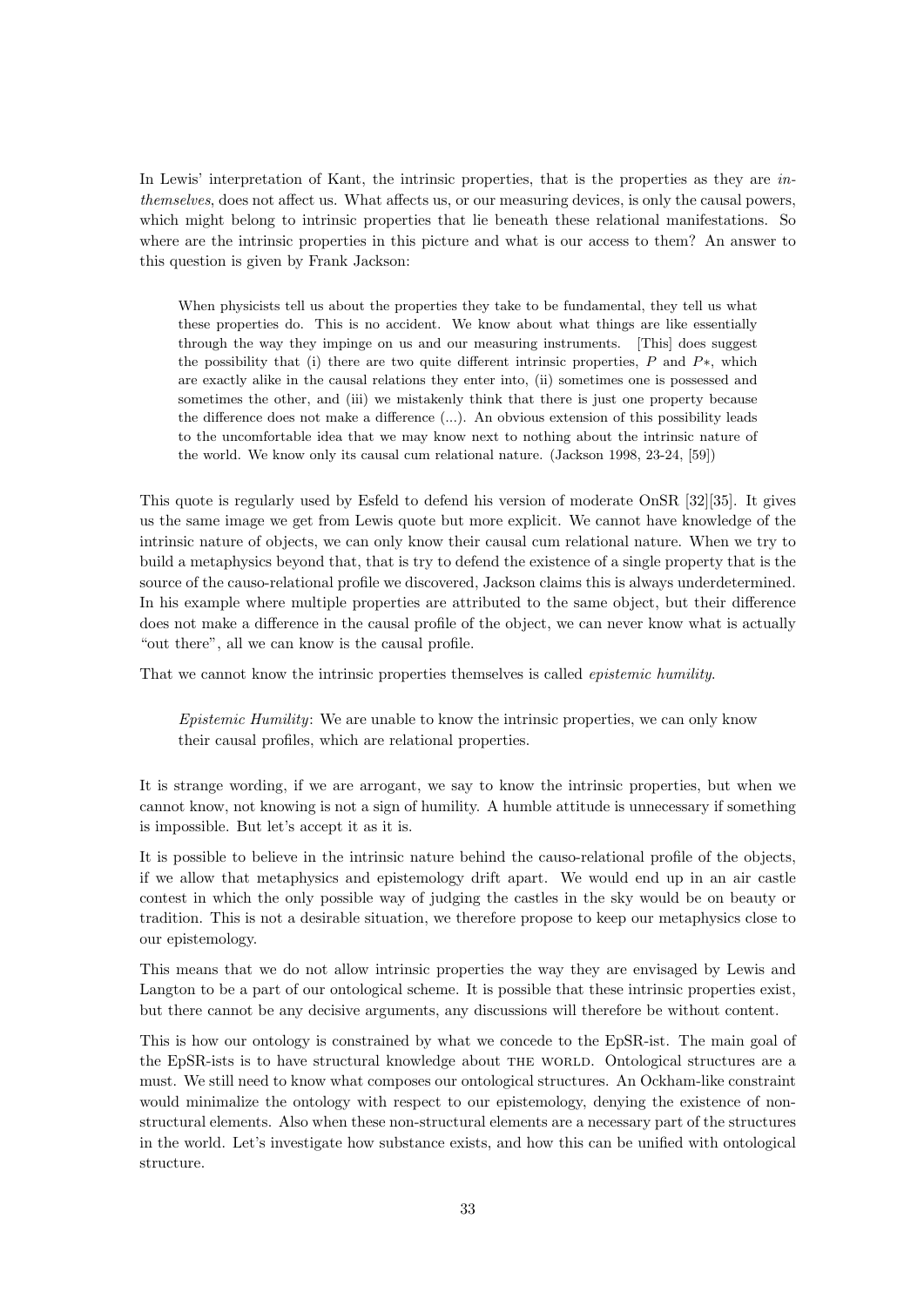#### 2.2 On Substance

The Ladyman and Ross' "structures all the way down"-view of THE WORLD claims that our basic objects are structures themselves. There is nothing that can tell us that there are simples in the ontology.

Such a characterization of the "structures all the way down"-view makes radical claims about the non-existence of objects in structures. This form of eliminativism is too strict; its claims go too far beyond our epistemological reach to be vindicated. The position is however possible and does not lead to any inconsistencies.

To eliminate objects feels as if we eliminate substance altogether. All that is left are relations, and intuitively relations hold between things. But is this necessarily so? Let us go into different approaches to substance.

#### 2.2.1 The Classic View

In the classic view, our most basic level consists of objects as particulars. The objects are the hooks on which we can hang our predicates; which express properties or relations. In this view we have objects as given, which happen to be related in some way or another. It is characterized by Armstrong (1989, p.59) as

It is natural to distinguish a thing, an individual, a token, from any particular properties that the thing happens to have. The table is hard, brown, rectangular, and so on. But it is not identical with its hardness, brownness, rectangularity. These properties are rather naturally taken to be things it merely has. ... With thing and properties thus distinguished, even if very intimately connected, we have what may be called a [particularist] view.  $[2]^3$ 

We call this view the *particularist* picture, to stress that there is a particular object of which we predicate properties and which stands in relations. The particularist picture has an ontology of particular things which are predicated and predicates express instantiations of universals. The thing itself can be a bare particular. Bare particulars have no properties or essence of themselves. There is some material substance that instantiates the properties. This substance is intrinsically unknowable, because it does not interact with us, only its (causal) relational properties have the power of influencing other objects and, in the end, ourselves.

Lewis has a special version of the particularist view in which all the relations in the world supervene on the non-relational properties of an object. The most basic example is the relation "larger than" which holds between objects  $X$  and  $Y$ , supervening on the values of property "length" attributed to each of the two objects. The relations, or properties, belonging to the set  $A$ , in this case, the "larger than"-relation, supervenes on a set  $B$  of properties, in this case lengths. The slogan of supervenience is:

There cannot be an A-difference without a B-difference. [?]

The particularist picture not only presupposes substance to exist as bare particulars, but makes the (intrinsic) properties the most important of the triad objects, properties, relations.

<sup>3</sup>Text between [square brackets] is altered to better fit the Thesis without altering the connotation of the text within the quote (much).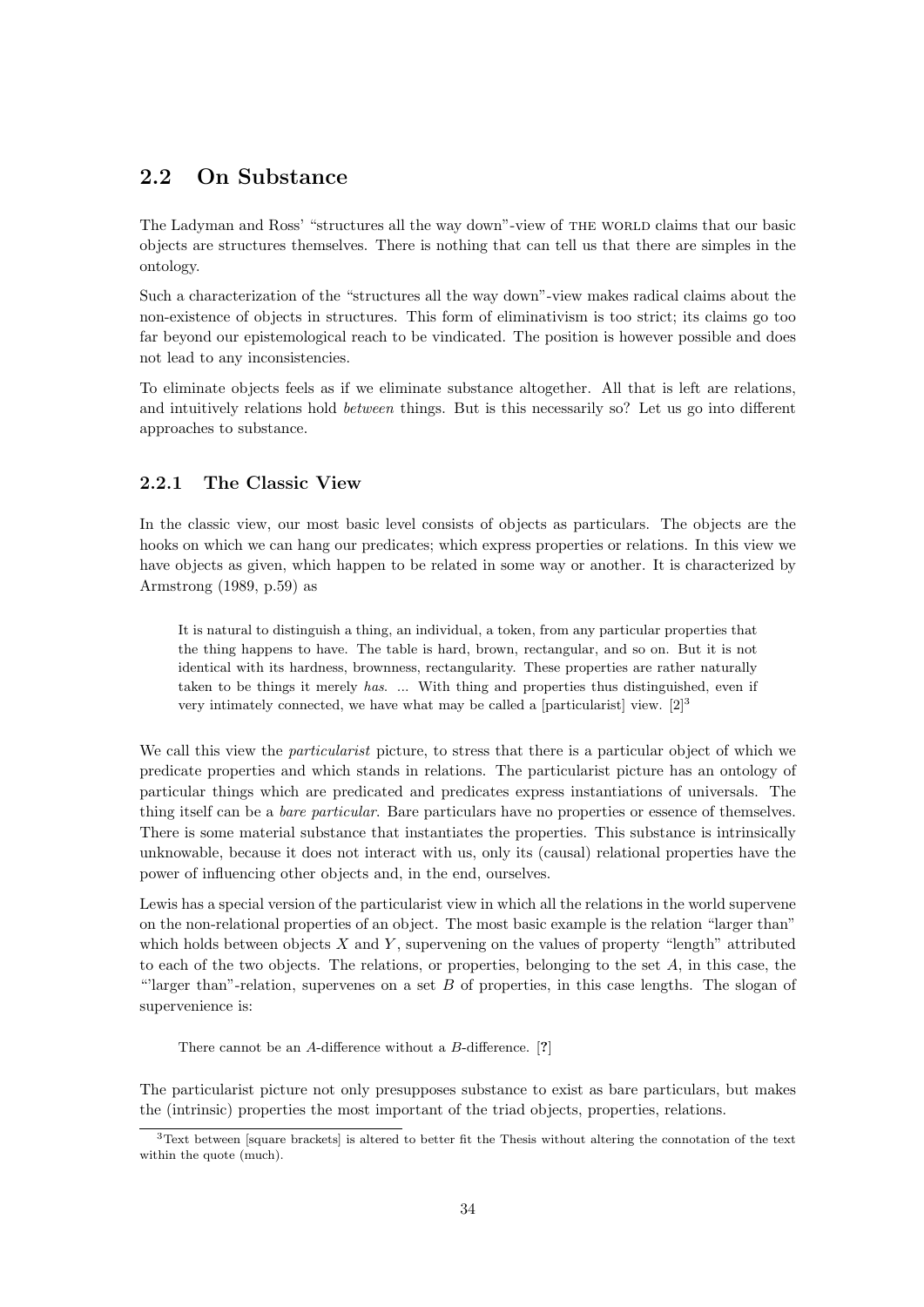Where and how universal properties exist is a tough question. The particularist picture does not have a solution to this problem, it assumes the universal properties as they exist in our language to exist in reality as well. How these attributable properties come into existence is a question left unanswered. The assumptions that bare particulars can exist while they are never encountered dwells in obscurity.

#### 2.2.2 Neo-Aristotelians

The Neo-Aristotelians employ a particularist picture as well, but things are never bare particulars. The neo-Aristotelians claim that an object is always an object instantiating a kind or sortal. Lowe has a four category ontology [70]. The kinds are universals, characterized by *attributes*, the *objects* are the particular instantiations of the kinds, together forming modes. We focus on his view of substance. In his view there are objects which belong to certain kinds.

All we encounter is particular instances. That objects are of the same kind would imply an existing kind of which objects are an instance. Though each cat is different, their universal cat-ness is being instantiated by individual cats. What does it mean for kinds to exist?

According to Lowe empty kinds cannot exist; for instance the kind "pegacorn" (a pegacorn is a horse with wings and a horn) has a distinct meaning, it is not instantiated and therefore does not exist. When the last cat dies, the kind "cat" stops being instantiated and the universal "cat" ceases to exist. Our language has a way of ordering the domain in such a way that we can distinguish between *felis catus* and *felis leo*<sup>4</sup>. Instantiations of each of these kinds comes with the properties that are attributed to a member of the kinds and individual properties that distinguish it from other instantiations of the kind.

Each instantiation of a kind has essential properties, united in a criterion of identity. A criterion of identity is a collection of attributes characterizing a kind. An object is necessarily an instantiation of some kind, so it has some intrinsic properties, or quiddities, to make it identifiable as a member of that kind.

In Lowe's ontology science tells us, through the use of language, the kind structure of the world which need to be instantiated to exist. So the use of language shows us, guided by scientific practice, what kinds are instantiated, ergo existing, and what the identifying properties of these kinds are. The instantiations of the kinds is done by objects which consist of matter also belonging to a kind, e.g. cats consist of feline matter.

We can also account for the changes of kinds and their instantiations over the course of history. That the lion has migrated from felis leo to panthera leo is something that can feed PessMI-like arguments against Platonic kind-realists and Neo-Aristotelians. It is possible that there are kinds "out there" while our language referring to those kinds will change; we can be wrong and that is what feeds the PessMI (we were wrong in the past and will be so in the future).

According to the Neo-Aristotelians the kinds recognized by our science and language do not have to correspond to the kinds in the world, creating a gap between our metaphysics and our epistemology. Here the structural realist has an advantage.

Lowe claims that universal kinds are "mere abstractions and do no serious ontological work on their own" (Lowe, 2006, p.39, [69]). Only instances of kinds exist in which universals are a part of objects but do not exist separately. That is a part of the Neo-Aristotelian framework that is useful for us structuralists.

<sup>&</sup>lt;sup>4</sup>Linnaeus named the lion *felis leo*. Nowadays a lion is considered to instantiate the species *panthera leo*.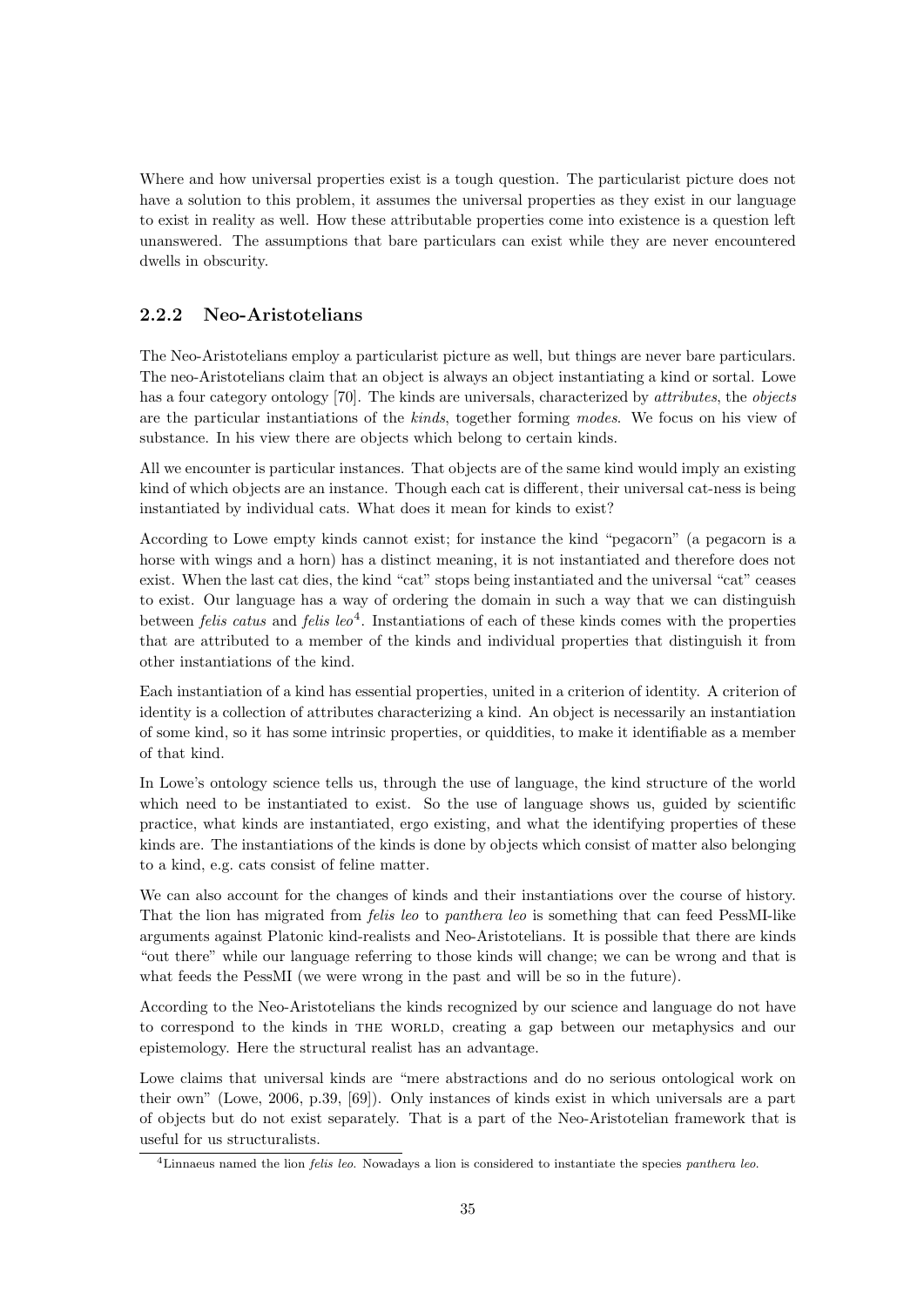#### 2.2.3 Bundle Theory

Bundle theory explains substance as bundles of universals. This is why we don't need bare particulars or other types of objects in the ontology. The bundle theory bundles the universals to a particular. This particular consists of only universals.

What is it that distinguishes two bundles of the same universals? We have to bare the burden of Black's balls. In his argument from 1952 Max Black gives us an impoverished universe in which only two iron spheres exist [11]. These two spheres are both one mile in diameter, solid iron and two miles apart. There are two spheres, but we cannot distinguish them. Each property of the one is possessed by the other.

The spheres are indiscernible, but there are two. This shows that Leipniz' identity of indiscernibles fails. When the identity of indiscernibles fails, there must be more to an object than a bundle of universals. This is a serious problem for the bundle theorist.

There is a way to weakly discern the two spheres. We can know the number of the spheres precisely because of the relations they stand in. If we allow relational properties, such as "being two miles from an iron sphere with a one mile diameter", each of the spheres has the same relational properties as well. But the asymmetry of the relation shows us that there are two.

We can count the spheres, precisely because of the relations they stand in. The spatial relation in this case serves to count them, but not to identify them. This way of discerning objects has been deemed question begging; to count the objects and map the relations to the objects, we first need to identify them [22].

Our structural realist approach can circumvent this critique on weak discernibility by taking the relations as primitive and discerning the amount of different objects from that.

#### 2.2.4 Modes

The position advocated by Michael Esfeld is a causal modes theory. In his recent work (Esfeld and Lam, 2011, [38]) he claims that the distinction between objects and the relations (properties included) they instantiate is merely a conceptual distinction. This is similar to Lowe's use of universals which are only existing when instantiated. When an object instantiates a certain set of properties, they coexist in the way the object exists.

That is the central thought to this ontology; there is only one type of *object-thing*, where properties are the way objects act, not something the object has. When we combine this with the humility argument, we arrive at Esfelds ontology: objects exist as causal powers.

In this way there is a fundamental modality in the world; objects are real dispositions.

The structure of the world is a modal structure in which all the relations between objects are relations that would hold when the objects were in place. Our knowledge necessarily only comes forth through the causal relations between our measurement instruments and the objects themselves. But causality can be explained in a modal way as well,

A property confers a causal power to the thing it is attributed to [50]. The property "being hot" confers the capacity to let ice melt. The property "being spherical" confers the capacity to roll. The form is like this:

When X exists and X has a charge C, this means that X will respond to a charged entity B in way A.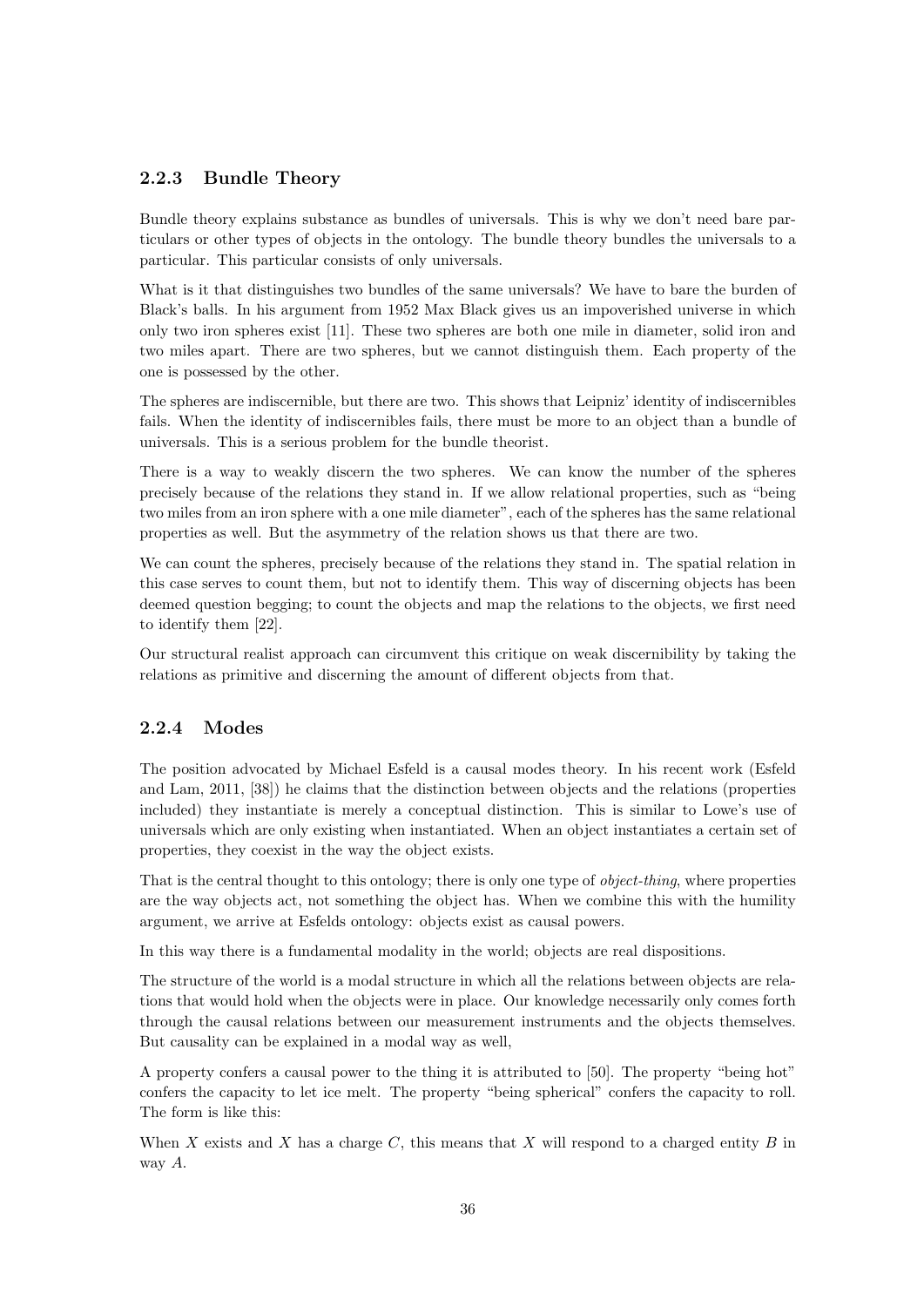The property 'charge', is only known from its interaction with our measurement devices (functioning with charges themselves!). We are therefore only able to distinguish the way objects causally interact. In our classical metaphysics we have added a property 'charge' that also applies to the object when there is nothing it responds to. This seems as a very natural thing to do letting the causal profile be caused by a property. The property explains how the causal profile works. But according to Esfeld:

the fundamental physical structures are causal in themselves so that there is no need to postulate underlying causal properties(Esfeld, 2008, 13, [37])

So the level of properties is superfluous, just as quiddities or haecceities. We can deal with only the causal profiles and speak about the world. This is precisely the part of the metaphysics our epistemology can support. Our world now has a necessary appearance, because the causal profile is locked down, it is a part of the ontology. As opposed to neo-Humean approaches, notably Lewis' mosaic.<sup>5</sup>

The structures in THE WORLD consist of relational structures of modes. The relations are the causal powers relating different parts of the structure.

An advantage of the distinction between object and its relations being conceptual, is that we can incorporate successive theories. It is possible to conceive of the whole universe as one object as existing in a causal mode. The different objects we experience are conceptual parts of the whole structure being divided up into small causal parts.

Though this view dismisses the quiddities and haeccities in favor of a more modest ontology, there are some questions about whether Esfeld succeeds. It seems as if he replaces the superfluous metaphysical nature of objects with a causal profile, completely unjustified. Let us look at some of the critique.

#### 2.2.5 Psillos: You must be quidding

Psillos makes a case for quidditism, specially attacking Esfeld's causal structural realism in his 2011 [85].

1. World  $W1$  containing a single object with a causal power  $Q$  and  $W2$  containing tandem objects with the same causal power Q are different, but we can only see the difference by going beyond causal roles, even when we can never know the difference there might be one. To know the difference between these two worlds, we need to go beyond the causal roles. Sticking to the causal roles is denying the existence of the metaphysical level altogether.

2. The argument that our theories are formulated using dispositions does no work for a dispositional ontology. We cannot infer from the way our theory is formulated that THE WORLD is also causal in nature.

3. The only argument for causality is the argument that we do not want to go with quiditism, where objects have qualities as in quiddities or haeccities. Esfeld does not solve a problem, he simply postulates an alternative account, When we take a close look, the strategy Esfeld employs in arguing for a causal structure metaphysics is inference to the best explanation. By ruling out

<sup>&</sup>lt;sup>5</sup>In Lewis' theory the causal profile is constituted by the patterned relation emerging between objects in the mosaic that is the actual world. In different worlds, the causal relations emerging from the mosaic would be different.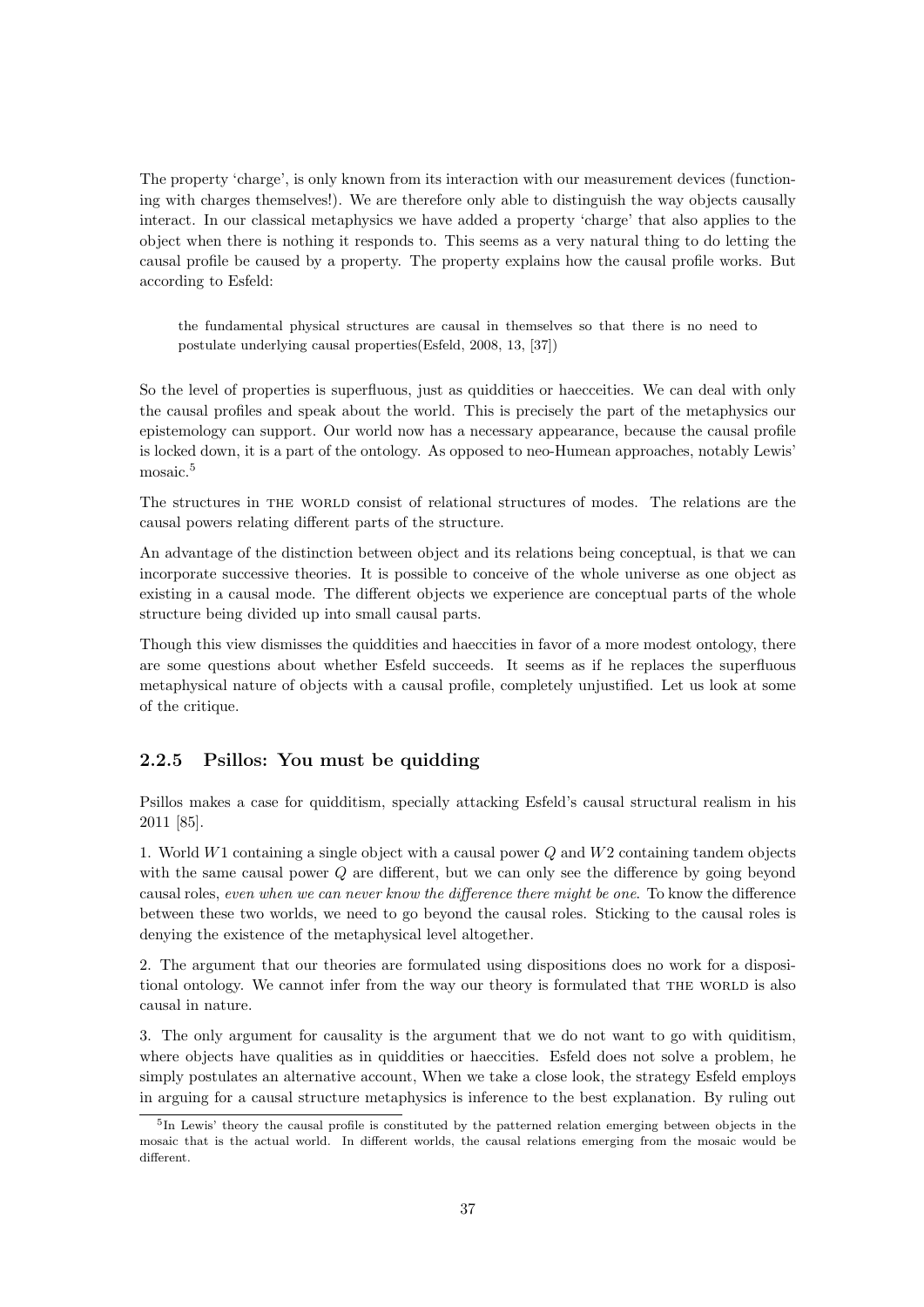quiditism he postulates physical causes to explain how the world works. There is no argument for the use of causes other than that it works and we cannot go with quiddities.

There is another account of the world possible. Lyre's account uses structures as primitive and depends upon properties. And the properties are not properties of objects, but of kinds. This is closer to the workings of scientific theories, because

theories of physics represent particular objects in their models, they present kinds of objects rather than objects simpliciter when taken as a whole. According to Brading and Nounou p. 120 in [89]

Brading and Nounou state that scientific theories speak about kinds, and that objects are only present in the models, that is in the interpreted forms of a theory. When we model a situation we take a objects belonging to kinds and we apply the theory to objects as instantiating the kinds. What our best theories have to say is only about the relations between kinds. How objects instantiating the kinds can be individuated is something for the next Chapter. Let us first focus on the next Section in which we see how to deduce properties of kinds from the theoretical structure.

#### 2.3 On Properties

Lyre claims that there are intrinsic properties that are knowable. His ontology lacks the primitivity of objects but has the primitivity of intrinsic properties. Let us focus on the kind of intrinsic properties Lyre does allow for, we already know that they cannot be the intrinsic properties as they are described by Lewis and Langton.

Lyre opts for a holist Humean supervening structure, in which the whole structure provides the base on which the laws supervene. In this view, structures are global regularities.

Laws arent literally structures, and structures are only law-like in the sense that laws can be reduced to global regularities (which we call structures) p.13

In Lyres ontology, we find relata and structurally derived properties. The structurally derived properties comprise relational properties and invariants of structure as structurally derived intrinsic properties. Lyre derives intrinsic properties by means of symmetries.

A symmetry of a domain D may be considered a set of one-to-one mappings of D onto itself, the symmetry transformations, such that the structure of  $D$  is preserved. The symmetry transformations form a group and exemplify equivalence relations to a partitioning of  $D$  into equivalence classes. From this we always get invariants under a given symmetry providing properties shared by all members of D. And insofar as such properties belong to any member of D irrespectively of the existence of other objects, they are 'intrinsic'. On the other hand, they do not suffice to individuate the members, since all members share the same invariant properties in a given domain. (Lyre 2011, p.1-2, [74])

The invariant properties are intrinsic in that they belong to any member of D irrespective of the existence of any other entities. We cannot individuate the object with invariant properties, for all members of  $D$  share the same invariants. The derivation of properties from symmetries is also sketched by Muller in his [81], §4. The properties are derivable, but what kind of properties are they?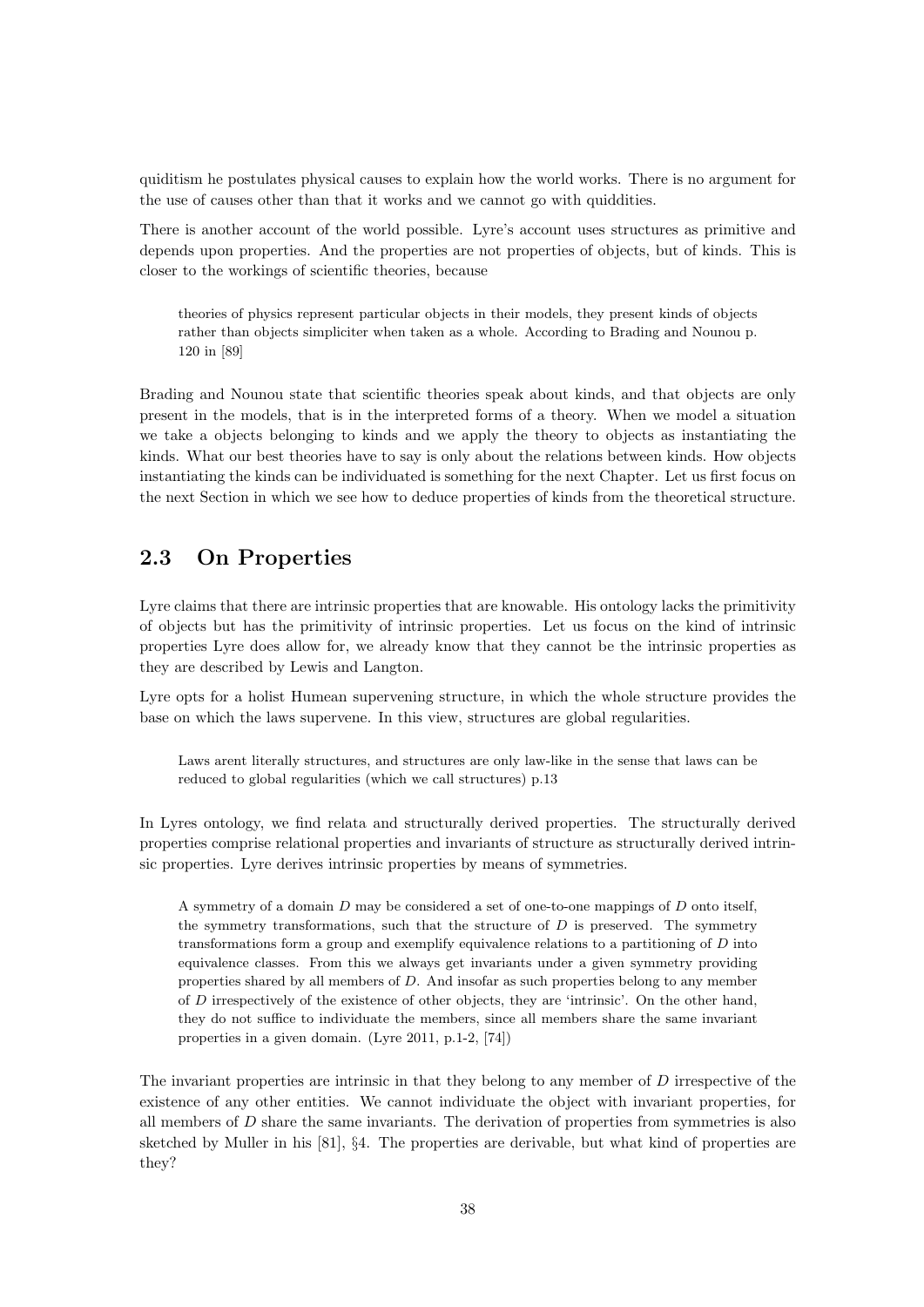These are not the intrinsic properties as defined by Lewis and Langton, because those individuate an object. They seem to be the properties of a kind of objects. We claim that they are relational properties; properties that express the relation of something to something else. As a mass can be seen as the cause of the curvature of the gravitational field (or the other way around), but it is necessarily connected to a property translatable to something related to something else. If it isn't we would be back at quidditism, which contrasts with our epistemological constraints.

The structural properties are the relations and the structurally derived properties. Structures are global entities. They are concrete entities encompassing everything. This makes them act as universals. The local particulars are derived from these structures of the world in toto. The structures are not abstract, as universals, but they can function this way. A property derived from the structure acts as a universal within the structure describing the whole of reality, but it loses its meaning outside the structure.

#### So Lyre's ontology

... takes whole structures as basic and structural properties relations and intrinsic invariants as features of such structures. From them relata can be derived or reconstructed in the following sense: they are the placeholders between the relations and they are domain-wise individuated by the structural invariants which serve as structurally derived intrinsic properties of the relata. (Lyre, 2011, p.6, [74])

The relata in the structure are accounted for by a bundle theory. The objects are bundles of the relations dependent on the global regularities. The global structure can only be approximated by local parts. The structurally derived intrinsic properties provide us with a natural kind structure of the world.

In a different book, of Ladyman and Ross, Lyre is paraphrased to say that objects of a theory are members of equivalence classes and no further individuation is possible $(p.147 \mid 65])$ . Lyre is cited in the passage where Ladyman and Ross explain how they account for objects from invariants in group theories, much the same way as Lyre funds his intrinsic properties:

The idea then is that we have various representations of some physical structure which may be transformed or translated into one another, and then we have an invariant state under such transformations which represents the objective state of affairs. Representations are extraneous to physical states but they allow our empirical knowledge of them. Objects are picked out by the identification of invariants with respect to the transformations relevant to the context. Thus, on this view, elementary particles are hypostatizations of sets of quantities that are invariant under the symmetry groups of particle physics. (p.146-7 [65])

Ladyman and Ross say that the invariance of the permutations of our different representations gives us the sets of invariant quantities (i.e. Lyre's intrinsic properties such as mass, charge, total spin).

Muller also takes properties and relations to be automorphic subsets of structure-domains <sup>6</sup>.

A problem for Lyre's ontology is that causality is not a part of THE WORLD. Just as in Humean supervenience approaches, the causality comes from the relations that are in the actual structure. Other structures would mean a different causal explanation. Since the actual properties also

<sup>6</sup>From Muller's talk on Structural Explanation, September 2011, Ghent.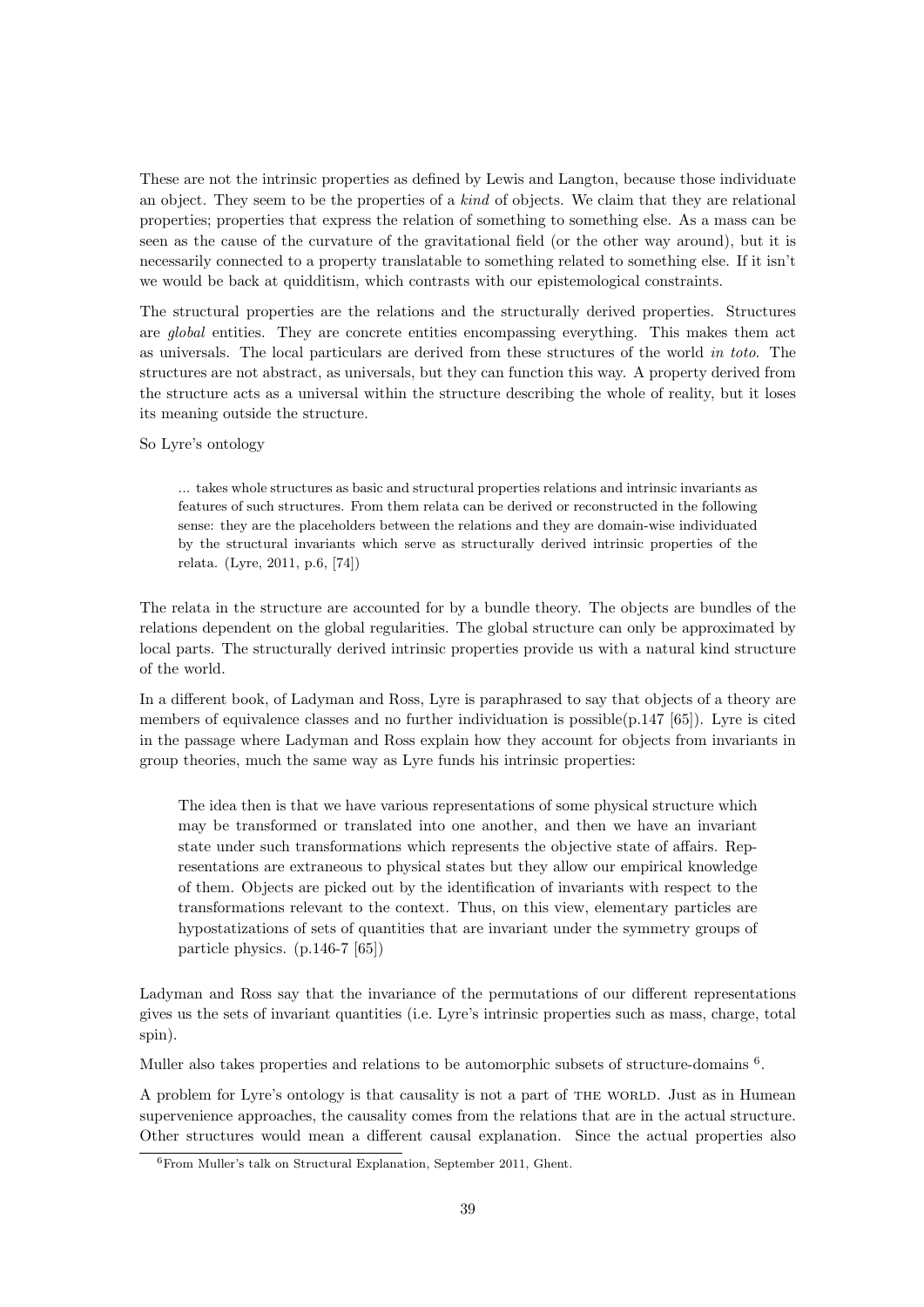depend on the actual structure, properties can still be associated with a causal profile. Whether there exist properties that have no causal influence is a question we will not answer.

There is one risk to Lyre's method. When we have a symmetry on  $G$ , we can move up to  $\text{Aut}(G)$ , the group of all automorphisms on G, then to  $Aut(Aut(G))$  and so on. This leads to an infinite regress of symmetries. The solution Lyre proposes is to stay close to our own physics, a solution a true scientific realist can relate to while the answer evades the critique.

#### 2.4 Using Models and Preferring Structure

Now for something completely different. Let's present an analogy from modeling. Modeling is a method that is often used in science. We create something that can be used as a surrogate world. By altering something in the (often theoretical) model, we can learn something about the world. In the best cases this can be verified and we are talking about correct predictions. A sophisticated model can be connected to a data set, e.g a mathematical pendulum gives a family of solutions that can be used to describe some characteristics of a physical pendulum.

This way of using models is interesting because it gives us a place where empirical data are linked, through theoretical structures, to THE WORLD. Let us see how this works and how it can give us insights into the use of structures.

When we are able to map the city of Amsterdam to the tiny irregularities on a blank sheet of paper, the sheet does not count as a model of the city. If we have the same sheet and use it to navigate through the city, there should be something in the *mapping* that is also in the city of Amsterdam. To successfully use a model, there should be relations in the model in such a way that these relations can be mapped on the city. The different parts of the paper should not necessarily be ordered in the map as in the city itself, but the way we use this model, defines some relations in the model that are actual relations between places in Amsterdam.

We claim that the same holds for models of the unobservable world. The use of a model picks out a specific internal relation<sup>7</sup> in the model, that is actively used in the making of predictions. To use a theory to make certain (true) predictions, makes sure that something of that theory is of the same form as something out there. The use of the theory picks out the preferred relations.

When we can use a model as a surrogate world, we can use a model to make novel predictions. The novel predictions are not already in the model, they are products of the structure of the model in its intended form, that is the way in which it is being used, as correctly describing the structure of THE WORLD.

Our theory of Brownian motion is useful for predicting the distance a particle in a liquid can travel as well as for predictions of fluctuations in the stock market. The different uses designate different structures in the world that can be represented by the same mathematical structure. There is no question on the right interpretation of the structure, the use fixes the interpretation.

So we can safely assume that there is a part of a theoretical structure that relates to a certain data set, or abstraction thereof<sup>8</sup>. The connection of the theory, and thereby its operational structures,

<sup>7</sup> Internal relation is a relation that is necessary, a change in one of the relate immediately changes the other relatum. This as opposed to external relations that merely supervene on the properties of the relatum.

<sup>8</sup>No particular data set would apply to the theories of physics due to imprecise measurements and individual mistakes in the data. How to do a good abstraction of the data to a data set that fits the ideal, as in theoretical, case, is a question outside the scope of this Thesis. It is a question that should be answered in the philosophy of experimentation.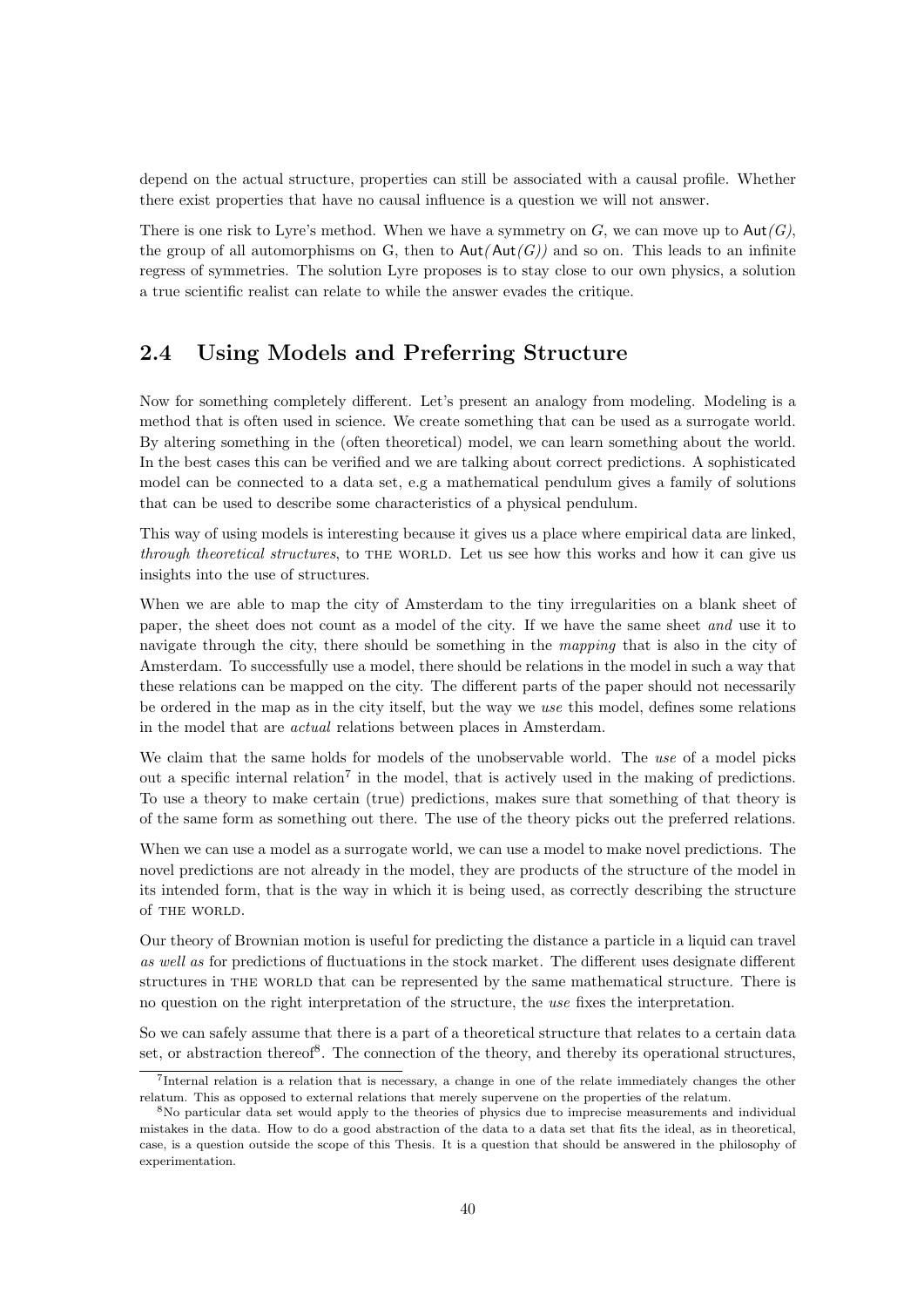to a set of data, is governed by our (successful) use of the theory to explain the data.

#### The successful use of a theory picks out a preferred theoretical structure

Upon acceptance of this claim, we have established the relation of a structure in a theory to empirical outcomes. The use of a theory links the structure itself to empirical sense data.

This relation is one side of the coin, it relates the observable results to a specific theoretical structure. The other side that we want to establish is how the theoretical structure relates to the world. We recall this quote from Esfeld:

if the fundamental physical structures are modal structures, being the power to produce certain effects, then (...) any difference in the fundamental structures, accounting for there being two different types of arrangements of fundamental structures in two possible worlds, automatically leads to some difference in the effects that these structures produce and thereby also to some difference in the domain of observable phenomena. (Esfeld, 2009, p. 187)

Let us take a good look at this quote. Esfeld claims that any difference in the observable level is the result of a change in the unobservable causal structure in THE WORLD. When we have dismissed talk about quiddities and stick with the causal structures as our ontology, we can state that the way the observable world is, supervenes on the causal structure of the world.

Psillos explicitly denies that different structures lead to different observable results.

Take Newtonian mechanics, where  $F = ma$ , and compare it with a reformulation of it, according to which F is always the vector sum of two more basic forces  $F_1$  and  $F_2$ . Suppose further that  $F_1$  and  $F_2$  are such that they sustain each other and can act only in tandem to produce acceleration. Suppose further that  $F_1$  and  $F_2$  have no other effects. We have two modally-laden structures which are non-isomorphic but, nonetheless, empirically equivalent.(from Psillos, 2011, [85])

In this quote Psillos states that there are two ways of formulating Newtonian mechanics. There is, however, a problem with the second formulation. It lacks explanatory power. When asked what the  $F_1$  and  $F_2$  consist of, we cannot but answer that there are at least four smaller forces, two of each composing  $F_1$  and  $F_2$ . This formulation begs the question.

The other problem with the second formulation is that  $F_1$  and  $F_2$  can only act in tandem. That means that they cannot be observed alone, in fact, they cannot act alone. They are bound to act together with their predestined counterpart in order to produce F itself. When  $F_1$  and  $F_2$  are allowed to exist but not allowed to act alone, our ontology would grow unnecessarily. The  $F_1$  and  $F_2$  can only act in tandem, because they are components of the same force. The real causal power acting here is F.

We can already see that  $F_1$  and  $F_2$  are not existing, because they can be chosen at will. We can choose  $F_1$  and  $F_2$  with the only constraint that they add up to  $F$ , were this a good reformulation. When they are physical objects, we cannot choose them, can we?

When objects are nothing over and above their causal profile, we can safely assume that there is a causal chain from the causal objects to our measurement devices. When two objects differ in their causal profile, the existence of one of the two in the chain, will alter the chain end therefore alter our experiences/measurements. When they do not alter our measurements, the causal objects are not operative; i.e. not necessary within this structure's domain.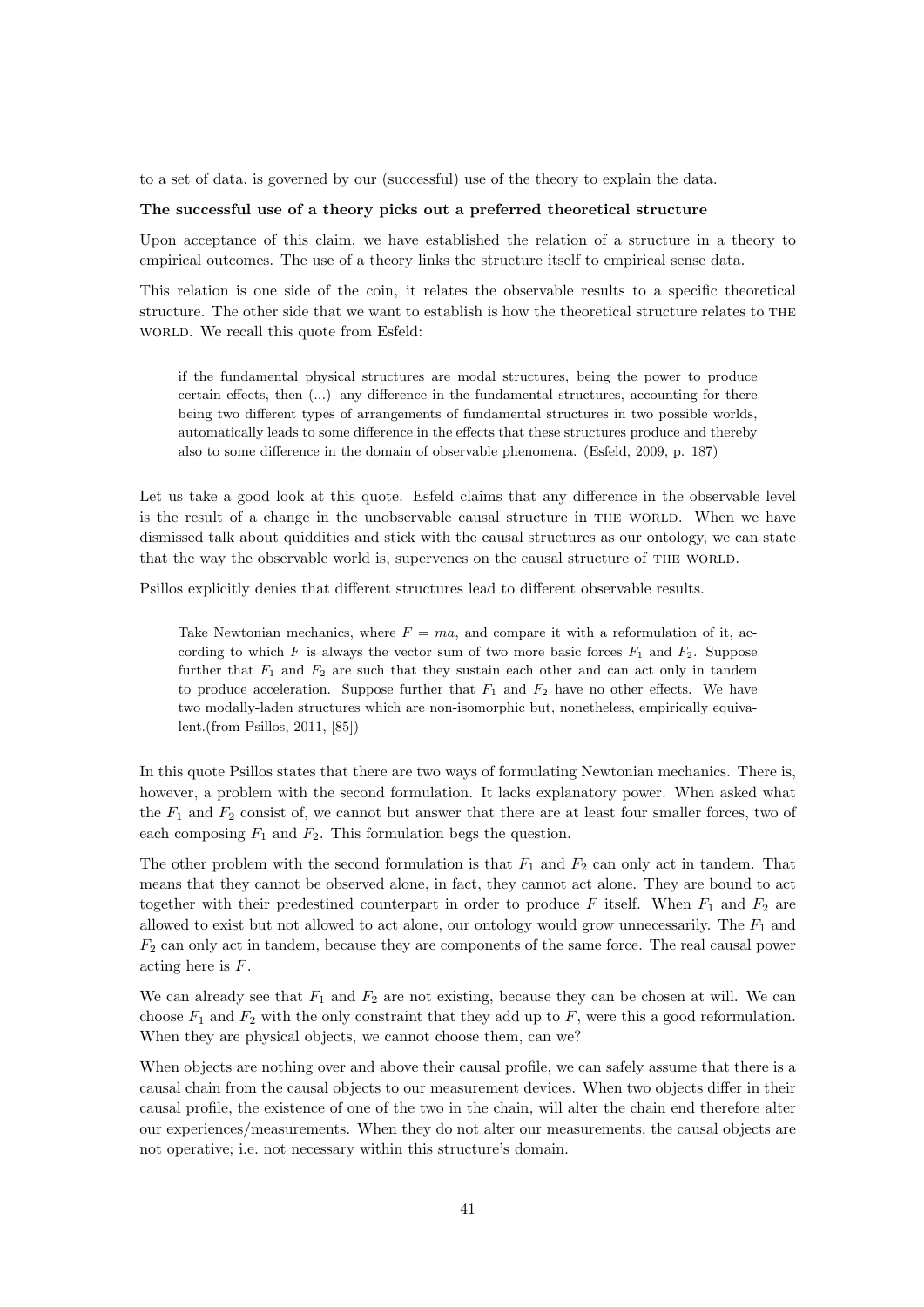An example from the observable realm is the use of a map to find your way through town. We know that the map works, because we can determine the (shortest) route from  $A$  to  $B$ . The relations of different streets to each other in the model and in reality correspond. If the relation did not correspond correctly, but it is possible to find the correct route, the incorrect description must not have been part of the followed route.

When we see this in the observable realm and we believe that, as realists, the way we describe the unobservable realm is similar to the way we describe the observable realm, we can hope to find a core structure in an empirically working model. By letting the use of a theory "pick out" the vehicle structure in the world, we can retain even the structure of Newtonian mechanics as (approximately) true within its realm of applicability. The use of a theory is necessary linked to evidence. This evidence settles the domain question: it makes sure that the theory is not correctly corresponding to the whole worldly structure, but only approximately to a limited domain, validated by the use of the theory as applied to the particular (limited) data-set.

Newtonian mechanics is useable in the earthly realm with objects with a size  $\gg h$  and speeds  $\ll c$ . In this part of the world the structures of the theory of Newtonian mechanics are similar enough to the structures of the world to give us proper usage. Let us rephrase the lessons from this passage in a oneliner:

#### Structure-Observable Link: There is a worldly structure connected to every grouped set of outcomes.

Upon the acceptance of this assumption, we have a clue regarding our metaphysical framework, as well as a clue regarding where to look for theoretical structures that can be linked to ontological structures, namely in empirically equivalent theories.

#### 2.5 Structural Ontology

In this section we give a definite description of the ontology we are committed to. The chosen ontology not only allows us to describe the metaphysics of physics, but of the special sciences as well.

#### 2.5.1 The Metaphysics of Structure

When addressing the structure of THE WORLD, we have to be careful to distinguish mathematical structure from physical. An often made mistake is being realist about mathematical entities. This is something we must be aware of. Structural realism is a semantic thesis, the theoretical structure refers to the worldly structure. That being said, we can spell it out.

First notice that our only access to anything worldly passes through our senses. That our representations map our empirical input is therefore not a surprise. There are necessary connections between sensory input and theoretical structure.

Examples from the macro-realm are always directly connected with observation sentences. Our theoretical macro-realm structure doesn't reach too far beyond the mere empirical. When we work with structural concepts like electrons, this is not so obvious. An electron is a structure that has properties related to measurement set-ups. Examples include mass, charge, spin, position, momentum, et cetera. We can employ these properties, attributed to something we cannot sense directly (we can only experience the outcomes of the measurements), to gain fresh new observations.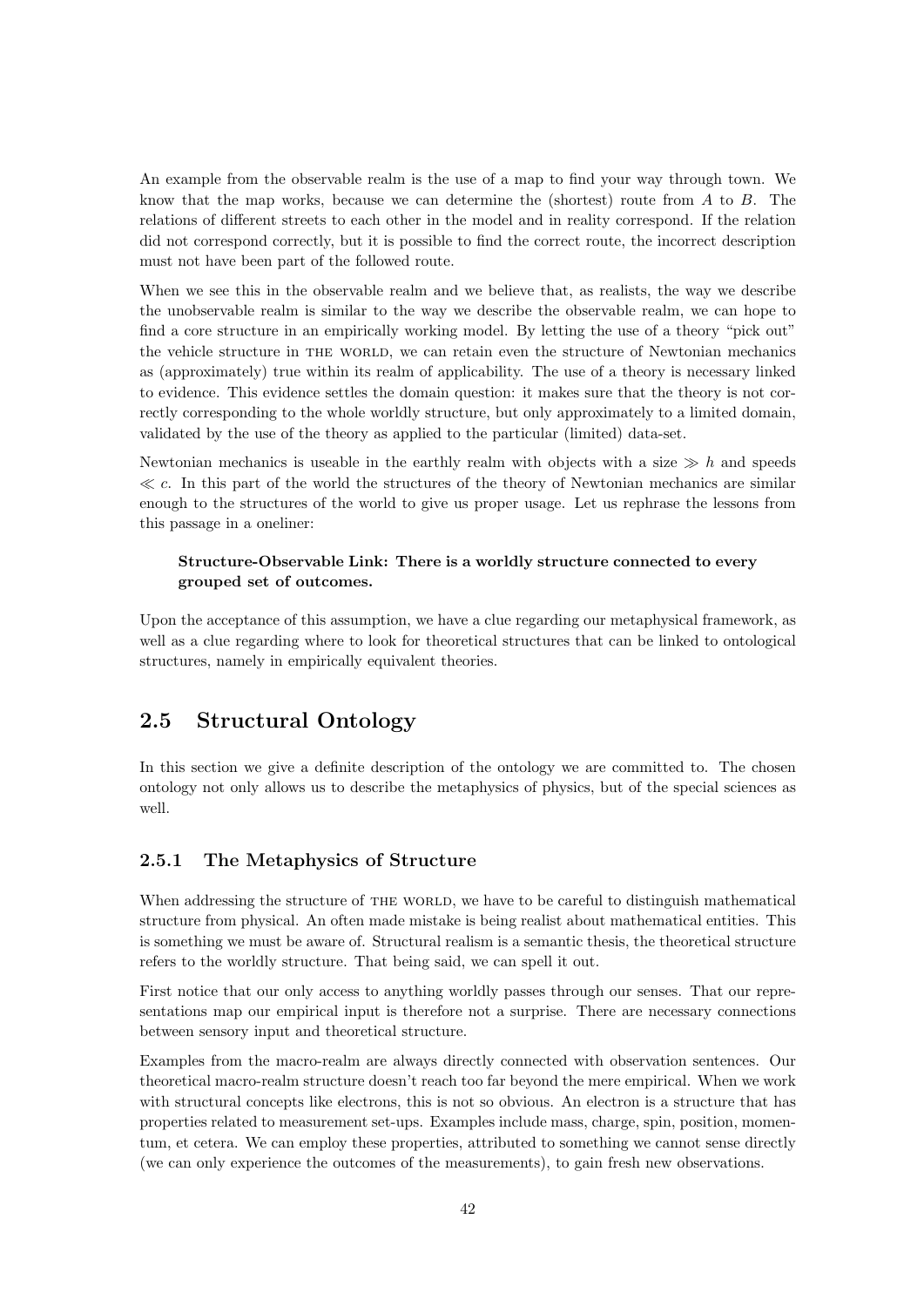We can use these invisible sources to excite other unobservable objects. By employing the theoretical structure that refers to the unobservable, we can produce novel observations. To claim that the relation between a button turned here and an interference pattern appearing on a photographic plate there is only a correlation between instruments in a laboratory is absurd. We know something about the workings of the unobservable structure. We know of our theoretical models successfully describing the wave structure of reality interacting with the machinery we use, both the PEGGY II and the photographic plate<sup>9</sup>. Through the manipulability of the unobservable we can gain knowledge of the unobservable relations.

To describe the nature of these unobservable relations we have described two possible candidates: Esfeld and Lyre.

Lyre's ontology is more beautiful than Esfeld's causal structuralism. Esfeld's causal structuralism is not motivated by scientific arguments, but by the denial of quidditism (This is some valid critique by both Lyre and Psillos on Esfeld). Lyre's ontology has a very beautiful aspect in which the parts are depending on the whole, they emerge from it, as it were. The structure as primitive touches on the essence of structural realism. Relations are necessary as primitive entities in our metaphysics. With structure we can form properties and relations (as automorphisms on the structure) and objects, by bundling the properties and relations.

Relations deserve a special place, it is, in the light of quantum mechanics, no longer possible to think in a particularist framework. Let us go over some arguments from quantum mechanics, arguments that will be spelled out in detail in the next Chapter 3

In the particularist view, combined with Humean supervenience, we have objects and their nonrelational properties and on these properties there supervenes the relations of the properties. In classical Humean supervenience account of the world as a depending on intrinsic properties, the relation x is longer than y depends on the non-relational properties of x and y, that is their length. Quantum mechanics gives us a reason to drop supervenience and the particularist view and adopt a relational holism that has a lot of elements of Lyre's ontological framework.

An argument to allow relations as more primitive than objects was found in an article by Teller [97]. In an entangled quantum system we have a clear cut example of a relation that does not supervene on non-relational properties. Teller gives us an argument for relational holism on p. 214 of his [97]. Let us recapitulate the argumentation. In quantum mechanics a state gives us the probabilities to find a property  $p$  on measurement of a system  $A$ . In an entangled system, we can form a state expressing the property  $q$  to a superposition of systems, any of the properties of the combined system are captured bny this state, or rather probability to find a property on measurement. This state expresses a correlation between the two systems. The state of the whole system; the two related subsystems, can never be constructed by supervention of the states of the parts, we miss the characterizing relation defining the correlation between the two subsystems. It is in fact the other way around. The relation of the pair suffices to find any of the part's states by using a partial trace.

Relational holism does not deny that there are relations that supervene on properties, but it does deny that this is necessarily always the case. There are relations that exist as a part of the global structure. This global structure is the primitive, it is what gives us the intrinsic properties. On these intrinsic properties a lot of relations supervene, e.g. "being longer than", "being heavier than", et cetera. This is a different kind of relation than the intrinsic relations that also follow from the global structure.

<sup>&</sup>lt;sup>9</sup>Peggy II was popularized by Hacking who used the manipulability of the unobservable through experimental machinery to be proof of entity realism, being realist only about the entity and not about the governing laws.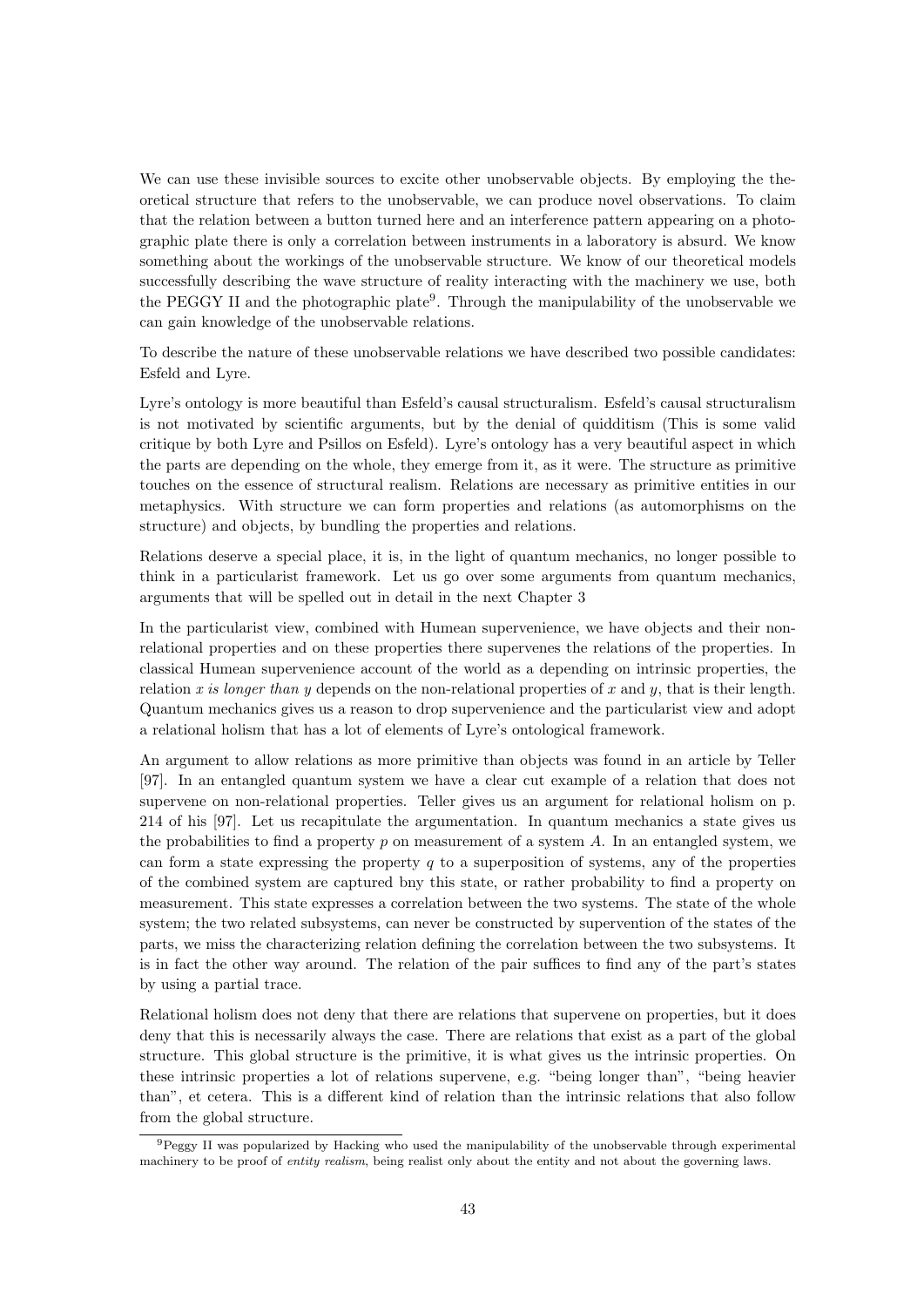When our supervenience base consists of the intrinsic relations and structurally derived intrinsic properties, the global structures are the primitive objects that give us these relations and properties. It cannot be that a global structure is related to its derivatives is a classical relation way, because that keeps the possibility open that the structure is a mere relatum of this relation! It would make the structure an abstract entity and we do not allow ante rem structures, only in re structures [73]. The intrinsic properties/relations and the theoretical structures of which they emerge are inseparable.

To make a distinction between the supervenient relations dependent on the properties and the intrinsic relations inseparable from the structure, we propose the term internal relationship. Internal and external relationships are terms that date back to British philosophy in the early 1900s. Internal relationships are relationships that are intrinsic to an object in that they could not be changed in any way without changing the object itself. Examples are the relation between the arc of a circle and the center of said circle, it cannot be the arc of this circle without being related to the center in a specific way [10]. External relationships are the classical Humean supervenience relations in which the relation does not alter the identity of the objects themselves.

We propose that internal relationships exist out there. Examples from quantum mechanics would include the Bell correlations. The relations are not alterable without altering the subsystems, in fact, the correlations between the subsystems are existing in nature. Internal relationships are often dismissed because of their modal content (their essentialism) [10]. This is a key aspect of a Humean view, even of the Humean view that Lyre holds. But it is not possible to flee the notion of internal relations that easily.

Abstract notions, such as the logical connectives always exemplify these internal relations, deduction implies necessity. To deduce properties and relations from a global structure smells like essentialism. If we were to allow internal relations in physical structures as well, we would undermine the Humean program Lyre had in mind. Lyre however explicitly refrains from the way the intrinsic properties are 'parasitic' on the global structures [74][73]. He tries to keep a Humean program, without realism about modalities, acknowledging that the way the properties and relations that emerge from the global structure are necessary, given that the corresponding global structure is in place.

|                                 | Ontological Status                       |
|---------------------------------|------------------------------------------|
| Objects                         | <b>Bundles</b>                           |
| Global Structures               | Primitive                                |
| Intrinsic Properties (of kinds) | Derived                                  |
| Internal Relations              | Derived and found through manipulability |
| External Relations              | Supervenient on Properties and Relations |

So, when we acknowledge the internal (intrinsic) relation as an addition to the normal (external) relation to be a part of our ontology, our ontology looks like this:

The internal relation is the primitive ontological entity that we add as existing in the world, it is the type of relation that cannot be created out of the identity of its parts, it is the other way around. The internal relations fix the parts the way they are (we see this in quantum mechanics). Another good example is the bundle theory, where objects are bundles of relations, a change in the relations changes the relata, for they are nothing but bundles of the relations. The relations we discover are necessarily a part of the discovered structure, and we are the ones bundling them into objects, depending on our application of the different relations.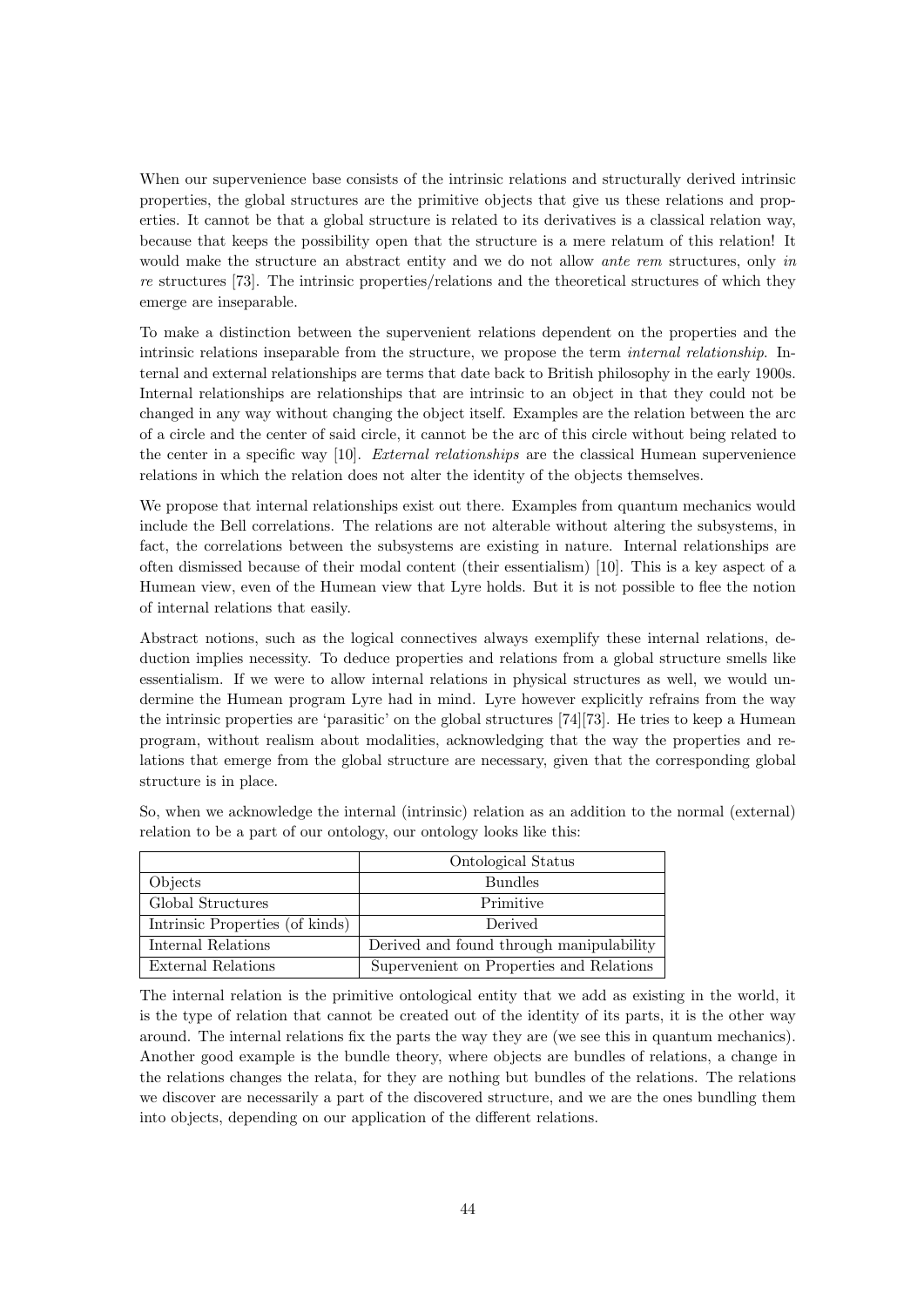#### 2.5.2 Zooming Out of Physics Into the Special Sciences

The whole, that is the global structure, determines the way we dissect it. Lyre's ontology gives us a preferred kinds ontology, it makes the resulting kinds necessary with respect to the actual structure. What we have in THE WORLD is theoretically described by equivalence sets of properties and we are the ones grouping them into kinds. Kinds only exist as a set with contrasting properties of another. It is the difference between something and something else that creates the kinds, we are the ones looking for the differences<sup>10</sup>.

We state that objects are nothing but bundles of relations, but who is the one deciding which bundles we acknowledge as genuine objects? When we deny the existence of predefined objects and hold fast to an ontology of relations, the size of the objects depends on the bundles we interact with. Different levels of interaction, different theoretical structures mapped on the world, leave us with different invariants and thus different kinds. We can talk about trees, forests, plant cells or galaxies, all depending on the point of view one takes and the theories in use.

What we call an object depends on the context of our decision what to call an object. Different fields of science have different global (theoretical) structures they employ, and therefore employ different natural kinds in their addressing of THE WORLD. How the different fields of science are related depends on the way the different empirical data is related. We can speak about forests as objects in ecology, we talk about single trees in the biology of trees<sup>11</sup>. The structure of THE world is rich enough to allow these different subdivisions to be mapped onto it, the same way as we can allow classical mechanics to be approximately true for macro objects on earth, while maintaining that quantum mechanics is the way to go to describe their microscopic parts. These different abstractions give us different divisions of THE WORLD.

Since we can, through interaction with the world, reveal relations about the world and our knowledge about the world is growing, what we consider to be elementary particles is changing. The use of the word 'elementary' denotes an object that is considered a simple, that is an object that has no parts. To assume the existence of simples seems too optimistic within the light of our ontology. We can see how different natural kinds emerge from our different global structures, the partial applicability of different views might give us different simples per theory, allowing them to exist in the world. Each area of application is related to one ultimate structure in the world. In the end all these views are interconnected, for they are different representations of the same world, nevertheless all describing real structures existing in the world.

To end this section, let's focus on a quote by Gregory Bateson on ecology

The horse isnt the thing that evolved. What evolved actually was a relationship between horse and grass. This is ecology. If you want a lawn, which is the equivalent in the suburbs of a grassy plain, there are certain steps you have to take. First of all you go and buy a lawn mower. This is the equivalent of those front teeth of the horse. And you have to have this in order to prevent the grass from going to seed. If the grass goes to seed, it dies. Its done its thing, it thinks, and it dies. So you keep it from going to seed with a mower. Secondly, if

<sup>&</sup>lt;sup>10</sup>Zoological footnote: *Drosophila Melanogaster*, the fruit fly, is being used in genetics experiments since 1910. In the past century there have been artificially created mutation strains that are now considered different kinds of flies. Differences include different wing shape or colour, for the naked eye, before lab cultivation and grouping, the species was known as one sort. Now our researchers know what to look for, they can distinguish different types.

 $11$ Note that a forest is more than an aggregate of trees! It exhibits complex interrelations and objects in a forest depend on each other. They are viable objects precisely because of the non-equilibrium state they have to maintain within the whole, when this ceases to be the case, the forest is nothing but an aggregate of (dead) trees. A healthy forest will be more than that, it will be an ecosystem. Living organisms exhibit a wholeness that makes them all quite complex. Artifacts do not seem to exhibit this natural complexity, on first glance.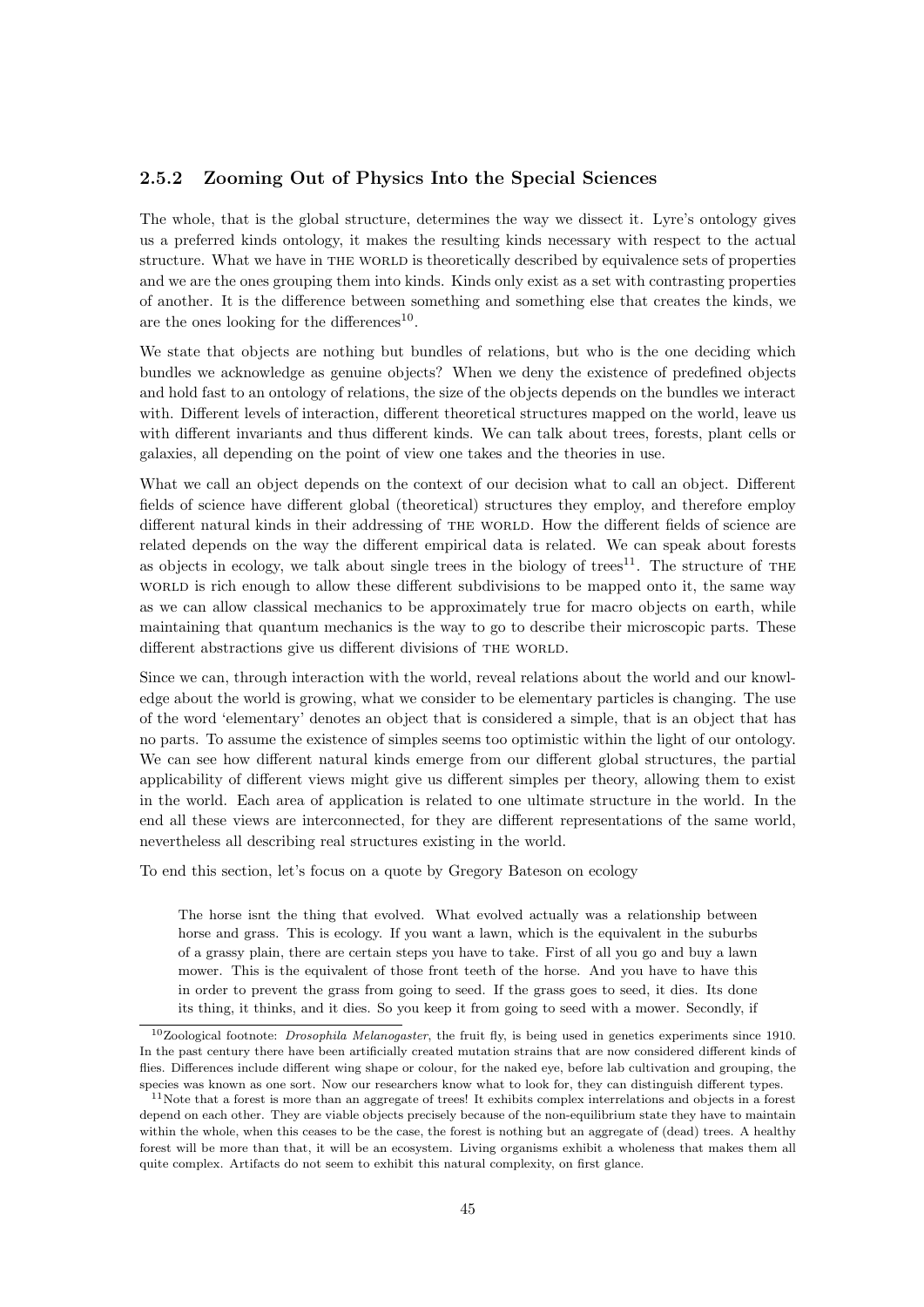you want to make a tight turf, you have to squash it down, so you buy a roller at best one of those rollers with sort of fists on it all over thatll knock it down. This is a substitute for horses hoofs. And finally, if you really want to have a good lawn, you go and buy a sack of manure and substitute it for the back end of a horse in order to deceive the grass into doing ecologically what it would do if it had hoofed animals living on it. Thus the unit of whats called evolution out there, is really not this species or that species. It is an entire interlocking business of species. (Gregory Bateson, 1991, p. 276)[5]

This quote gives us a way in which our ontology can be appropriate for other fields than physics. We can assign properties to subsystems, in this case the grass growing on the tundra and the Przewalsky horses living on these grassy plains. They exhibit some sort of intrinsic properties and in the light of the whole, the ecological structure of the tundra, they exhibit internal relations as well, they are connected in such a way that we have to fulfill the relational requirements. Albeit a mere simplified example, the existence of a relation of this sort seems quite plausible.

#### 2.6 Converging and Parallel Perspectives

When we allow for a basic ontological level in the world, we can see how it relates to our different theoretical views. The most interesting scenarios in science are when there is either a scientific revolution or when there are multiple successful conflicting views on a part of reality. In each of these scenarios there are multiple perspectives on the same ontological structure. Let's employ disjunct elimination again!

Classically we assume that there are multiple interpretations of the same, or similar, formalism. Whilst the formalism indeed determines the structure of a theory, in the old view the interpretation of the formalism makes the ontological claims. When we can have a separate debate about ontology, we are able to see which parts of the theories is ours to keep and which part is "merely interpretation" and does no ontological work $^{12}$ .

Convergence of perspectives occurs in scientific revolutions. We then have two empirically comparable theories, of which one is the predecessor and one the successor. Because the theories are related to the same ontological structure in the world, the theoretical structure should converge. It becomes more accurate in its similarity to the ontological structure.

A clear cut example is the succession of Lorentz' aether theory by Einstein's special relativity theory. The formalism of both theories is very much alike. The main differences are in the existence of a preferred frame. The preferred frame exists in Lorentz' theory, i.e. the aether frame. Of course the convergence can only be claimed with hindsight, when we have agreed upon the "right" theory.

The fact that a structure which is similar in form will be expanded when we go from predecessor to successor makes the predecessor's structure less similar to the world. Its truth depends on its similarity to the worldly structure and is therefore applicable. Lorentz' aether theory was able to give similar outcomes as Einstein's special theory of relativity. Lorentz' theory had the outcomes relative to the aether frame, an assumption which was dropped by Einstein.

In the convergence case it is necessary to see that the successor perspective is the stronger one and the one that is more similar to the structure of THE WORLD. The convergence will be apparent by virtue of the continuity claim Votsis gave us in Chapter 1.2. Scientists will try to keep the

<sup>12</sup>Or at least cannot be verified to do ontological work.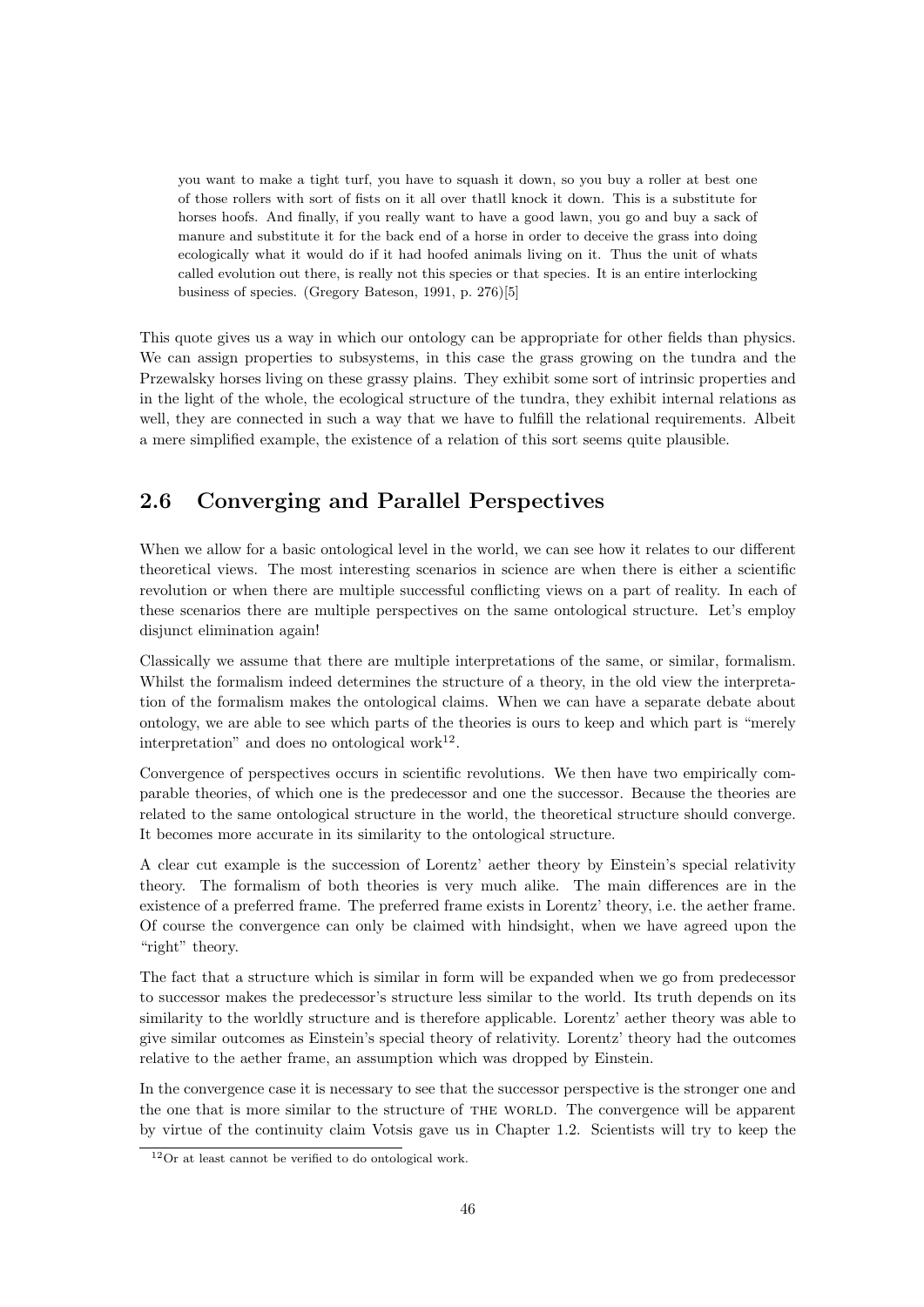operative structures, because the empirical adequacy of the predecessor theory needs explanation. Even though the convergence case is quite interesting, the more interesting case is the one of parallel perspectives.

Parallel perspectives are similar cases as the predecessor successor case, but there is no possibility to make this distinction. The empirical equivalence of the theories makes us infer, through the structure-observable link (see p.42), that there is a single worldly structure behind the two paradigms. Unlike the convergence case, we cannot claim (yet) that one is better than the other. The conclusion being that the different theories are sharing a physical structure to which they both refer. The intersection of the two structures is the *operative structure*: that part of the theory that connects the theory to its empirically successful predictions.

Our next mission consists in the description of this operative structure. The epistemic structure that emerges as the intersection of a set of empirically equivalent theoretical structures and is morphic to the ontological structure. We will use multiple interpretations of quantum mechanics to find the operative structure and infer its reality. In the end we shall express this operative structure in our ontological framework

To recapitulate, we have made a case for Ontic Structural Realism and argued for a plausible form of our ontology. We can now go and see how accepted conflicting theories are manifested within this ontology and from there infer how the world is.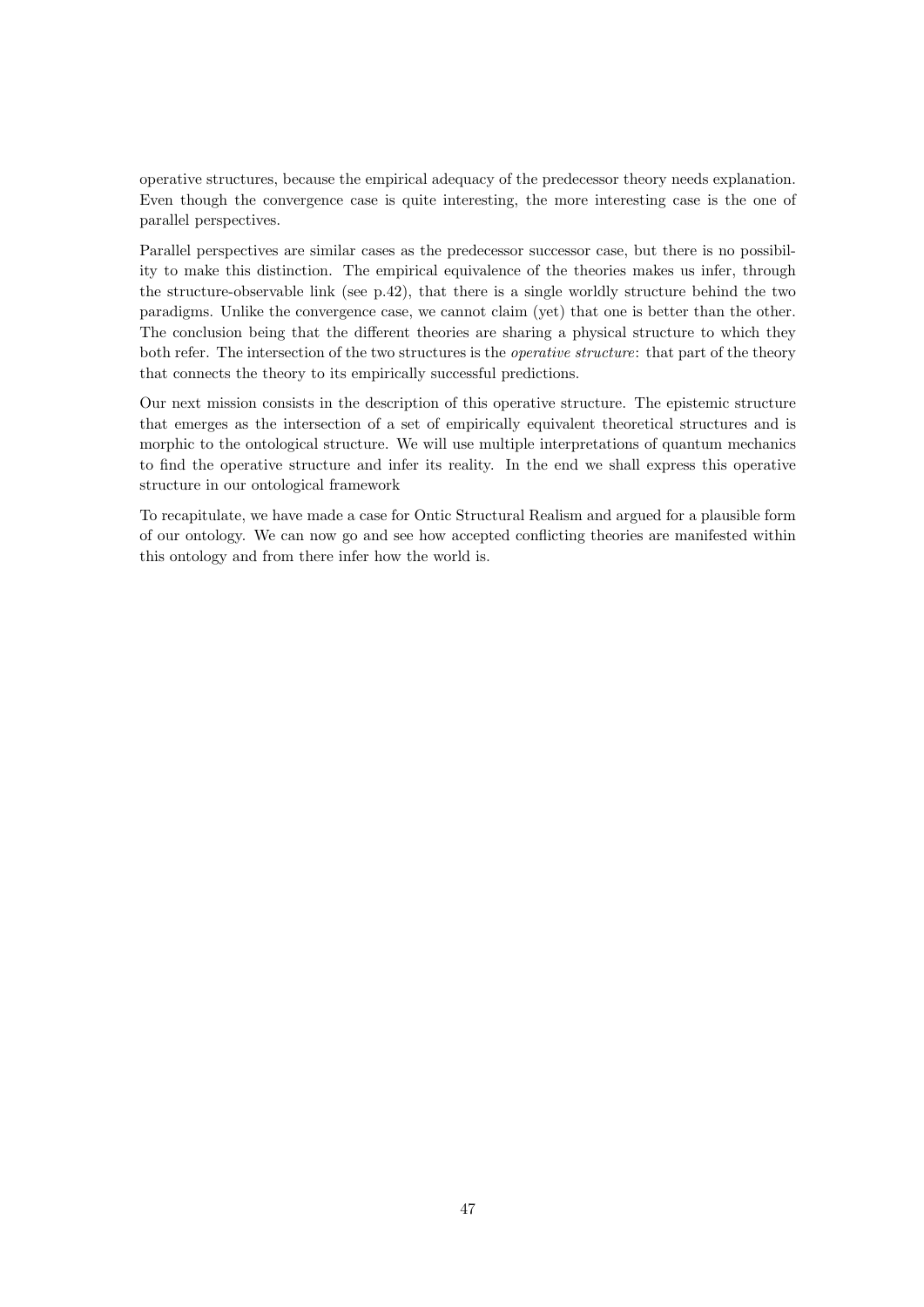### Chapter 3

# Application to Quantum Mechanics

In this chapter we shall see an example of our ontology backing up various scientific theories of the quantum realm. The convergence of structures depends on the convergence of successive theories and the structural convergence is guided by the correspondence principle. The only things that remain of a theory after a shift are the operative structures. To find the operative structures of the quantum realm, we take two different, parallel theories and see what remains, this is the operative structure.

Parallel perspectives provide us with different ontologies, but with the same empirical outcomes. Both theories will, in their own terms, explain why the other makes successful predictions. At the moment there is no crucial experiment available, since the empirical predictions are the same<sup>1</sup>. Our continuity claim states that when we have successive theories, it is possible to switch from one to another to find the operative structure, (see p. 19). By employing the same tactics on parallel perspectives, in this case different interpretations of quantum mechanics, we find the operative structure connected to the empirical data.

This operative structure does differ from a "normal" theory. Scientists in the field (not me) accept the complete ontology posited by the theory, only for working purposes. As structural realists, we acknowledge the superfluous posits to be purely instrumental, only allowing the ontological structures to have metaphysical weight.

Once we have accepted OntSR on the basis of other reasons than being singled out by science, we do not have to go over the normal connection between quantum mechanics and OntSR. The argument from quantum mechanics is that it supports claims about indiscernibles, which are objects that cannot be distinguished by their (intrinsic) properties. Indiscernibles can more easily be interpreted in a structuralist ontology than in a classical ontology. Since we look at the operative structure behind multiple interpretations, this argument loses its power.

In the Bohm theory any two objects are always discernible, because every object has a unique position at every time. The indiscernibility of elementary particles in quantum mechanics that is claimed to favour one or the other version of OntSR fails for the Bohm theory. Because we take the overlapping structures of the two theories to be the actual, operative structure, arguments on

<sup>&</sup>lt;sup>1</sup>If any crucial experiment is available at all, remember the Duhem-Quine underdetermination thesis described in Chapter 1.2.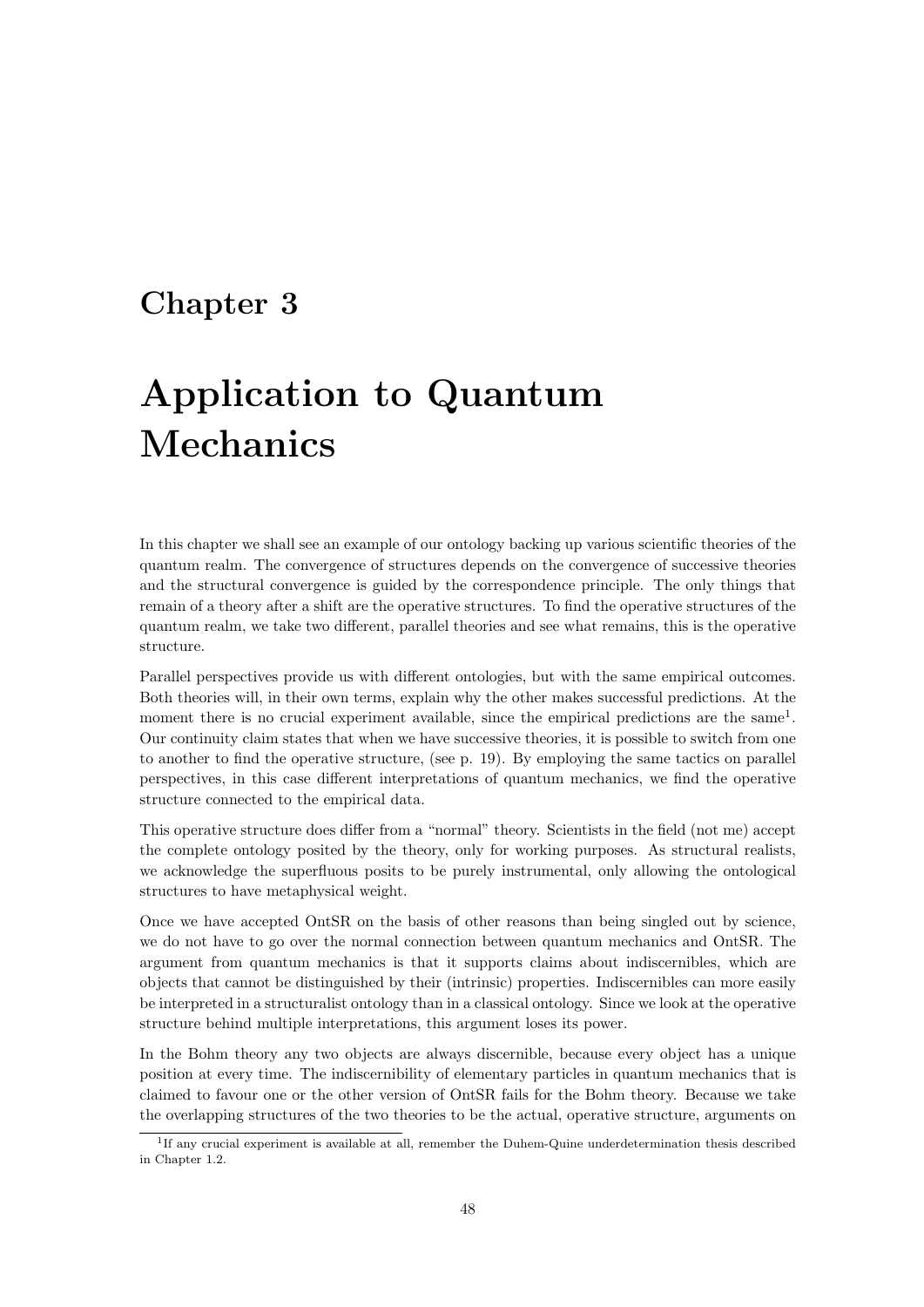indiscernibility cannot give us a direction within OntSR.

We go and explore the *operative* structures of the quantum domain. When the operative structures point in the direction of a particular metaphysical framework, then that is the one which is favoured over the others. It turns out that the operative quantum structure allows us to find properties through automorphisms on partial structures, favouring Lyre's ontology.

A problem when comparing two different ontological frameworks is that the resulting structures have no meaning assigned to them. They get the meaning by functioning in the interpretations. An example is that a differential equation does not do anything until you link it's terms to something in the world, only then it becomes an equation of motion. Since we allow ontic structures, the structures retain their definite meaning. We have explained this in Section 2.4

We assume familiarity with the formalism of orthodox quantum mechanics. The characterising features that distinguish quantum mechanics from classical mechanics will be mentioned in Section 3.1, for the sake of convenience. We will recapitulate the causal quantum theory of De Broglie and Bohm in full in Section 3.2.

#### 3.1 Orthodox Quantum Theory

#### 3.1.1 Key Concepts

The primitive concepts we have in orthodox quantum mechanics are *states, physical quantities*, systems and measurements. Electrons, photons, neutrons and macro-systems such as a photonbox on a spring and trees are considered quantum systems. A quantum system is anything that is described by quantum mechanics.

The systems have states that determine probabilities of the possible measurement outcomes of different physical quantities<sup>2</sup>, as an example we take  $A$  as a physical quantity. Physical quantities are represented by operators. Operators have a small hat, like this:  $\hat{A}$ .

There are state-dependent and state-independent properties of a system which are all physical quantities. State-independent properties are charge, mass and total spin. These are the properties we use to characterize different quantum systems, we can use them to differentiate e.g. electrons from positrons (opposite charge) or electrons from photons (different spin, mass and charge).

To explain what state-dependent properties are, we first have to describe what a quantum state is. To describe how radically different this is from the classical case, we explain quantum states through the analogy with classical states.

In classical mechanics, a state of a system in phase space completely determines the past and future of the system. Phase space assigns three position and three momentum values to each system. The deterministic laws of classical mechanics then fix the trajectory of this system in phase space. Phase space with its  $6N$  dimensions, where N is the number of systems described, uniquely translates to trajectories in (assumed Euclidean) 3 dimensional space.

It is easy to see how classical mechanics relates to a particularist metaphysics (see p. 34), a metaphysics in which each object has its properties, position and momentum, as the state and its state-independent intrinsic properties, mass and charge. Relations come into play through

<sup>2</sup>The term "physical quantity" denotes what in other texts is called an observable. The term "observable" is misleading, because we can measure the position, an observable, of an electron, which is an unobservable item. The term quantity is preferred.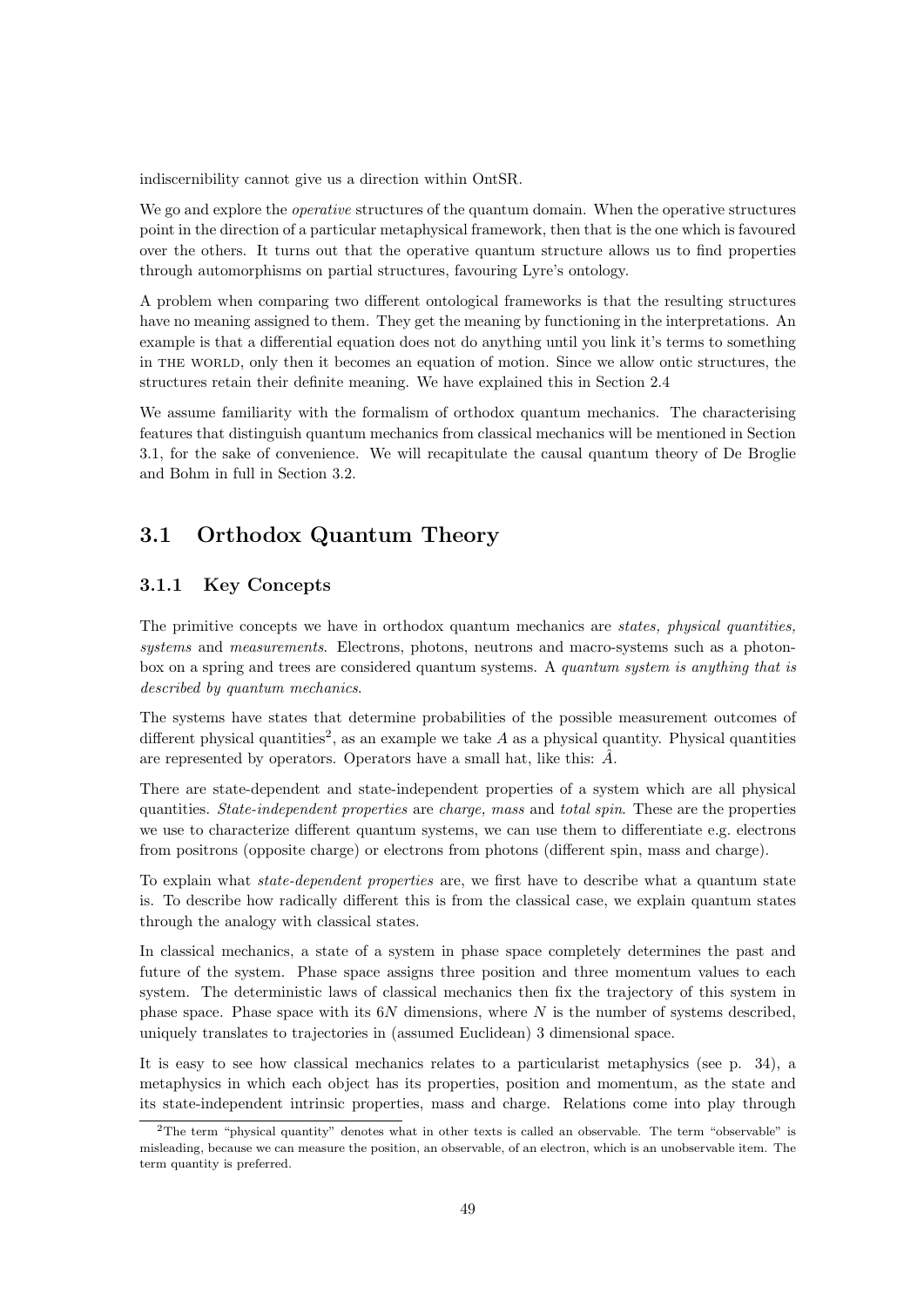comparison of the state-independent properties and each micro system has its own defined path that depends on its the state-dependent properties.

Where in classical mechanics the state of a system exactly describes the properties of a system's state-dependent properties, in quantum mechanics, this is not the case. In quantum mechanics, the state vector, a vector in Hilbert space, exhaustively describes the properties of the system. They do not fix the system in a unique way, however.

In quantum mechanics, the state of the system gives rise to the properties of the system through the operators. Every operator representing a physical quantity has a spectrum of eigenvalues with corresponding eigenvectors. An operator acting on a state decomposes the state in a combination of eigenvectors of the operators. When a system is in an eigenstate of the operator, we can assign a value to the corresponding quantity with probability 1. Eigenstates are defined as states connected to eigenvectors depending on the corresponding eigenvalues. A quantum system in an eigenstate of a physical quantity, has the corresponding property, described as  $\langle \hat{A}, a \rangle$  where a is the value of the physical quantity A, corresponding to  $\hat{A}$ . Not being in an eigenstate is not possessing the property.

In quantum mechanics, there are incompatible physical quantities. Every two operators that do not commute represent two incompatible physical quantities. Operators that do not commute have mostly non-overlapping eigenstates, meaning that the system can be in an eigenstate of  $\hat{A}$ while it is not an eigenstate of  $\hat{B}$ . So the system cannot have a value of A and B simultaneously.

Two physical quantities represented by two operators that do not commute cannot be measured with arbitrary precision. Position and momentum are a pair of non-commuting physical quantities. Other pairs are time and energy, or any set of orthogonal spin directions. The precision that can be determined for one of those pairs, position and momentum, is written down in the Heisenberg uncertainty relation [56];

$$
\Delta P \Delta Q \ge \hbar/2 \tag{3.1}
$$

Therefore a quantum system can only have a definite property of one of a set of two incompatible physical quantities; the state cannot be in an eigenvector of two incompatible operators.

We can, however, know the *probabilities* to find any of the possible values from the spectrum of either  $A$  or  $B$  if we were to measure the incompatible operators. The state vector can be decomposed into any basis of eigenvectors with coefficients. When we decompose the state vector into the spectrum of the incompatible operator (which is a basis), the coefficients correspond to probabilities to find the state of the system in any of these eigenvectors upon measurement. These probabilities do not refer to our ignorance of the actual value, as in classical statistical mechanics. According to quantum mechanics they are the ontic probabilities, known as the Born-probabilities or the Born measure.

The Born measure gives us the probabilities of finding value a corresponding to an eigenstate  $|a\rangle$ of the measured physical quantity  $\hat{A}$ . The probabilities to find any of the values of  $A$  are found by taking the square of the absolute value of the inner product of state and eigenstate

$$
\Pr_A^{\psi(t)}(a) = |\langle a|\psi\rangle|^2 \tag{3.2}
$$

The probabilities depend on the wave function  $\psi$ . The Schrödinger equation gives us the evolution of the wave function governing the probabilities of any possible measurement.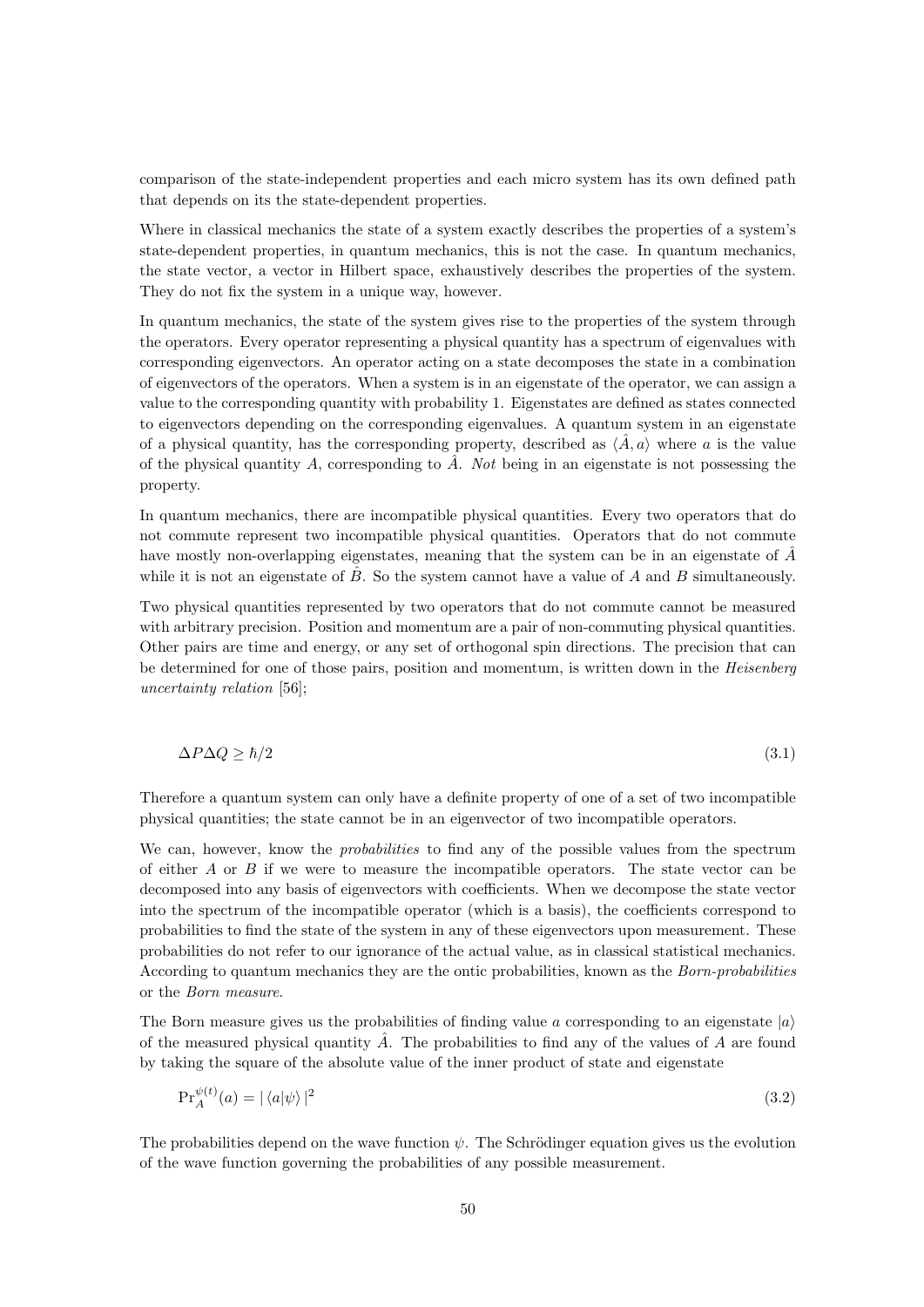$$
i\hbar \frac{\partial \psi}{\partial t} = \hat{H}\psi(t) \tag{3.3}
$$

Here  $\hat{H}$  is the Hamiltonian, the operator corresponding to the physical quantity total energy of the system. The Schrödinger equation only describes the evolution of a quantum system when there is no measurement made.

After a measurement of a physical quantity has been performed, the state of the system is in one of the eigenvectors of the spectrum of the operator corresponding to the measured physical quantity with a probability  $\in \Pr_A^{\psi(t)}(a_j) = |\langle \psi(t) | a_j \rangle|^2$ , where the spectrum  $(a_0, a_1, ..., a_j)$  is given by  $\sigma(\hat{A})$ , when  $\hat{A}$  has a discrete spectrum. The relative frequencies of the measured quantities correspond to the Born-probabilities. How, why and if this collapse happens is the subject one of the greatest still running discussions of quantum theory. For more information on the measurement problem we refer to the author's earlier work [98] and the syllabus on foundations of quantum mechanics [56].

#### 3.1.2 Entanglement

Having cleared up the terminology of states, physical quantities, systems, measurements and probabilities, there are some states that deserve some extra attention. These are entangled states.

A state is entangled if and only if it cannot be ⊗-factorized. Any composite system is entangled at time  $t$  if and only if its state is entangled at  $t$ . We already noticed the possibility to decompose a state into eigenvectors with appropriate coefficients. It is also possible to assign a state to a combined system and to decompose this state of the combined system into eigenvectors belonging to physical quantities of the combined system.

This composite system contains two subsystems. When the composite system cannot be  $\otimes$  factorized, the state of the combined system determines correlations between measurement outcomes pertaining to the separate subsystems. The nature of these correlations is best described by means of an example. If we take two spin  $1/2$  systems we can prepare them in the singlet state, part of this preparation is that the two systems interact in a special way before they are sent off.

$$
|\psi\rangle = \frac{1}{\sqrt{2}} (|\uparrow\rangle_1 \otimes |\downarrow\rangle_2 - |\downarrow\rangle_1 \otimes |\uparrow\rangle_2) \in \mathbb{C}^2 \otimes \mathbb{C}^2
$$
\n(3.4)

Here the subscripts  $_1$  and  $_2$  correspond to the different subsystems and the arrows represent either z-spin up or down,  $|\uparrow\rangle$  and  $|\downarrow\rangle$  are eigenstates of the z-spin operator, with eigenvalues  $\hbar/2$  and  $-\hbar/2$ , respectively.

When we now make a local measurement on one of the subsystems, say a spin-z measurement on system 1, we will still find a maximal correlation with the other subsystem, even though the systems are spatially separated in a way that does not allow them to interact. The restrictions imposed by this correlation are maximal in this example: system 2 will have a definite quantity of spin in the x-direction attributed to it at the moment we make a measurement at system 1, namely the opposite value. It is not always such a strong correlation, but in every entanglement the state of a system depends on measurement performed at another system, even though these systems can be lightyears apart.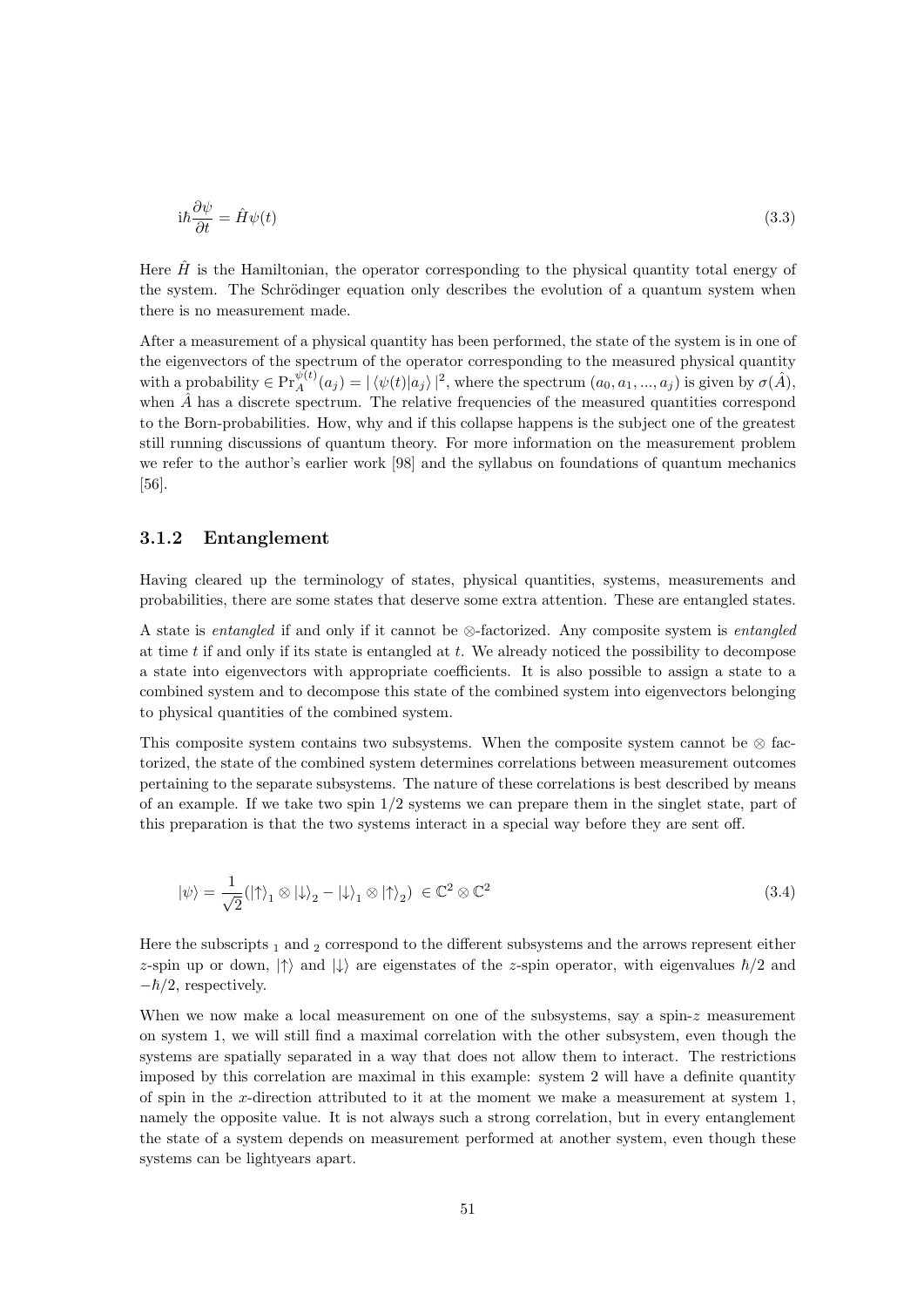This sounds quite bizarre. It becomes even more bizarre when we realise that the singlet state (3.4) is an eigenstate of the total spin of the combined system. None of the subsystems is in a spin eigenstate at the moment! This is not necessarily bizarre: classical objects can have properties their parts do not have. The bizarre thing is that the parts do have a spin value after a measurement. The state of the combined system tells us something about the parts that the parts do not tell us, namely that the total spin is 0, the parts are always anticorrelated, measuring spin up at  $_1$  means that 2 has spin down and vice versa.

The correlations between the two subsystems cannot be expressed in mixed states of the subsystems. A mixed state of subsystem  $_1$  would correspond to a density matrix, resulting from the partial trace on the complete system:

$$
\operatorname{Tr}_{1}|\psi\rangle = \frac{1}{2} (|\uparrow\rangle_{1} \langle \uparrow|_{1} + |\downarrow\rangle_{1} \langle \downarrow|_{1})
$$
\n(3.5)

which is a sum of two projector operators for spin up and down respectively. It is possible to get the mixed state describing subsystem  $\sigma$  from the singlet state in the same way (a partial trace), but it is impossible to get the singlet state when we combine these two mixed states. The correlation between the two subsystems cannot be retrieved.

We therefore have to conclude that the entanglement of the two states is what determines the properties of the subsystems and not conversely as in a Humean mosaic, that the relation between the two supervenes on the subsystems. This is an essential part of quantum mechanics which fuels our choice of ontology. Let us now see how the Bohm theory deals with this feature of the quantum realm.

#### 3.2 Causal Quantum Theory

In this Section we overview different strands of Bohmian mechanics. We start with an historical interlude about de Broglie's ideas during the birth of quantum mechanics, after which we will give Bohm's 1952 version of the theory. In the end we give the present day Bohmian interpretation, which is a bit smaller than Bohm's 1952 version.

#### 3.2.1 De Broglie's Theory (1927)

In 1927, Louis de Broglie constructed a deterministic quantum theory. He conceived his distinction of matter in waves and particles as early as 1923 and wrote his doctoral dissertation on this subject [3]. In his doctoral dissertation, he coined the De Broglie hypothesis, claiming that all matter displays wave-like behavior. This is imaginable when the matter is guided by waves. It explains the wave-like behavior as well as the particle-like features we encounter in measurement: both exist.

At the Solvay conference Pauli criticised de Broglie's theory concerning inelastic scattering. Pauli could not see how the trajectories could account for discrete energy exchange in inelastic scattering<sup>3</sup> . De Broglie's defence was found inadequate by the audience, even though it was later shown that all necessary elements were present [3].

In 1928, de Broglie said that

<sup>&</sup>lt;sup>3</sup>In the book by Valentini and Bacciagialuppi, *Quantum Theory at the Crossroads*, the criticism is extensively investigated. Their analysis is that a confusion on Pauli's part by using an optical analogy introduced by Fermi in 1926 left de Broglie's solution to the problem obscured.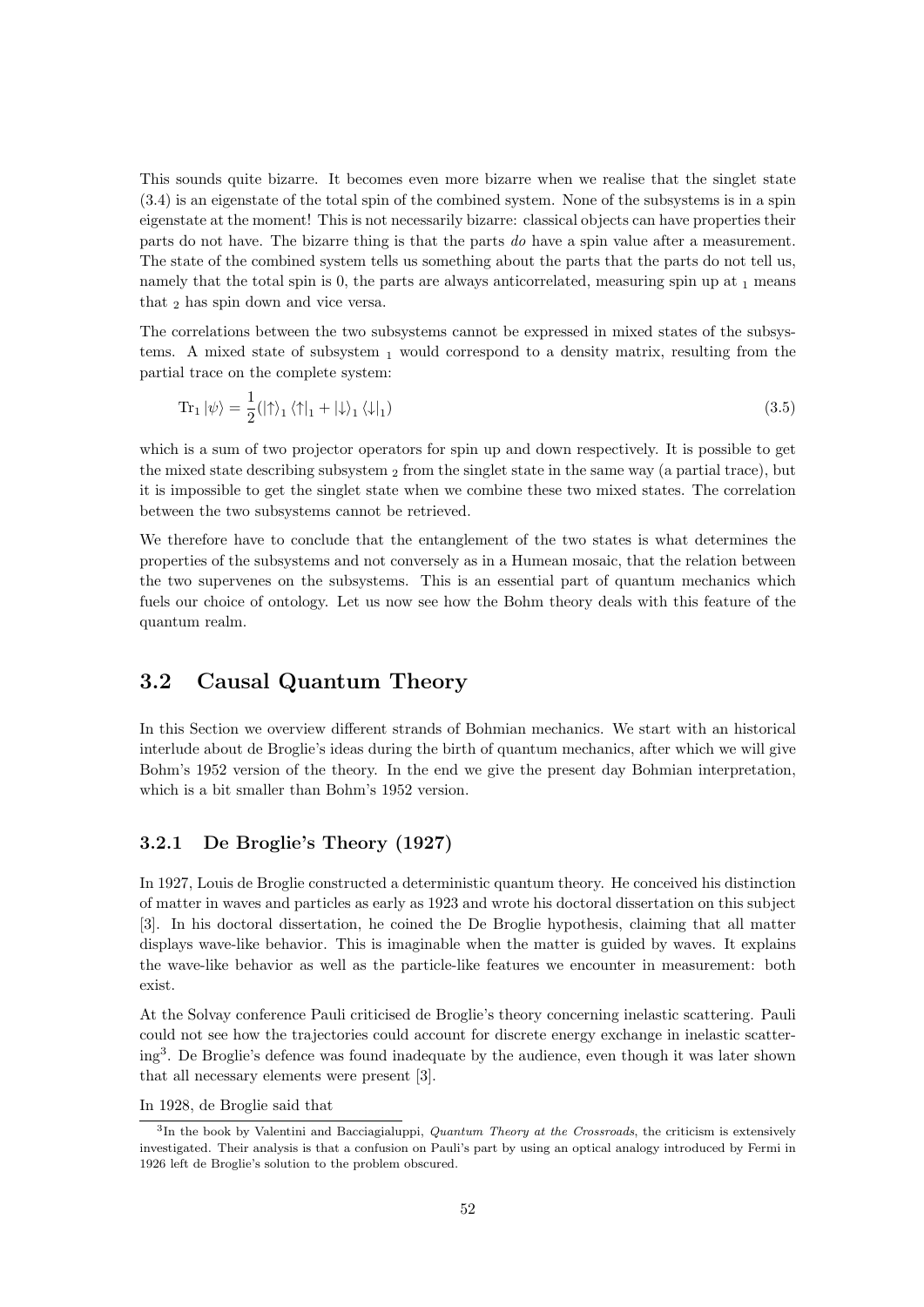[p]ropagation in a configuration-space of purely abstract existence is, in fact, out of the question from the physical point of view. The wave representation of our system ought to involve  $N$  waves propagated in real space instead of a single wave propagated in the configuration space (p. 131)[19]

There is some friction between his idea about the ontology and the theory he founded. In his early theory, he explicitly separated the particle and the wave and gave them both ontological weight. In his later views, after extensive discussions with Einstein, he opted for the interpretation in which the wave does not exist, but is a mere theoretical entity [8]. In this interpretation we lose the causal effect of the wave on the particle. De Broglie gave up on his own visionary view of particles and waves both existing.

De Broglie taught the orthodox quantum theory from 1932 for twenty years [13]. In 1932, von Neumann published a book in which every hidden-variable theory seemed to be refuted [103]. This refutation was proved to be based on too restrictive assumptions [56].

In 1952, Bohm published two papers setting forth a theory as de Broglie. De Broglie recognized Bohms ideas as his own and became one of the few early proponents of the theory.

#### 3.2.2 Bohm's Theory (1952)

De Broglie's deterministic theory is essentially the same as Bohm's. The particle's position is a hidden variable, the probability the measurements predict reflects our ignorance of the actual, hidden, position. The particle is propelled by a so-called 'pilot wave'. The equations are similar to the classical Hamilton-Jacobi equations with an extra potential term.

In 1952, David Bohm reinvented the causal quantum theory program. He was unaware of the fact that De Broglie already thought up this interpretation of the quantum formalism [12]. He suggested that it is possible to talk about particles just in 'completing' the Schrödinger equation by entering for  $\psi(\mathbf{q}, t)$ , the complex wave function, a complex number in its polar form:

$$
\psi(\mathbf{q},t) = R(\mathbf{q},t)e^{iS(\mathbf{q},t)/\hbar}
$$
\n(3.6)

The rest of the theory then follows without many problems, as long as one is willing to interpret the equations in a particular way.

We start from the Schrödinger equation:

$$
i\hbar \frac{\partial \psi(\mathbf{q},t)}{\partial t} = -\left(\frac{\hbar^2}{2m}\right) \nabla^2 \psi(\mathbf{q},t) + V(\mathbf{q})\psi(\mathbf{q},t)
$$
\n(3.7)

where  $V(\mathbf{q})$  is an arbitrary potential depending on  $\mathbf{q}$ , the configuration-variable of the particle.

Filling in the polar form of the wave function, and then splitting the resulting formula in its real and imaginary parts, we have two new equations. One for  $R(\mathbf{q}, t)$  and one for  $S(\mathbf{q}, t)$ :

$$
\frac{\partial R}{\partial t} = -\frac{1}{2m} [R\nabla^2 S + 2\nabla R \cdot \nabla S], \text{ and}
$$
\n(3.8)

$$
\frac{\partial S}{\partial t} = -\left[\frac{(\nabla S)^2}{2m} + V(\mathbf{q}) - \frac{\hbar^2}{2m} \frac{\nabla^2 R}{R}\right].
$$
\n(3.9)

We see that the only term involving  $\hbar$  is the second term in equation (3.9). If we set this term to zero, we are left with the classical Hamilton-Jacobi equation: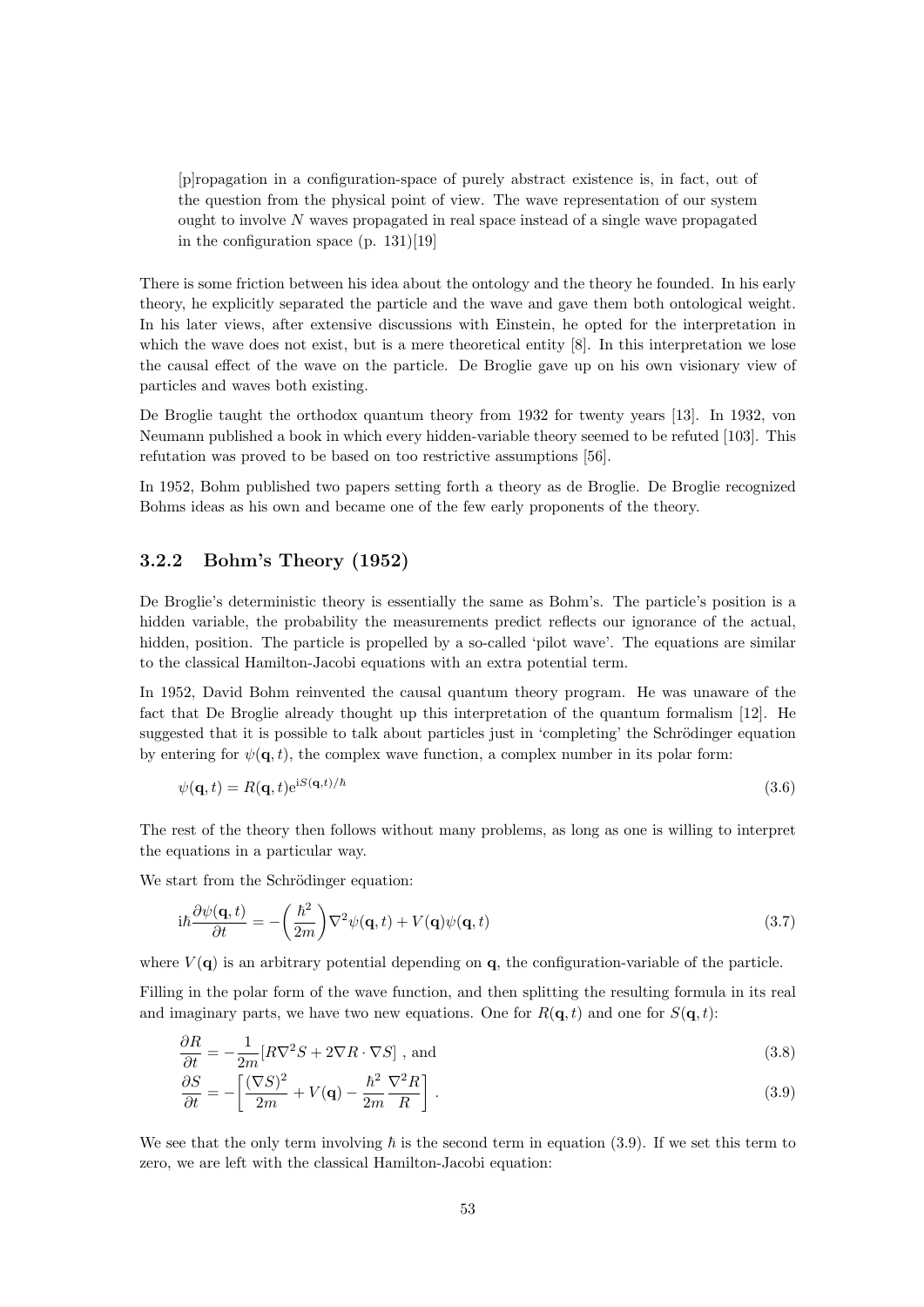$$
\frac{\partial S(\mathbf{q},t)}{\partial t} = -\left[\frac{(\nabla S(\mathbf{q},t))^2}{2m} + V(\mathbf{q})\right].
$$
\n(3.10)

 $S(\mathbf{q},t)$  is interpreted as the 'pilot wave', similar to the Hamilton-Jacobi interpretation. The rest term that we had set to zero, we call  $U(\mathbf{q}, t)$ , the *quantum potential*. It is defined as:

$$
U(\mathbf{q},t) \equiv -\frac{\hbar^2}{2m} \frac{\nabla^2 R(\mathbf{q},t)}{R(\mathbf{q},t)}\tag{3.11}
$$

We see that the quantum potential only depends on  $R(\mathbf{q}, t)$  and  $\hbar$ , not on  $S(\mathbf{q}, t)$ , and that it does not diminish over distance. Where classical potentials, such as the gravitational potential, diminish with  $1/r$ , the quantum potential does not. The quantum potential depends on the wave field, and the wave field has no source.

 $R(\mathbf{q}, t)$  is the square root of the probability density  $R(\mathbf{q}, t) = \sqrt{\psi(\mathbf{q}, t)\psi^*(\mathbf{q}, t)}$ . That means that  $R<sup>2</sup>$  is, just as in the orthodox quantum theory, the position probability density. The probabilities in the Bohm theory do reflect our ignorance, just as in the classical case. There are multiple particle trajectories possible of which only one is actual.

The particle's velocity is found by the gradient of the wave front, giving only trajectories perpendicular to the wave field. A common interpretation is that the particles are carried or pushed around by the wave. The wave is seen as a real entity in Bohm's theory, working in real space through the quantum potential, although the wave is in configuration space. The velocity of the particle is given by

$$
\mathbf{v} = \nabla S(\mathbf{q}, t)/m \tag{3.12}
$$

The contradiction with orthodox quantum mechanics stands out; not only does every system always have a position independent of its state being in a position eigenstate, it is also possible to calculate the momentum if we know the position. In orthodox quantum mechanics these two incompatible physical quantities cannot simultaneously be had by the same system.

The ontology of Bohm theory is constituted of waves and the particle positions. The wave lives in configuration space while the particles live in Euclidean three-dimensional space. The quantum potential acts via the wave field on the particles, and since the wave depends on all particles, the quantum potential is non-local. Bohm uses the quantum potential to explain the entanglement correlations in a causal way. A change in one of the particles alters the wave function, giving a change in the velocity of the other particle.

Supervenience is not necessarily violated, because the we can ascribe the different particles a different actual position and claim that this is what creates the non-local pilot wave. A nonlocal instantaneous interaction between the particles is still describable in a particularist frame. Noticing that the wave does depend all the particles and is a necessary ingredient to describe the interaction, we have to concede that supervenience is violated.

#### 3.2.3 Present Day Bohmian Mechanics

Present day Bohmian mechanics does not mention the quantum potential. Nowadays, the Bohmians give the Bohmian description of quantum mechanics compactly, without the causal framework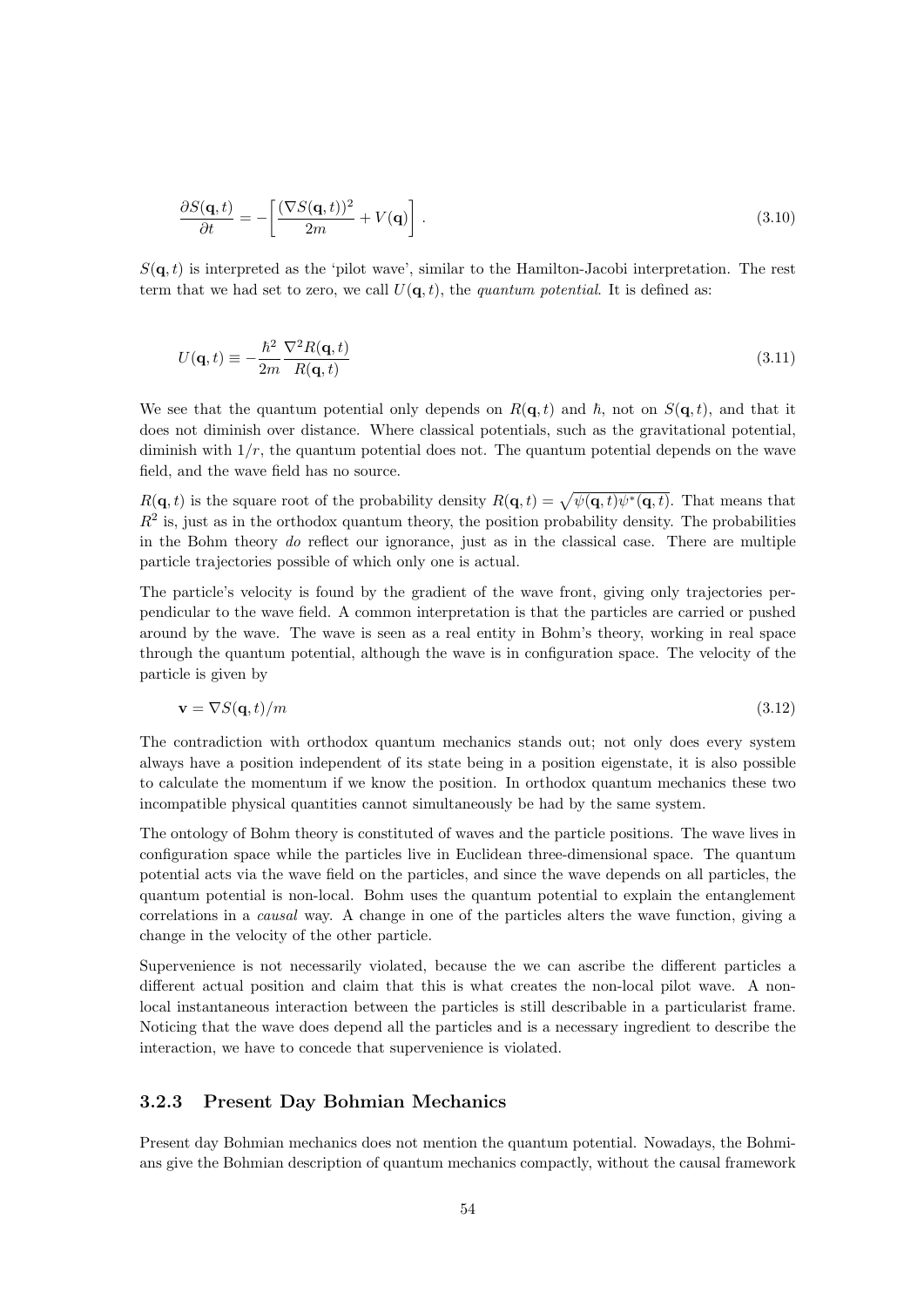Bohm gave. This description is given in multiple works by Bohmians Dürr, Goldstein and Zanghi  $[24][?][25][9]$  and will be reproduced here.

The state of the particle is given by  $(\psi, \mathbf{Q})$ , where  $\psi(\mathbf{q}, t)$  is the quantum state: its evolution is described by the Schrödinger equation (3.3), with  $\mathbf{q} \equiv (q_1, q_2, ..., q_N) \in \mathbb{R}^{3N}$ , and  $\mathbf{Q} \equiv$  $(Q_1, Q_2, ..., Q_N)$  with  $Q_k \in \mathbb{R}^3$  the real position of the kth particle.

The velocity is given by  $v^{\psi}(\mathbf{Q}) \equiv \dot{\mathbf{Q}}$ , with  $v^{\psi}(\mathbf{Q}) = (v_1^{\psi}, v_2^{\psi}, ..., v_N^{\psi})$  is a velocity field in  $\mathbb{R}^3$ , evolving according to

$$
\dot{\mathbf{Q}}_k = \frac{\hbar}{m_k} \text{Im} \frac{\nabla_k \psi}{\psi} = v_k^{\psi}(\mathbf{Q}) \tag{3.13}
$$

The equations (3.12) and (3.13) are similar in nature, even though the explanation is different. In Bohmian mechanics  $|\psi^2|$  gives the probability of finding the positions of the particles. Since  $|\psi^2|$  is invariant under the dynamics, it is an appropriate way of describing, if and only if it was fulfilled in the initial set up of the system. The system is in quantum equilibrium, analogous to classical equilibrium in which the distribution of microstates is concerned with the notion of equilibrium. All other physical quantities are expressed in terms of position and are therefore secondary. Momentum measurements and spin measurements are very complex position measurements.

In modern day Bohmian mechanics, the causal story of the quantum potential made room for an equation describing the particle trajectories. The quantum state works in configuration space and describes the quantum correlations and whatnot, but the causal explanation de Brogle and Bohm explained is lost. Nevertheless, this minimal Bohmian interpretation is in use and is the one of the popular alternatives for orthodox quantum mechanics (the other being the many worlds interpretation).

#### 3.3 The Bare Necessities

Look for the bare necessities of Mother Nature's recipes –Balou the Bear, Jungle Book, 1967

In the children movie Jungle Book the character Balou the Bear sings about finding the bare necessities. The bare necessities of Mother Nature's recipes do not involve the interpretative parts. When we take two theories to denote the same physical structure, the operative part is the necessary part of each theory referring to the same actual structure. We have defined operative structure in the first Chapter (p. 19), and here we will look for the core. No more interpretations, no more unnecessary additions, we just look for the operative core.

This is the idea we want to defend: two theories, the Bohm theory and the orthodox quantum mechanics, refer to the same physical structure in the world. The ontological claims of either theory should be set aside; we have our own ontology. Some things that differ between the two theories are:

- The collapse in orthodox quantum versus a measurement in terms of position in Bohmian mechanics.
- The hidden variables in Bohmian mechanics,  $\mathbf{Q}, v^{\psi}$ .
- The wave function is not real in orthodox quantum mechanics, but is real in the Bohm theory (not in Bohmian mechanics, mind you).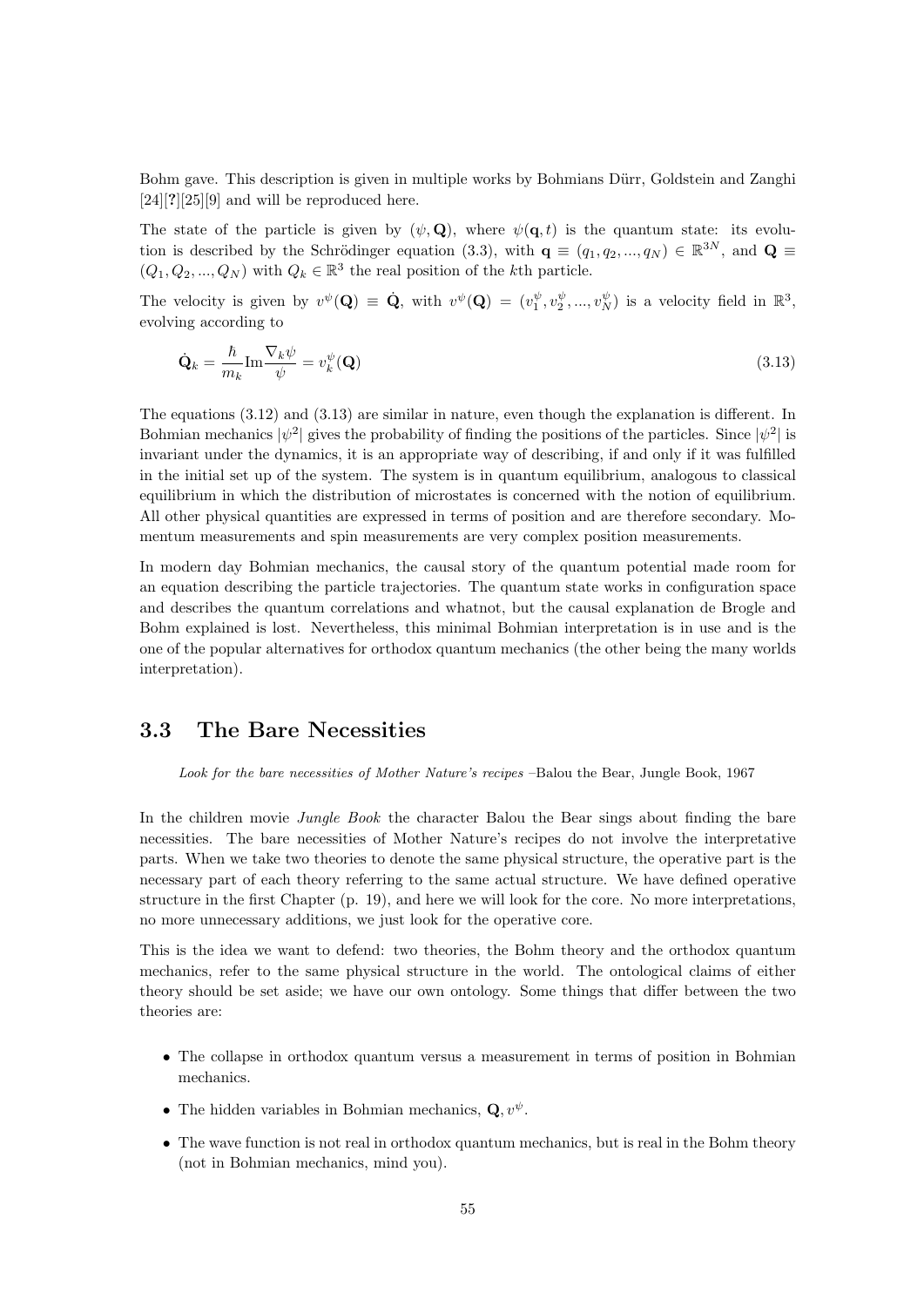• Ontological probabilities in orthodox quantum mechanics versus determinism combined with epistemic probabilities in the Bohm theory.

Most of these differences will not come back in our structural quantum core. Since the two theories differ on the account of determinism, and the claim that a theory is or is not deterministic is settled by an interpretation, this is a part we have to be agnostic about.

To find out what part of the theories is the operative part, we take the theories under consideration and see which structure they share. Parts of the theories are significantly different, which leads us to suspect that these parts are not necessary for making correct empirical predictions. To find out which parts they have in common we will look at the similar structures. In this section we will discuss three structures they have in common.

- 1.  $L^2(\mathbb{R}^{3n})$
- 2. The emerging state-dependent properties.
- 3. The Born measure

#### 3.3.1 State Spaces

Comparing the two theories, the first thing we see is the isomorphic descriptions of the dynamics of the quantum system. The Schrödinger description, which is the way physics students are first taught quantum mechanics, is a valid description of the quantum state dynamics.

Where in orthodox quantum mechanics the state is completely described by  $\psi \in L^2(\mathbb{R}^{3N})$ , in Bohmian mechanics the state is described by the two-tuple  $\langle \psi, \mathbf{Q} \rangle \in L^2(\mathbb{R}^{3N}) \times R^3$ .

We immediately see that the overlapping part of the state spaces consists of  $L^2(\mathbb{R}^{3N})$ . This will be considered the operative state space structure. It should be noted that the Bohm theory is founded on the Schrödinger formulation of orthodox quantum mechanics with the addition of particles, and we again drop the particles.

What both theories have in common is the evolution of the Schrödinger equation, and corresponding to the structure  $L^2(\mathbb{R}^{3N})$ , in which the wave functions live.

#### 3.3.2 The Emerging State-Independent Properties

The state independent properties in our quantum structure are mass, charge and spin. In science we use them to classify our elementary particles. These properties emerge from automorphisms on Our state space  $L^2(\mathbb{R}^{3N})$ . The set of all unitary and antiunitary operators forms the automorphism group of the Hilbert space.

An easy way to visualize the power of automorphisms is to consider that the wave function is invariant under spatial rotations (described by a unitary operator), it is easy to see that we can distinguish systems with a different orbital angular momentum.

$$
\hat{R}: \psi \mapsto (\hat{R}\mathbf{q}) \text{ such that } \hat{R}\psi(\mathbf{q}) = \psi(\mathsf{R}\mathbf{q}) \tag{3.14}
$$

Where  $\hat{R}$  is an operator on  $L^2(\mathbb{R}^{3N})$  and R is the 3 × 3 rotation matrix to which operator  $\hat{R}$ corresponds, acting on  $q$ . When  $\hat{R}$  is any unitary rotation operator around an axis working on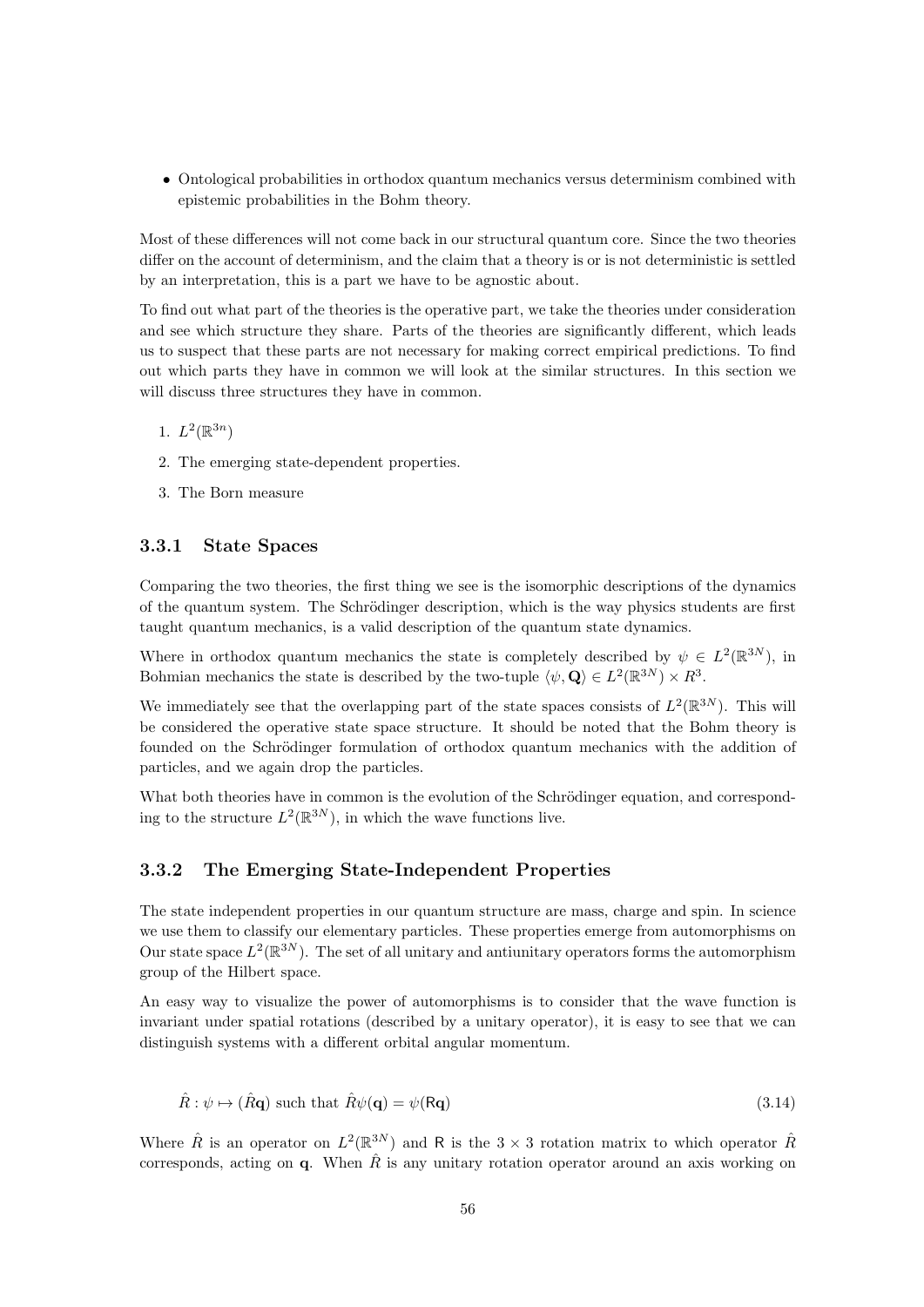$\psi$ , the resulting  $\tilde{\psi}$  preserves orbital momentum. We can distinguish all systems by their orbital angular momentum, which is preserved under rotations.

Mass and charge follow from different automorphisms. Linear momentum is preserved under boosts, mass is a part of that, while charge comes from internal symmetries. Charge follows from unitary rotations in the electromagnetic field. This way we can carve our domain into natural kinds.

Spin is a more complicated property that emerges from a combination of some other automorphisms, my training is limited and the time required to fully understand this is not there. The beautiful result is that this property gives rise to novel predictions.

Since unitary operators keep the inner product intact, they keep the probabilities intact. They divide up Hilbert space into equivalence classes: e.g. transformed states that under symmetry transformations keep the probabilities intact:

$$
|\langle \hat{U}_R \psi | P(\Delta) | \hat{U}_R \psi \rangle|^2 = |\langle \psi | P(\Delta) | \psi \rangle|^2
$$
\n(3.15)

where  $\hat{U}_R$  is a unitary operator representing a symmetry R.

#### 3.3.3 Born Measure

Both quantum mechanics and Bohm's theory contain the Born measure. The probabilities were first proposed by Born in his now famous "Zur Quantentheorie der Stoßvergänge" in 1926 [15]. The probabilities are a feature of the quantum theory that breaks with the traditional conception of probabilities.

In classical mechanics, probabilities are epistemological, they represent our ignorance of the actual state of affairs. In orthodox quantum mechanics the probabilities are ontic. There is nothing of what the probabilities range over beyond the probabilities<sup>4</sup>, in contrast with classical probabilities where probabilities describe our ignorance of the actual state over an ensemble of possible states.

In Bohm's theory the probabilities are no longer ontic, they are epistemological and exemplify our ignorance over the actual state of affairs. The actual state of affairs being the hidden variable that is the case. All other state-dependent observables depend on position and are covered by this rule.

The structure related to the Born probabilities is  $\langle \mathfrak{B}(\mathbb{R}), P r_{A}^{\psi(t)}, [0,1] \rangle$ ; it depends on the wave function  $\psi$  and we can construct a different one for every operator  $\hat{A}$  that corresponds to an observable A.

$$
Pr_A^{\psi(t)}: \mathfrak{B}(\mathbb{R}) \to [0,1] \tag{3.16}
$$

$$
Pr_{\hat{A}}^{\psi(t)}(a_j) = |\langle \psi | a_j \rangle|^2 \tag{3.17}
$$

Each probability is connected to an eigenvalue of the operator of the observable. Call  $\sigma(\hat{A})$  the spectrum; the set of eigenvalues of to the operator  $\hat{A}$ . It gives us a way of connecting  $\psi$  to our data set  $D$ . The data set  $D$  contains the empirical outcomes, in this case the relative frequencies of our measurements. For all observables there is a relative frequency data set  $D$  as well as a corresponding probability measure  $Pr(\hat{A}\psi(t))$  connecting the corresponding operator to the wave function.

<sup>4</sup>There are of course state-independent properties that are attributed to physical systems and described by states, all existing with certainty.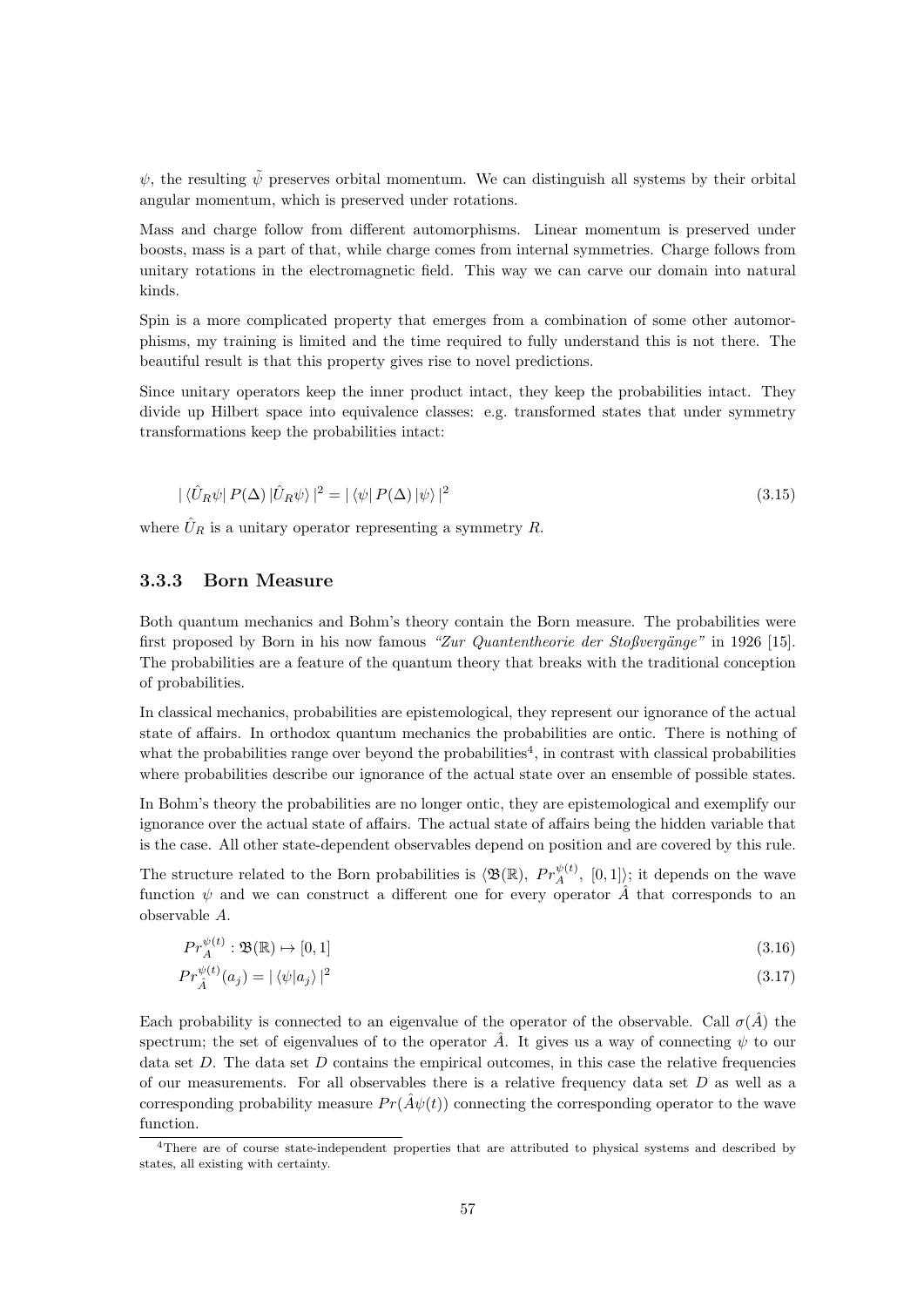The predicted probabilities, (3.17), are equal in both theories, the ontological commitments from within the theories is different. Since we are operating from outside of either theory, we can disregard the different parts and only look at the common parts. For each theory the structure  $Pr_{A}^{\psi(t)}$  is necessary to map the theory to D. The Schrödinger equation governs the way the probabilities change over time.

To go from the pre-measurement dynamics to the actual outcomes, we have to tackle the measurement problem. A solution is not a part of our operative structure of QM. The projection postulate of quantum mechanics that governs the collapse of the wave function upon measurement is not a part of the operative structure of quantum mechanics. Bohm's theory explicitly lacks the projection postulate and the collapse of the wave function.

In Bohm's theory, the probabilities are epistemic, there is one actualized trajectory. The possible trajectories are governed by the probability current. The probabilities are important in Bohm's theory. If the operative structure of quantum mechanics is the shared structure of the theories under consideration, we need to incorporate the probabilities and have an *ignorance interpretation* towards the actualization.

Our resulting minimal quantum structure is

$$
\mathfrak{Q}_0 \equiv \left\langle s, \ L^2(\mathbb{R}^{3N}), \ \psi(t), \ \sigma(\hat{A}), \ Pr_{\hat{A}}^{\psi(t)} \right\rangle \tag{3.18}
$$

Where s is the state-independent properties given by the unitary operators on  $L^2\mathbb{R}^{3N}$ ,  $\psi(t) \in$  $L^2(\mathbb{R}^3)$  is the wave function and the state space it lives in.  $\sigma(\hat{A})$  denotes the spectrum of  $\hat{A}$ , and  $Pr(\hat{A}\psi)$  denote the probabilities to find any of the eigenvalues of  $\hat{A}$ .

#### 3.4 Structural Explanation

The main advantage of realism over anti-realism is that realism provides us with an explanation of the empirical and technological success of science. Realism provides us with an explanation that keeps miracles at bey. Why we can predict the phenomena under consideration is explained by the reference of our theories to something in THE WORLD leading to the predicted phenomena<sup>5</sup>.

To explain is to answer a why-question. We explain by answering why something happens. There are many theories of explanation, giving different answers to these questions. Let us go over some of history's fanciest theories of explanation and see where our structural realist ontology fits into the picture.

The classical account of explanation is the *deductive nomological model* of Hempel and Oppenheim [52]. The Hempel-Oppenheim Deductive nomological model takes a law and deduces the explanandum from the laws in conjunction with empirical facts. The sentences connecting the explanandum to the explanans must be true. The problem here is that the role of laws makes the explanation symmetrical, while the explanation is asymmetrical. The use of a law makes it possible to explain the height of a flag pole by the length of this shadow, the sun's position and the laws governing light.

Since causality is asymmetrical and laws can be used in a symmetrical way, this account of explanation leaves us with questions about cause. Also the notion of a law is not unproblematic. A

<sup>5</sup>This Section is based largely upon a presentation by F.A. Muller held in September 2011, Gent.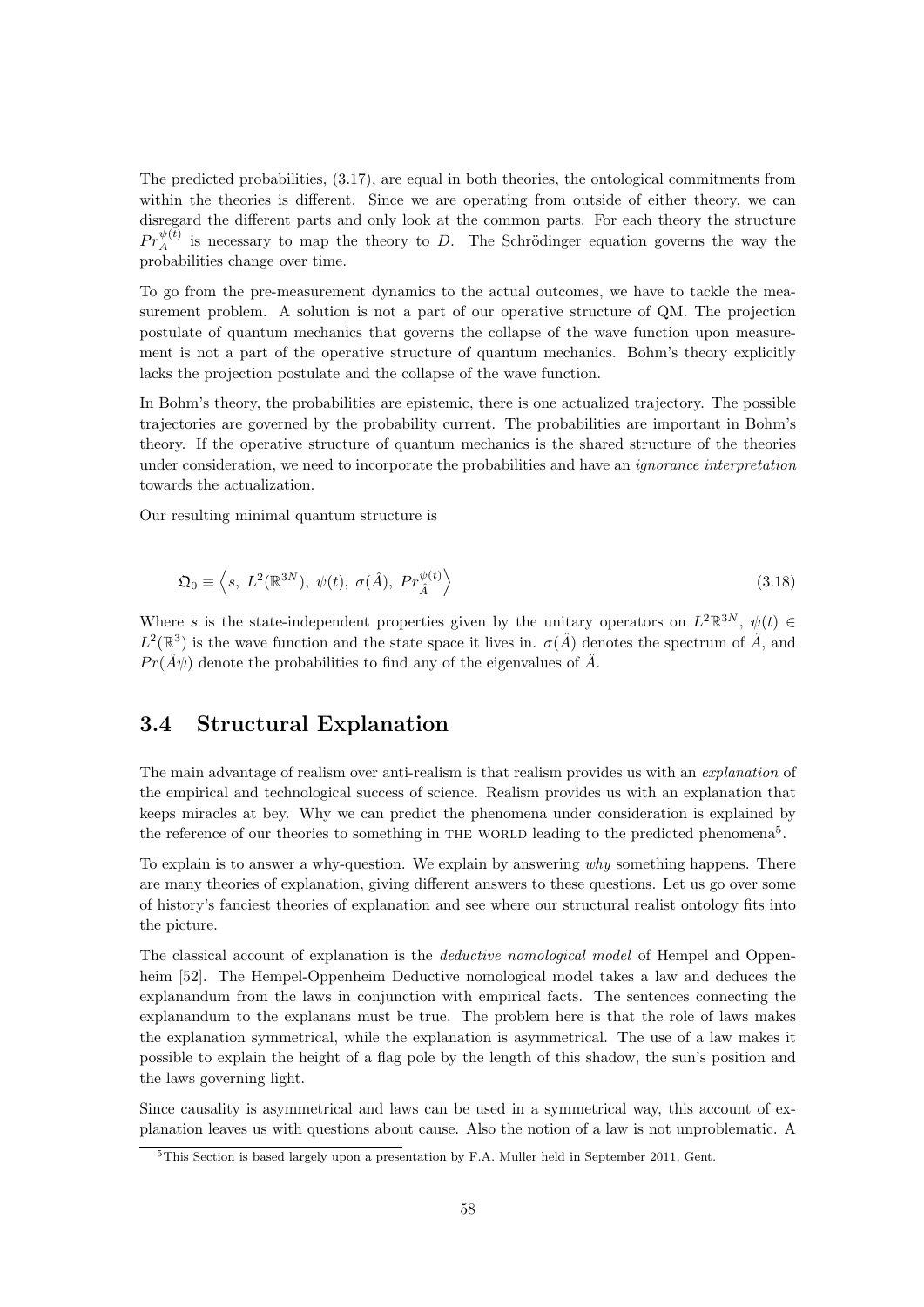non-true explanation can be explanatory, e.g. Newtonian mechanical explanations are non-true, but are explanatory precisely because they do capture the partial structure of the physical system.

Another possibility is explanation by models which are somehow similar to the world, this position was notably taken by Mary Hesse [53]. Here we are in realist atmospheres. Models function as connections between the theoretical and THE WORLD. They are abstractions from the real and specifications of the theoretical. By employing a model, we appeal to an underlying structure of the world. The underlying structure of the world should look like our model in such a way that our explanation with the model is a close enough description of *some* feature of THE world. To use a model as a surrogate world, we use it to map only the relevant substructure to THE WORLD. A crucial factor of a model is that it gives an abstraction (if it wouldn't give an abstracted view, we would be working in a copy of THE WORLD, which is not more insightful than the world itself), it focuses on the relevant part of the world and it neglects the irrelevant parts (we can for instance neglect the gravitational pull of the rope to the bob of the mathematical pendulum). A model focuses on the specific parts of the world we use for explanation.

A unificationist explanation tries to trim down the number of basic explanatory building blocks, this position was made famous by Kitcher [62]. We try to reduce the number of facts by accepting a rigid set of argument patterns that, when accepted, allows us to deduce more facts from a smaller number of facts. How the unificationist explains is not that obvious; it reduces and interconnects our knowledge, but the intuitive explanation is missing. The part that misses is the appeal to any mechanics inside the explandum. A unificationist always has to rely on similar argument patterns and misses the realist boat referring to the actual workings of nature.

The causal-mechanical explanation does have precisely this reliance on an underlying mechanism, Wesley Salmon is the grandfather of this position [91]. Its basic explanatory qualities lay in the inner workings of a process. Of course to resort to causality is quite problematic, but intuitively there are some candidates to explain causality e.g. the transmission of a conserved quantity, energy momentum transfer, et cetera. This gives us some insights in the inner workings of a phenomenon and thereby we can explain it.

Most of the types of explanans rely on some *inner workings* of the explanandum. It is not enough to merely save the phenomena as the empiricist or the instrumentalist wants. There is actually something in THE WORLD, we know and use to explain the phenomena.

Our ontological structure  $\mathfrak{Q}_0$  can explain why the phenomena occur the way they occur. How does this work? Through observation and experiment we create a data structure  $D$ .  $D$  contains relative frequencies of outcomes in the spectrum of the physical quantity measured, as well as values of the state-independent properties s. Our theory contains the theoretical structure  $\mathfrak{Q}_T$  which we claim is isomorphic to the ontic structure  $\mathfrak{Q}_0$ . Now let us take the empirical substructure of  $\mathfrak{Q}_T$ and call it  $\mathfrak{Q}_{\text{emn}}$ :

$$
\mathfrak{Q}_{\rm emp} = \left\langle s, \ \alpha(\hat{A}), \ Pr(\hat{A}\psi(t)) \right\rangle \tag{3.19}
$$

If D is embedded in  $\mathfrak{Q}_{emp}$ , it is embedded in the theoretical structure  $\mathfrak{Q}_T$  that represents an ontological structure  $\mathfrak{Q}_0$ . Now  $\mathfrak{Q}_0$  explains why D occurs, for it gives us the *actual* structure of THE WORLD behind the measured phenomena of D.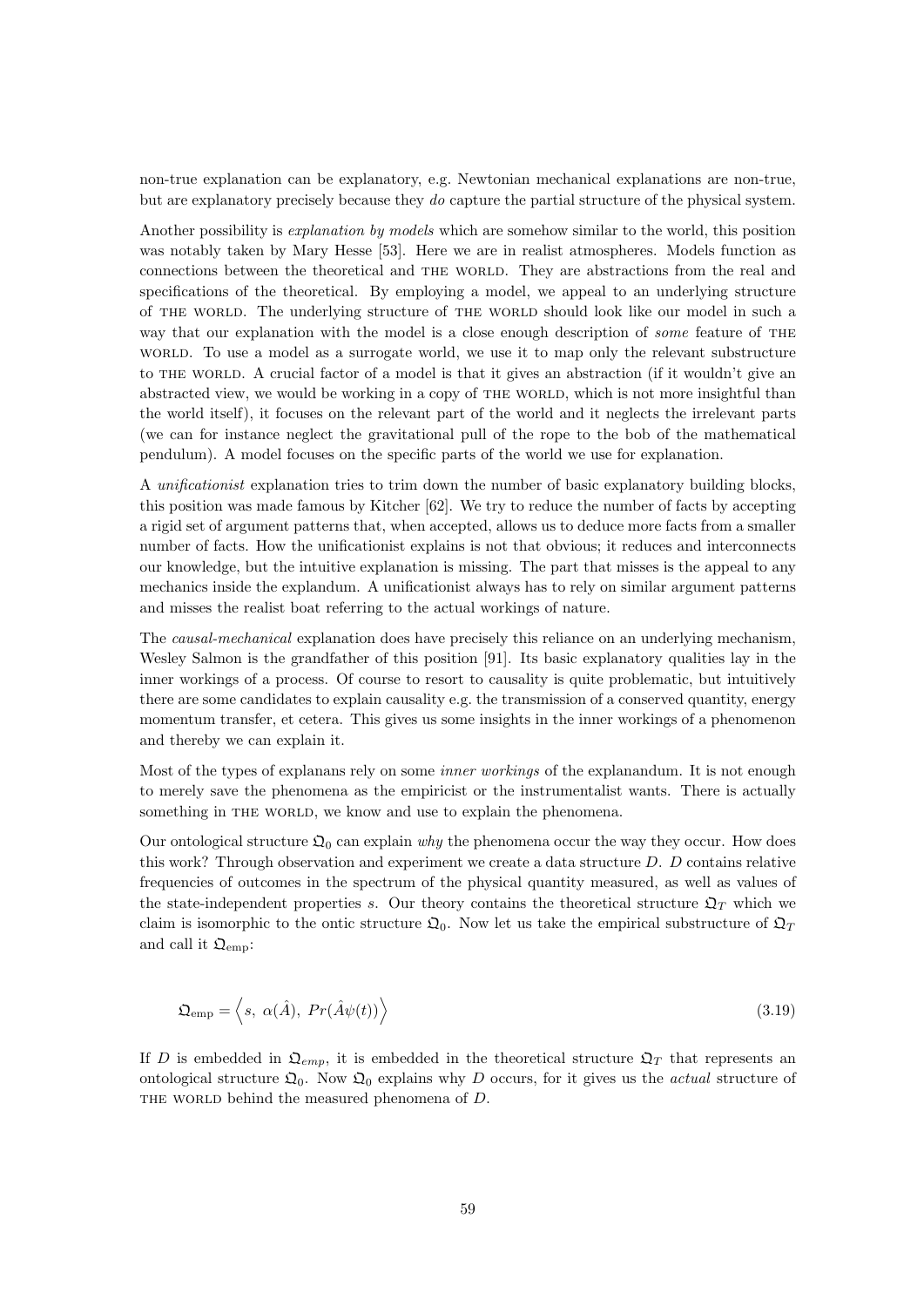#### 3.5 Why Interpretative Sauce?

We made a plausible case for a metaphysics of structures in which properties  $(1-\text{place relations})$ and relations (n-place relations) were derived from a structure. We applied this metaphysics to quantum mechanics, a field in which the different interpretations seem to live side by side, unlike the progress of science, where different theories succeed each other.

In Section 1.2, we looked at the way different theories succeed each other and we are, in retrospect, able to point out the operative structures that are preserved over theory change (Votsis's continuity claim, see page 19). The realm of quantum mechanics allows us to find the operative structures without the need of a successor. Because the different interpretations are not succeeding each other, they provide us with a deeper form of understanding of the core. A clear grasp of the physics of the very small.

What we end up with is the basic structure of quantum mechanics; to take this structure to be uninterpreted would claim that it is nothing but a mathematical structure. It is more than that. It refers to the ontological structure in the world, by acknowledging the overlapping structure from the different perspectives we have on quantum mechanics. When the overlapping structure is the operative structure, and we adhere to the no miracles argument, we can infer the reality of this structure.

By solely adhering to the existence of structures, we believe in a minimal ontology. Most theories have more meat than just the bone structure. We tend to give the structures more bite than they have, we alter our interpretations until they look a lot like the world around us, or something we are familiar with. Such interpretations alter at the epistemological level. When we accept Bohm's theory, knowledge about trajectories is possible, within this framework. In an orthodox quantum mechanics framework talk about the collapse of the wave function is allowed. An accepted interpretation comes with a view of what we accept to be knowledge of the world<sup>6</sup>.

Usually, to interpret a theory is to assign meaning to the terms of a theory. In quantum mechanics we agree on most of the terms, the interpretations differ on other statements. The different interpretations of quantum mechanics differ in what is regarded determinately true. We want more knowledge of the world than  $\mathfrak{Q}_0$  provides. We want THE WORLD to tell us whether Schrödinger's cat is dead or alive. Unfortunately, our ontology is not that substantial. Our structural view is able to explain the empirical adequacy by referring to an ontology, but it does not give us such a "complete" view as a classical ontology gives.

A classical ontology takes objects as the primitives. In our structural view objects are not a pre-determined primitive. They are bundled relations and the bundles formed are determined by the theoretical structure in place. Bohm's theory and orthodox quantum mechanics would create different bundles from the same relations, e.g. the Bell-correlations with particles and non-local causality or collapsing states. Each of these views gives us a greater understanding of the quantum structure, we expand what we allow to be true statements on the content. This expanded truth is depending on the interpretation we choose.

To interpret quantum mechanics allows us to make more Anschauliche claims about the world. We extend the vocabulary or we add postulates to make the theory more manageable with a view we accustom ourselves with, be it beables or bra-kets. We create a world we can easily maneuver and we say it's THE WORLD.

 $6$ Thanks to F.A. Muller for clearing this up during a recent presentation titled "What do we do when we interpret quantum mechanics?", Utrecht, February 29 2012.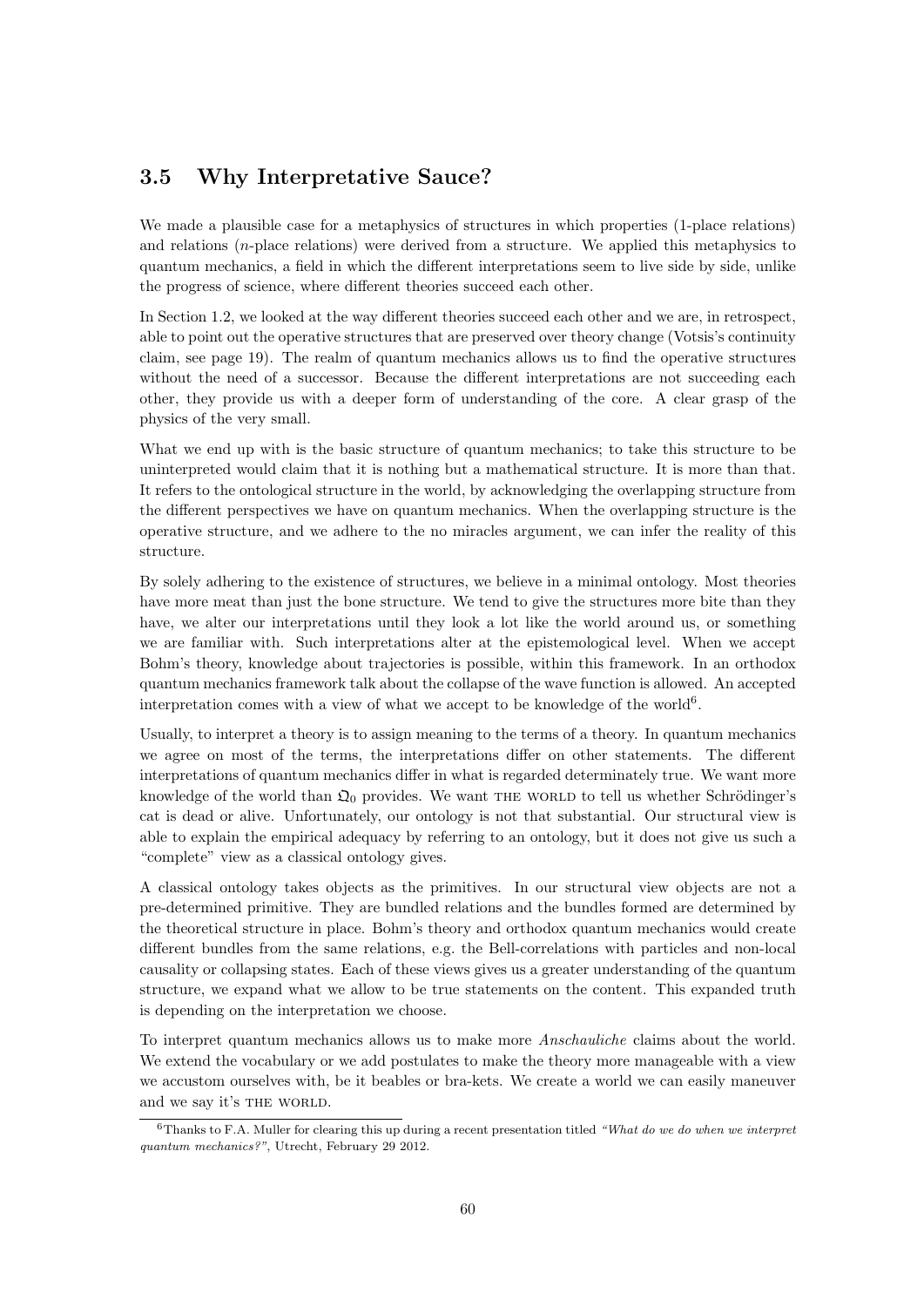Man tries to make for himself in the fashion that suit him best a simplified and intelligible picture of the world; he then tries to some extent to substitute this cosmos of his for the world of experience, and thus to overcome it. [26]

This quote by Einstein gives us what we normally do within physics, we substitute our intelligible picture of the world for the world. By comparing all the different (working) pictures, we find the core of the picture, a structure that latches onto THE WORLD and therefore is effective. Our claim is that THE WORLD is shaped as this structure. We cannot go beyond structure without substituting our own world for THE WORLD.

To claim that we can go beyond structure is to claim an obscure view from nowhere that gives us direct knowledge of the essence of THE WORLD. Any interpretation expands the truth content by expanding the theory with something more. Each theory contains different narratives explaining its own extension, extending the epistemological boundaries by allowing the theory to be greater. This need for a greater understanding of THE WORLD is itself understandable, but it is not warranted, only our operative structure can be accounted for.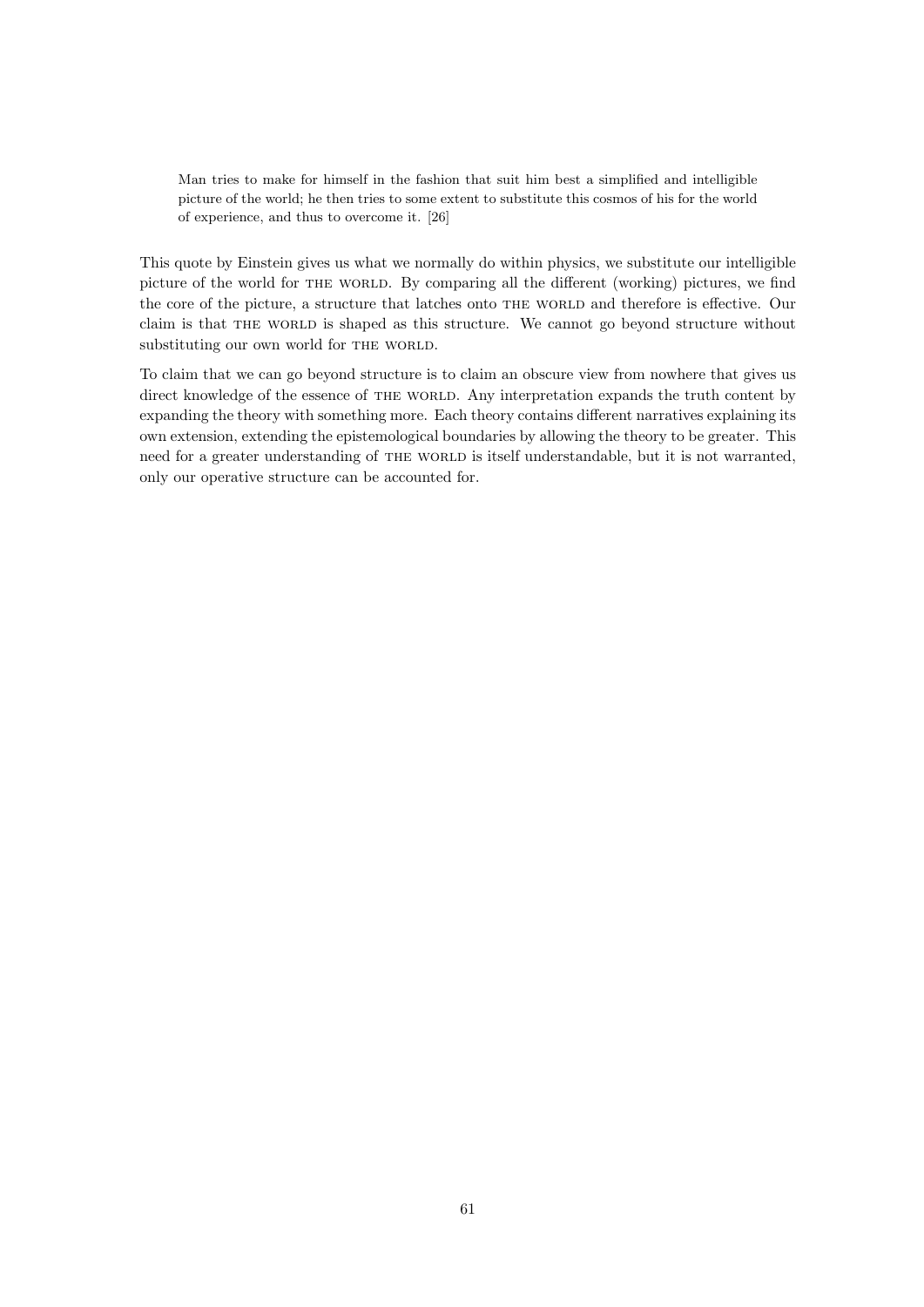### Chapter 4

# Conclusion

In this Thesis we followed an unusual path for a scientific realist. For ordinary scientific realists, the metaphysics to be realist about often is suggested by our best scientific theories. In this Thesis the path was different. We have argued for structural realism beginning from epistemic considerations. The transmissibility argument shows us that if we can have knowledge, it must be structural. Next to that, the structural thesis resolves the deadlock between the pessimistic meta-induction and the no miracles argument by balancing between these arguments.

After we established the fact that we can have structural knowledge, ontological structure is the way to get to a true realism. Knowledge implies truth, ergo there is a structure of THE WORLD and anything beyond structure is obscure and unknowable.

To get to know THE WORLD, we went and looked for a fitting metaphysics, one that is close to our knowledge. It has to be close to our knowledge to minimalise the gap between epistemology and ontology. To keep this gap as small as possible keeps us away from obscurity. We went with Lyre's view, the view that takes the whole structure as primitive, allowing us derive intrinsic properties and relations. The structure gives us a network of relations and relational properties that are necessary within this actualized structure. Any other structure would give us different relations. This is not founded when we look at the quantum mechanical structure. When the structure is actualized, the resulting relations come with necessities for the relata.

The objects within this structure are bundles of relations and properties that result from automorphisms on the global structure. There is a top-down approach of description. The structure determines the properties of the natural kinds as well as the relations between objects. The objects are built as bundles from relations and properties.

Of these properties we only know their causal cum relational profile. This was explained by Esfeld. Esfeld then made the mistake to reduce everything to causal relationals. Esfeld is partially correct in his claim; e.g. we can only speak about mass as how it acts in a gravity field. But we can also know that an object has the property mass when it is alone. We can for instance permute the objects of the kind of objects that all have mass m and nothing would differ in our measurement setup. We can thereby infer that the property is also had outside of interactions. To have mass entitles the object to a dispositional relational property allowing us to measure the property whenever it interacts with e.g. scales.

To speak about unknowable intrinsic properties is not done. The intrinsic properties that Lyre dissects are not the quiddities against which Esfeld argues. They are what was called intrinsic by the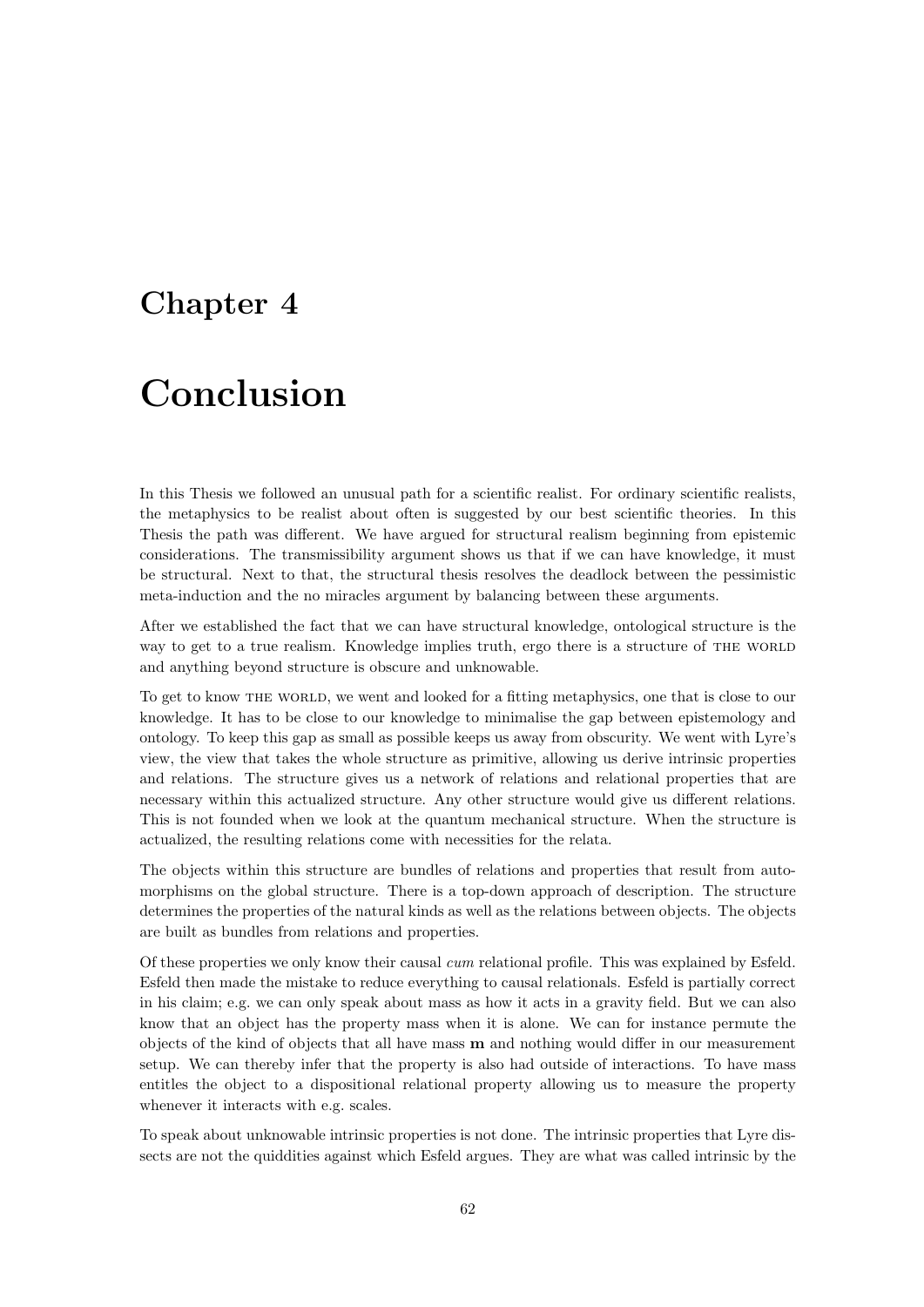physicists, not the intrinsic properties of Lewis and Langton, which are intrinsically unknowable.

By comparing two interpretations of quantum mechanics, we found the minimal quantum structure  $\mathfrak{Q}_0$ . This quantum structure is the only structure we can be certain of to exist connected to the corresponding quantum data set D. This modest structure  $\mathfrak{Q}_0$  seems to lack an interpretation, because of its mathematical character, but it is connected to THE WORLD, as well as our empirical data. The mapping of the dataset to the empirical part of the structure fixes the structure in the WORLD.

The structure leaves us with a set of structurally derived intrinsic properties and relations used to classify and discern objects. Relations bind us to some form of holism in which we cannot describe separate parts without throwing away information about the whole. This view depends on the relations that define the objects. We can have different global structures that would carve up the world differently, but they have to respect the worldly relations. The different carving would consist of different bundling. A property distinguishing fermions is not needed when distinguishing different atoms.

If we zoom out of the quantum territory, it is still a viable ontology. The kind "tree" consists of properties and relations. Its roots are related to its branches and the bark is related to the leaves and so on. But to claim that the tree stands on its own and is an object that can be separated of the non-tree part of the world, is unintelligible. The tree is also related to the soil around it and the sun above it, the rain providing it with water and even the bacteria and other protozoa that might live in symbiosis with this particular tree. The life of a tree depends on its state of disequilibrium within its surroundings. If it were in total equilibrium, it would be dead.

We are the ones bundling this specific part of the worldly structure in the natural kind "tree". On molecular level the end of the tree is not that easily found, since it is in constant reciprocity with its environment. Different views give different world views, which does not mean that they are contradictory.

This Thesis is not finished. It will never be finished. This project can go on for ever. Spelling out different structures as described by different fields of science. Maybe eventually even describing the social sciences? Since each field of science deals with different empirical data, it is linked to a different physical structure. These structures all exist and all of the scientific fields associated with them are approximately true in their linking of the theoretical structure to reality.

When science improves, our theoretical structures will need to be finetuned as well. They will not change too much, because the core structure should be approximately correct. A new theoretical structure might change the way we group relations into objects, or replace a relation for nuanced distinguishable relations.

Having made plausible the structural view, the world will never look the same again. Structural interactions of parts and wholes will keep popping up throughout life. And it is a nice way to look at things, somehow it's strangely satisfying. But I bet it's only satisfying for the believer, the one who has substituted a structural universe for THE WORLD in order to make it intelligible.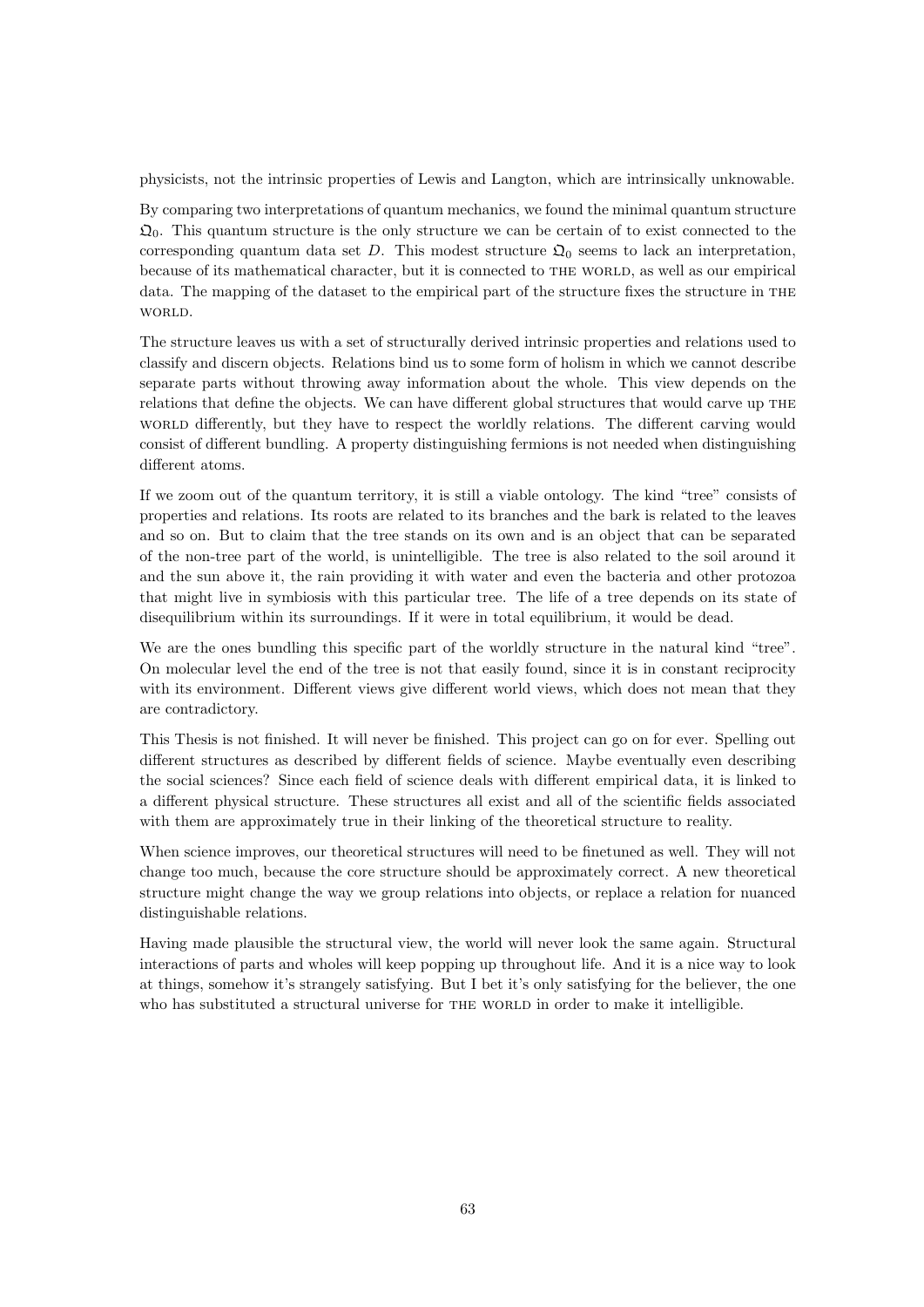## Bibliography

- [1] P.M. Ainsworth, What is ontic structural realism?, Studies In History and Philosophy of Science Part B: Studies In History and Philosophy of Modern Physics 41 (2010), no. 1, 50–57.
- [2] D.M. Armstrong, Universals: An opinionated introduction, Westview Press Boulder, CO:, 1989.
- [3] G. Bacciagaluppi and A. Valentini, *Quantum theory at the crossroads: reconsidering the* 1927 solvay conference, Cambridge University Press, 2008.
- [4] John Bacon, Tropes, The Stanford Encyclopedia of Philosophy (Edward N. Zalta, ed.), winter 2011 ed.
- [5] G. Bateson and R.E. Donaldson, A sacred unity: Further steps to an ecology of mind, Harper San Francisco, 1991.
- [6] J.S. Bell, 'la nouvelle cuisine', in: Between science and technology.
- [7] , Speakable and unspeakable in quantum mechanics: collected papers on quantum philosophy, Cambridge University Press, 2004.
- [8] D.W. Belousek, Formalism, Ontology and Methodology in Bohmian Mechanics, Foundations of science 8 (2003), no. 2, 109–172.
- [9] K. Berndl, M. Daumer, D. Dürr, S. Goldstein, and N. Zanghi, A survey of bohmian mechanics, Il Nuovo Cimento B (1971-1996) 110 (1995), no. 5, 737–750.
- [10] M.H. Bickhard, Some notes on internal and external relations and representation, Consciousness and Emotion 4 (2003), no. 1, 101–110.
- [11] M. Black, *The identity of indiscernibles*, Mind **61** (1952), no. 242, 153-164.
- [12] D. Bohm, A suggested interpretation of the quantum theory in terms of "hidden" variables. i, Physical Review 85 (1952), no. 2, 166.
- [13] D. Bohm and B.J. Hiley, The undivided universe: An ontological interpretation of quantum theory, Routledge, 1993.
- [14] Alisa Bokulich, Bohr's correspondence principle, The Stanford Encyclopedia of Philosophy (Edward N. Zalta, ed.), winter 2010 ed.
- [15] M. Born, *Quantenmechanik der stoßvorgänge*, Zeitschrift für Physik A Hadrons and Nuclei 38 (1926), no. 11, 803–827.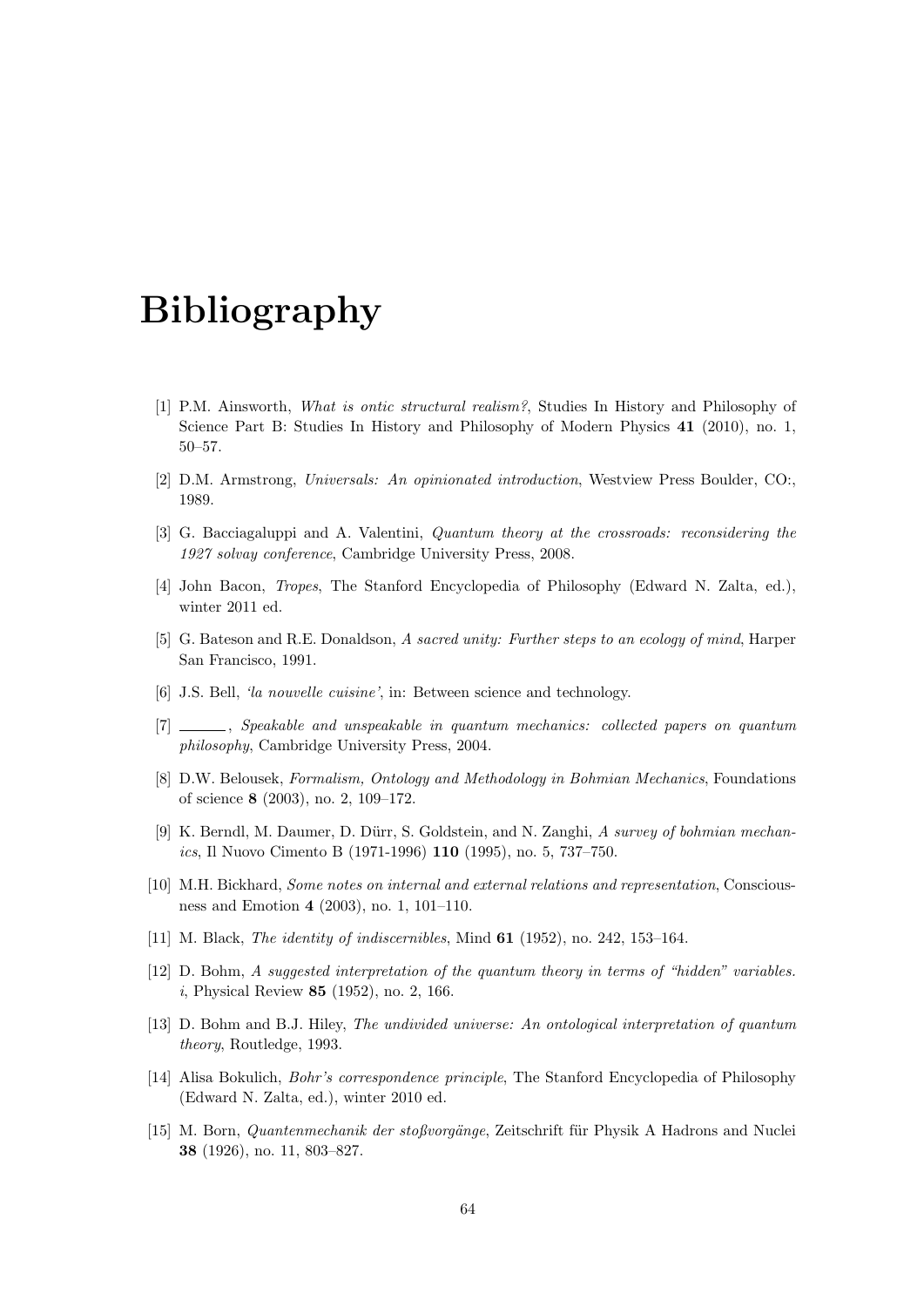- [16] O. Bueno, The methodological character of symmetry principles, Abstracta: Linguagem, Mente e Ação **3** (2006).
- [17] J.F. Clauser, M.A. Horne, A. Shimony, and R.A. Holt, Proposed experiment to test local hidden-variable theories, Physical Review Letters 23 (1969), no. 15, 880–884.
- [18] M. Curd and J.A. Cover, Philosophy of science: The central issues, WW Norton, 1998.
- [19] L. de Broglie and L. Brillouin, Selected Papers on Wave Mechanics, 1928.
- [20] H.W. De Regt, Spacetime visualisation and the intelligibility of physical theories, Studies In History and Philosophy of Science Part B: Studies In History and Philosophy of Modern Physics 32 (2001), no. 2, 243–265.
- [21] H.W. De Regt and D. Dieks, A contextual approach to scientific understanding, Synthese 144 (2005), no. 1, 137–170.
- [22] D. Dieks and M.A.M. Versteegh, Identical quantum particles and weak discernibility, Foundations of physics 38 (2008), no. 10, 923–934.
- [23] P. Duhem, Physical theory and experiment, as reprinted in [18] (1954), 257–279.
- [24] D. Dürr, S. Goldstein, and N. Zanghi, *Quantum chaos, classical randomness, and bohmian* mechanics, Journal of Statistical Physics 68 (1992), no. 1, 259–270.
- [25] , Bohmian mechanics as the foundation of quantum mechanics, Arxiv preprint quantph/9511016 (1995).
- [26] A. Einstein, Principles of Research, the address delivered at a celebration of Max Planck's sixtieth birthday (1918) before the Physical Society in Berlin.
- [27] , Principles of research, address Physical Society, Berlin, reprinted in Ideas and Opinions, Crown, 1954 (1918).
- [28] A. Einstein, B. Podolsky, and N. Rosen, Can quantum-mechanical description of physical reality be considered complete?, Physical review 47 (1935), no. 10, 777.
- [29] M. Esfeld, Physicalism and ontological holism, Metaphilosophy 30 (1999), no. 4, 319–337.
- [30]  $\_\_\_\_\$ guantum holism and the philosophy of mind, Journal of Consciousness Studies 6 (1999), no. 1, 23–38.
- [31] , Holism in philosophy of mind and philosophy of physics, vol. 298, Springer, 2001.
- [32]  $\_\_\_\_\_\$ n, Quantum entanglement and a metaphysics of relations, Studies in History and Philosophy of Science Part B: Studies in History and Philosophy of Modern Physics 35 (2004), no. 4, 601–617.
- [33]  $\_\_\_\_\_\$  Hypothetical metaphysics of nature. The significance of the hypothetical in the natural sciences. Berlin: de Gruyter (2009), 341–364.
- [34]  $\ldots$ , The modal nature of structures in ontic structural realism, International Studies in the Philosophy of Science 23 (2009), no. 2, 179–194.
- [35] , Causal overdetermination for humeans?, Metaphysica 11 (2010), no. 2, 99–104.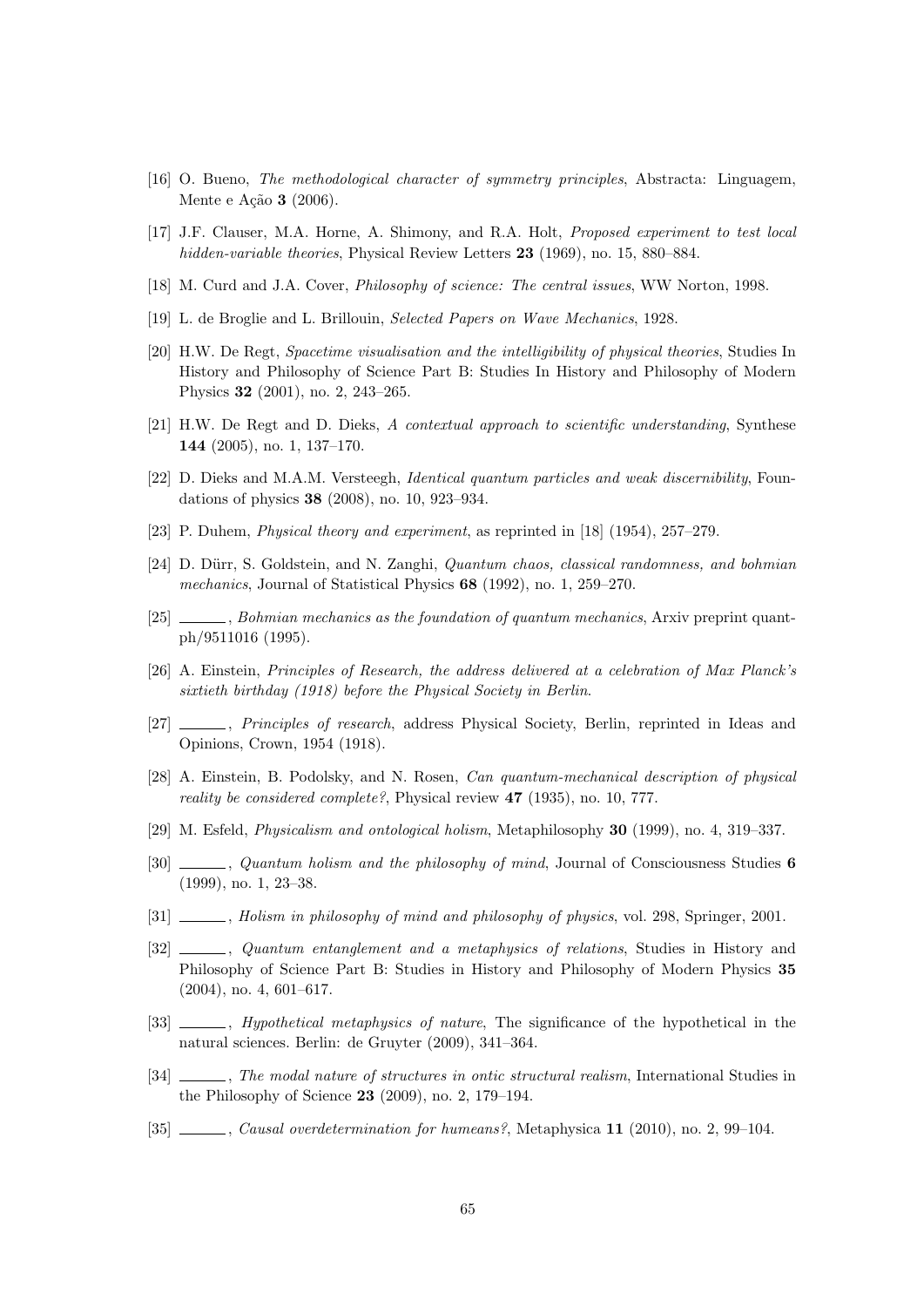- [36] , Science and metaphysics: the case of quantum physics, Festschrift for Kevin Mulligan's 60th birthday (2011).
- [37] M. Esfeld and V. Lam, Moderate structural realism about space-time, Synthese 160 (2008), no. 1, 27–46.
- [38] , Ontic structural realism as a metaphysics of objects, Scientific Structuralism (2011), 143–159.
- $[39]$   $\_\_\_\_\_\$ ctructures as the objects of fundamental physics, (2011).
- [40] P. Feyerabend, Against method, Verso Books, 1993.
- [41] P.K. Feyerabend, How to be a good empiricista plea for tolerance in matters epistemological, as reprinted in [18].
- [42] L. Floridi, A defence of informational structural realism, Synthese 161 (2008), no. 2, 219– 253.
- [43] G. Frege, G. Gabriel, F. Kambartel, and C. Thiel, Gottlob Freges Briefwechsel mit D. Hilbert, E. Husserl, B. Russell, sowie ausgew "ahlte Einzelbriefe Freges, Meiner Verlag, 1980.
- [44] S. French, *The interdependence of structure, objects and dependence*, Synthese 175 (2010), 89–109.
- [45] S. French and J. Saatsi, Realism about structure: The semantic view and non-linguistic representations, Philosophy of Science 73 (2006), no. 5, 548–559.
- [46] R. Frigg, Models and representation: Why structures are not enough, Measurement in Physics and Economics Discussion Paper Series (2002).
- [47] R. Frigg and I. Votsis, Everything you always wanted to know about structural realism but were afraid to ask, European Journal for Philosophy of Science (2011), 1–50.
- [48] Roman Frigg and Stephan Hartmann, Models in science, The Stanford Encyclopedia of Philosophy (Edward N. Zalta, ed.), summer 2009 ed.
- [49] I. Hacking, Representing and intervening: Introductory topics in the philosophy of natural science, Cambridge Univ Pr, 1983.
- [50] J. Hawthorne, *Causal structuralism*, Noûs  $35$  (2001), 361–378.
- [51] W. Heisenberg, Der teil und das ganze: Gespräche im umkreis der atomphysik, Piper, 1969.
- [52] C.G. Hempel and P. Oppenheim, *Studies in the logic of explanation*, Philosophy of science 15 (1948), no. 2, 135–175.
- [53] M.B. Hesse, Models and analogies in science, University of Notre Dame Press, 1966.
- [54] A. Heyting, *Intuitionistic views on the nature of mathematics*, Synthese 27 (1974), no. 1, 79–91.
- [55] D. Hilbert, The Foundations of Geometry, (1902).
- [56] Dieks D. Muller F.A. Uffink J. Hilgevoord, J. and M. Seevinck, Foundations of Quantum Mechanics, (2009).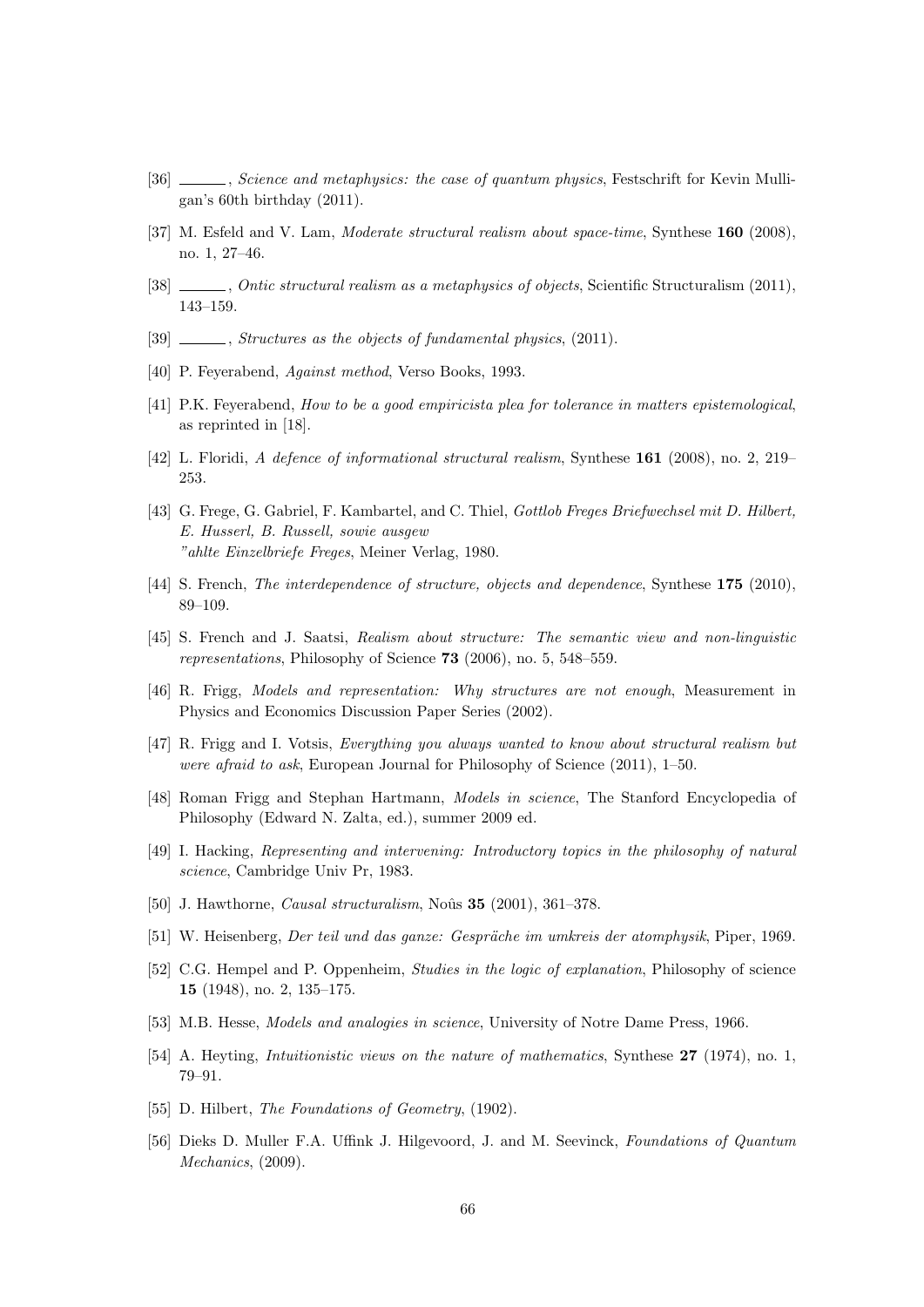- [57] Wilfrid Hodges, *Model theory*, The Stanford Encyclopedia of Philosophy (Edward N. Zalta, ed.), fall 2009 ed.
- [58] D. Howard, *Einstein on locality and separability*, Studies In History and Philosophy of Science Part A 16 (1985), no. 3, 171–201.
- [59] F. Jackson, From ethics to metaphysics, a defence of conceptual analysis, Oxford: Oxford University Press, 1998.
- [60] I. Kant and P. Guyer, Critique of pure reason, Cambridge University Press, 1999.
- [61] J. Ketland, Empirical adequacy and ramsification, The British journal for the philosophy of science 55 (2004), no. 2, 287–300.
- [62] P. Kitcher, Explanatory unification, Philosophy of Science (1981), 507–531.
- [63] T.S. Kuhn, The structure of scientific revolutions, University of Chicago press, 1996.
- [64] T.A.F. Kuipers, What is closer-to-the-truth?: A parade of approaches to truthlikeness, vol. 10, Editions Rodopi, 1987.
- [65] J. Ladyman, D. Ross, D. Spurrett, and J.G. Collier, Every thing must go: Metaphysics naturalized, Oxford University Press, USA, 2007.
- [66] James Ladyman, Structural realism, The Stanford Encyclopedia of Philosophy (Edward N. Zalta, ed.), summer 2009 ed.
- [67] R. Langton and D. Lewis, Defining'intrinsic', Philosophical and Phenomenological Research (1998), 333–345.
- [68] L. Laudan, A confutation of convergent realism, Philosophy of science (1981), 19–49.
- [69] E.J. Lowe, The four-category ontology: A metaphysical foundation for natural science, Oxford University Press, USA, 2006.
- [70] , More kinds of being: a further study of individuation, identity, and the logic of sortal terms, Blackwell Pub, 2009.
- [71] H. Lyre, *Holism and structuralism in U(1) gauge theory*, Studies in History and Philosophy of Science Part B: Studies in History and Philosophy of Modern Physics 35 (2004), no. 4, 643–670.
- [72] , Structural realism and abductive-transcendental arguments, Constituting Objectivity (2009), 491–501.
- [73]  $\_\_\_\_\_\$ , Humean perspectives on structural realism, The Present Situation in the Philosophy of Science (2010), 381–397.
- [74]  $\ldots$ , Is structural underdetermination possible?, Synthese 180 (2011), no. 2, 235–247.
- [75] Holger Lyre, Structural invariants, structural kinds, structural laws, April 2011.
- [76] G. Maxwell, The ontological status of theoretical entities, as reprinted in [18] (1962), 1052– 1063.
- [77] F.A. Muller, The equivalence myth of quantum mechanics part ii, Studies in History and Philosophy of Science Part B: Studies in History and Philosophy of Modern Physics 28 (1997), no. 2, 219–247.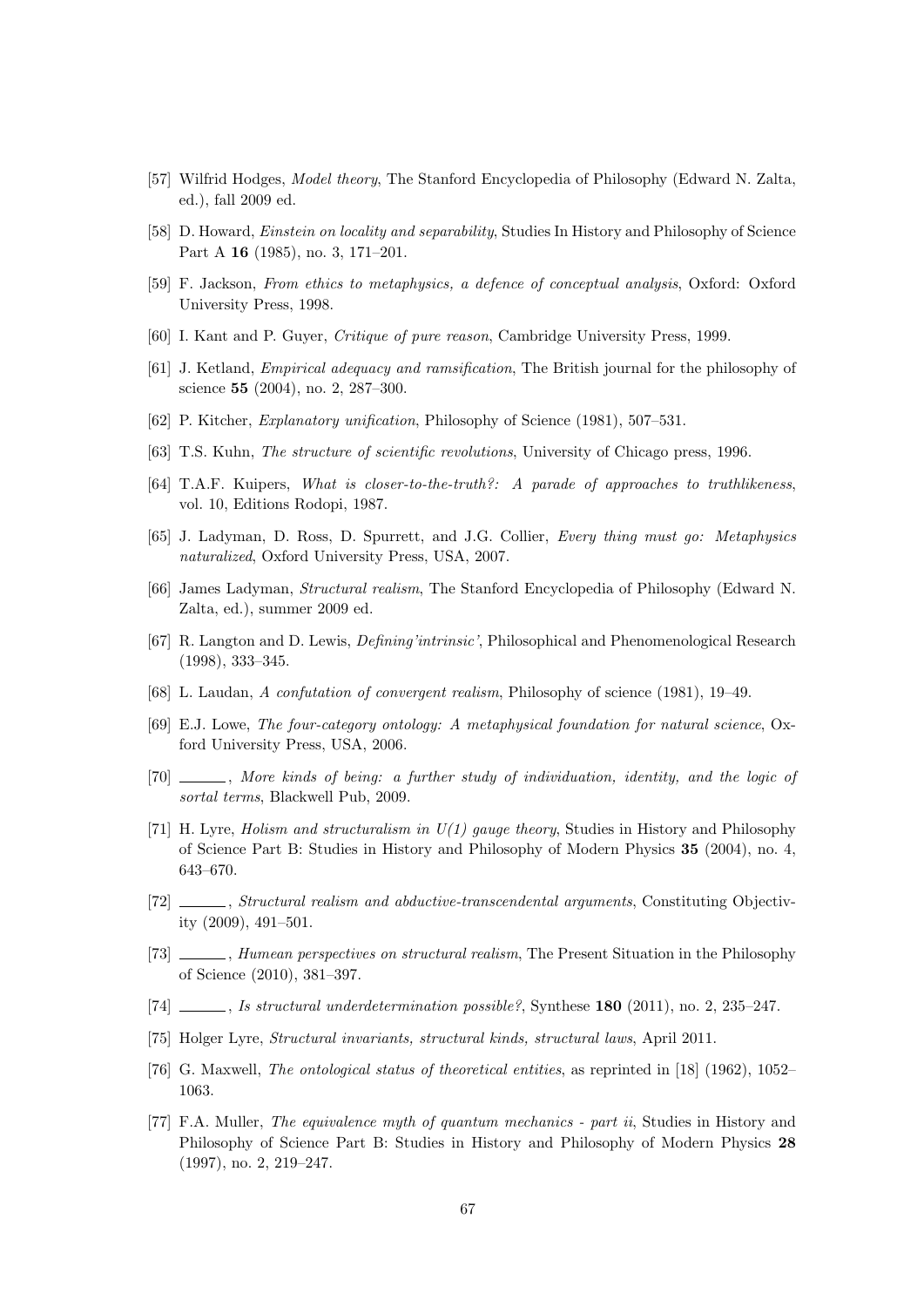- [78]  $\ldots$ , The equivalence myth of quantum mechanics part i, Studies in History and Philosophy of Science-Part B 28 (1997), no. 1, 35–62.
- [79] *Structures for everyone*, Contemplations and Proofs in the Foundations and Philosophy of Physics and Mathematics, A. Gerits & Son, Amsterdam (1998).
- [80]  $\ldots$ , The deep black sea: observability and modality afloat, The British journal for the philosophy of science 56 (2005), no. 1, 61–99.
- [81]  $\frac{[81]}{[81]}$  , *Withering away, weakly, Synthese* **180** (2011), no. 2, 223–233.
- [82] W.C. Myrvold, On some early objections to Bohms theory, Iinternational Studies in the Philosophy of Science 17 (2003), no. 1.
- [83] H.R. Post, Correspondence, invariance and heuristics: in praise of conservative induction, Studies In History and Philosophy of Science Part A 2 (1971), no. 3, 213–255.
- [84] S. Psillos, Scientific realism: How science tracks truth, Routledge Press, 1999.
- [85]  $\_\_\_\_\$ , Adding modality to ontic structuralism: An exploration and critique, Structure, object, and causality. Dordrecht: Springer (2011).
- [86] H. Putnam, What is "realism"?, Proceedings of the Aristotelian Society, vol. 76, 1975, pp. 177–194.
- [87] Meaning and the moral sciences, Routledge & K. Paul, 1978.
- [88] W.V. Quine, The two dogmas of empiricism, as reprinted in [18] (1953), 280–301.
- [89] D. Rickles, Structural realism: Structure, object, and causality, vol. 77, Springer Verlag, 2012.
- [90] J. Saatsi, Reconsidering the fresnel-maxwell theory shift: how the realist can have her cake and eat it too, Studies In History and Philosophy of Science Part A 36 (2005), no. 3, 509–538.
- [91] W.C. Salmon, Scientific explanation and causal structure of the world, (1984).
- [92] V.C.M. Schoutsen, Surreal trajectories and intrinsic position, (2010).
- [93] E. Schrödinger, Über das verhältnis der heisenberg-born-jordanschen quantenmechanik zu der meinem, Annalen der Physik 384 (1926), no. 8, 734–756.
- [94] MP Seevinck, Can quantum theory and special relativity peacefully coexist?, Arxiv preprint arXiv:1010.3714 (2010).
- [95] M.P. Seevinck and J. Uffink, Not throwing out the baby with the bathwater: Bells condition of local causality mathematically sharp and clean, Explanation, Prediction, and Confirmation (2011), 425–450.
- [96] J. Stachel, Structure, individuality, and quantum gravity, The structural foundations of quantum gravity (2006), 53–82.
- [97] P. Teller, Relativity, relational holism, and the bell inequalities, Philosophical consequences of quantum theory: reflections on Bells theorem (1989), 208–223.
- [98] B.P. van Dijk and V.C.M. Schoutsen, Realisme en het meetprobleem, (2010).